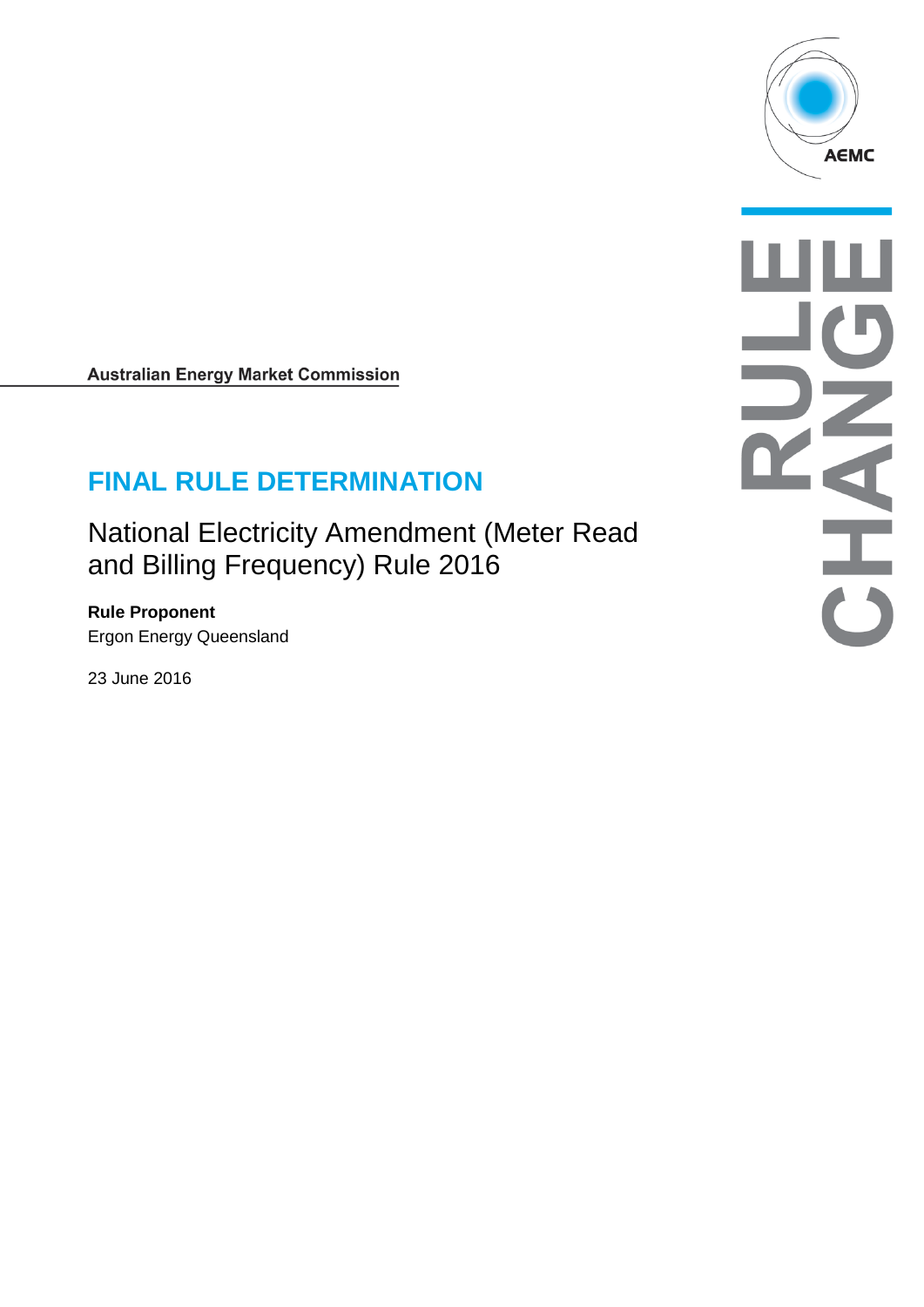#### **Inquiries**

Australian Energy Market Commission PO Box A2449 Sydney South NSW 1235

**E**: aemc@aemc.gov.au **T**: (02) 8296 7800 **F**: (02) 8296 7899

Reference: RRC0006

#### **Citation**

AEMC 2016, Meter Read and Billing Frequency, Final Rule Determination, 23 June 2016 , Sydney

#### **About the AEMC**

The AEMC reports to the Council of Australian Governments (COAG) through the COAG Energy Council. We have two functions. We make and amend the national electricity, gas and energy retail rules and conduct independent reviews for the COAG Energy Council.

This work is copyright. The Copyright Act 1968 permits fair dealing for study, research, news reporting, criticism and review. Selected passages, tables or diagrams may be reproduced for such purposes provided acknowledgement of the source is included.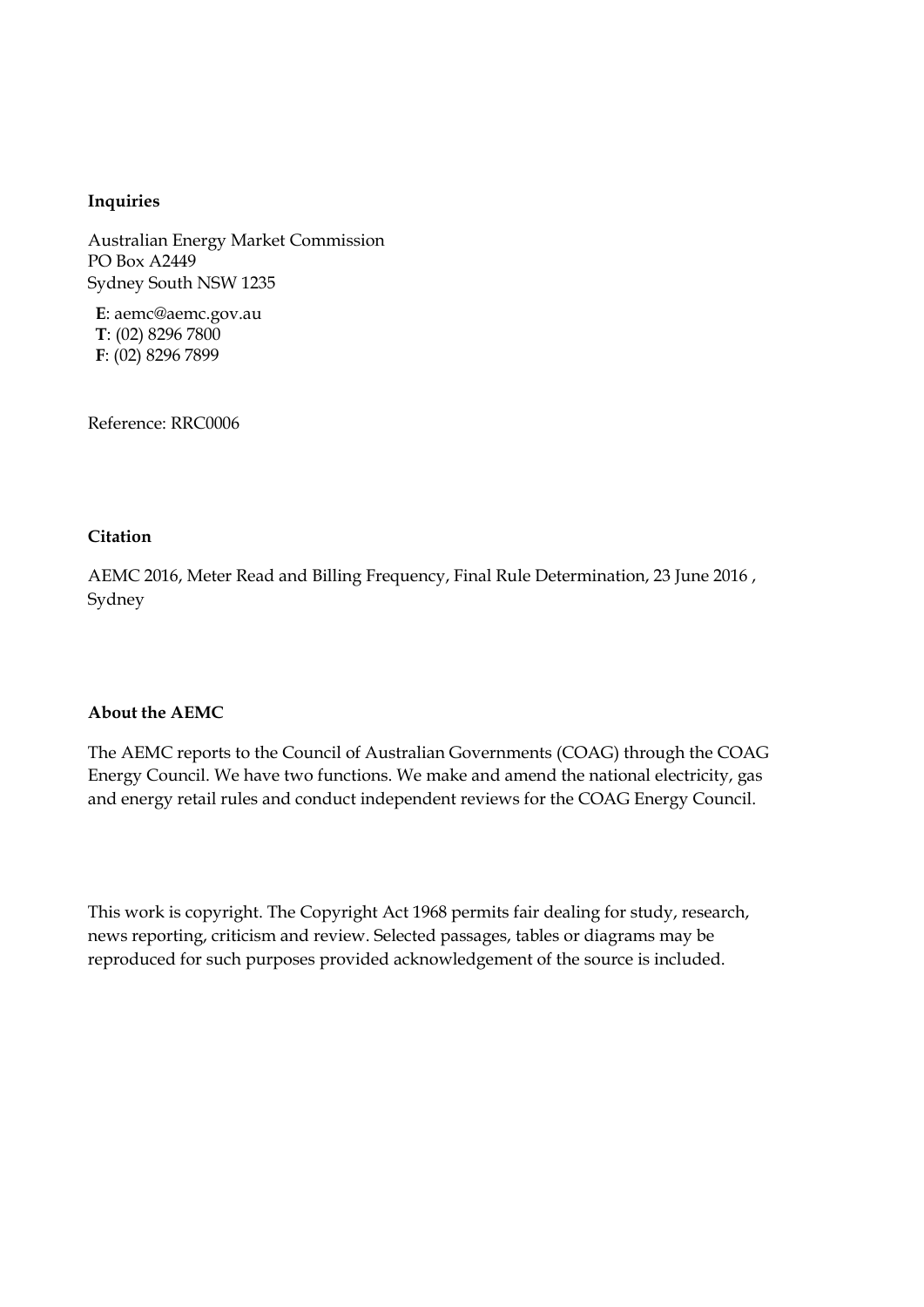## **Summary**

This final rule determination is to amend the National Energy Retail Rules (NERR) to provide retailers with more opportunity to issue small customers on standard retail contracts with bills based on their actual consumption. The final rule does so by requiring retailers to issue a bill to these customers at least once every 100 days, replacing an existing requirement that a bill is issued at least once every three months. The final rule is unchanged from the draft.

The rule applies to both electricity and gas standard retail contracts. Roughly 30 per cent of small electricity customers across the national electricity market jurisdictions and 20 per cent of small gas customers across those jurisdictions are on standard retail contracts. However, there is wide variation in the proportion of small customers on standard retail contracts between jurisdictions. Under the final rule the vast majority of small customers on standard retail contracts should continue to receive at least one bill every three months as the final rule does not change the obligations on Metering Data Providers to use reasonable endeavours to read meters every three months.

If a retailer does not receive an actual meter read in time to issue a bill by the three month mark - for example, because the Metering Data Provider is slightly late in reading the meter - the new rule would allow it to wait until up to the date that was 100 days after the date that the last bill was issued for the meter read data to be provided. If the retailer receives the metering data before day 100, it will be able to issue a consumer a bill based on actual energy use rather than an estimate. If the retailer does not receive the meter read by day 100, then it is required to issue an estimated bill. The result will be that many customers who would receive an estimated bill under the existing arrangements will instead receive a bill based on their actual energy consumption, albeit delayed by a few days.

It is worth noting that retailers will continue to have strong incentives to issue a bill as soon as they have received a meter reading. This is because retailers incur costs in supplying energy to customers. In order to manage cash flow, they are likely to issue a bill as soon as possible after receiving meter read data, therefore it is unlikely that if the retailer receives the meter data before day 100, they will wait until day 100 to issue a bill.

The Australian Energy Market Commission (Commission) has made this final rule determination and final rule in response to a request by Ergon Energy Queensland, the retail business of Ergon. Ergon's rule change request sought to allow retailers to delay issuing a bill to small customers on a standard retail contract until an actual meter read is provided by the Metering Data Provider. The rule change request is motivated by the fact that, under existing arrangements, retailers face a firm obligation to issue a bill to small customers on a standard retail contract at least once every three months. This contrasts with Metering Data Providers facing a "reasonable endeavours" obligation to read meters at least every once every three months. Ergon considers that its proposed rule will allow retailers to issue more bills based on actual consumption, avoiding the need to issue estimated bills when meter read data is not provided on time.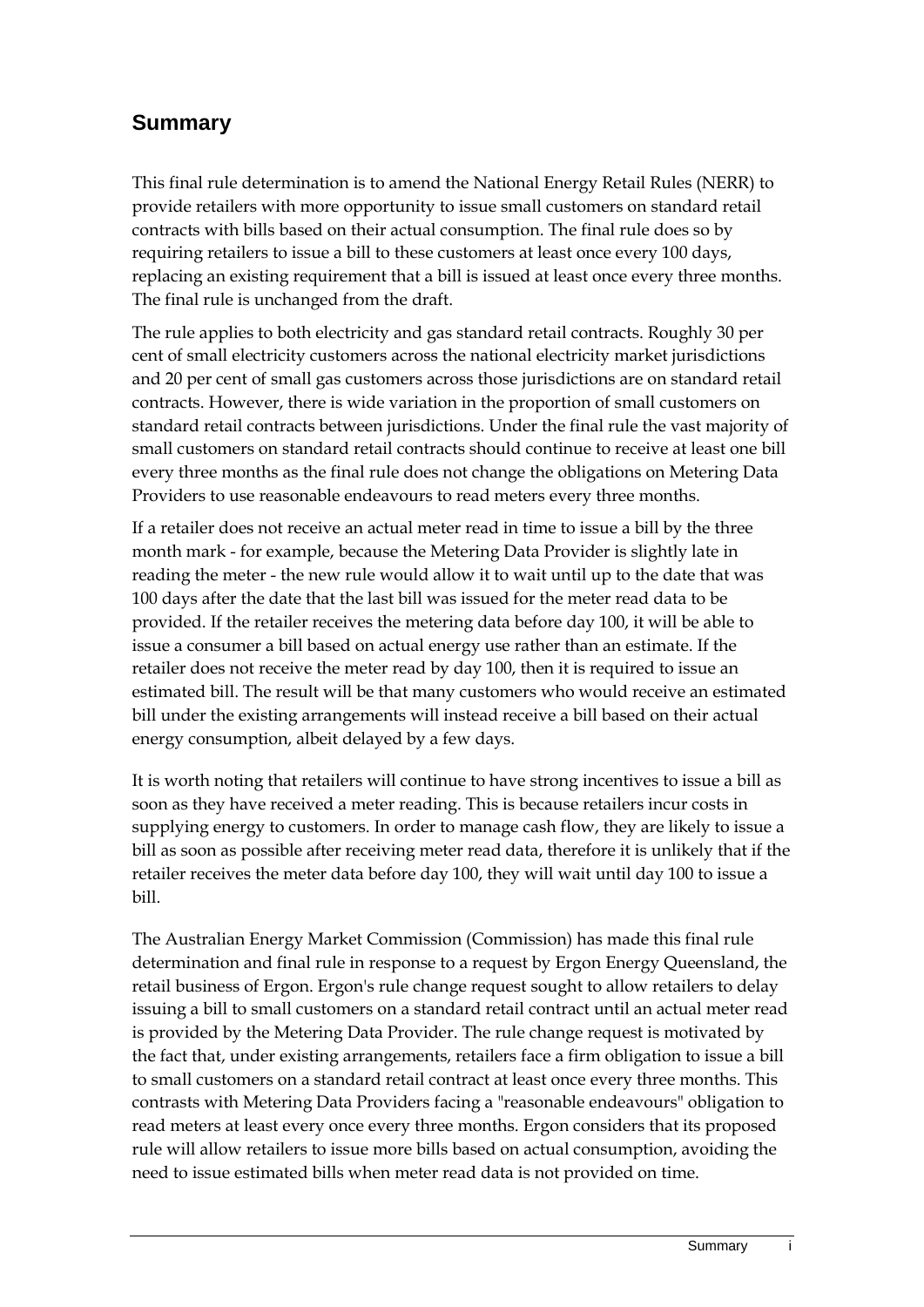Bills based on actual consumption provide consumers with better information about how they use energy. This helps them plan and budget for their bills, and also assists them in managing their usage to lower the energy charges they face. Information is an important tool to help consumers make sound decisions about how they use energy services and the new technologies they invest in.

However, the benefits derived from billing on actual consumption need to be balanced against the frequency of billing. Since small customers pay for the energy they use in arrears, they typically do not have access to information about the costs that they incur until a bill is issued. Frequent bills provide consumers with timely information about these costs. This may allow consumers to change their consumption - for example, the use of appliances such as an air conditioner or heater – to manage their energy charges. Less frequent bills would typically be higher because they cover a longer period. As such, they would create particular issues for vulnerable customers.

The final rule recognises the importance of both accurate and frequent energy bills and is a more preferable rule that differs from the rule proposed by Ergon. It maintains the frequency of billing for the majority of customers. At the same time, it provides retailers with an increased window to receive an actual meter read from a Metering Data Provider (for gas, distribution businesses provide meter reads), which will enable retailers to issue more accurate bills. For example, all else being equal, data provided by the rule change proponent indicates that this rule would increase the number of small customers within its area that receive bills based on actual metering data rather than on estimated data from approximately 80 per cent to 99 per cent. The final rule does not change the obligations on Metering Data Providers with regard to the frequency of reading meters.

The final rule will contribute to the AEMC's strategic priority of empowering consumers by providing them with better information so they can make more informed choices over their energy use. The AEMC has made a number of other recent rule changes that will work together with this rule change to achieve that objective, including rule changes to:

- introduce competition for metering services; $<sup>1</sup>$  $<sup>1</sup>$  $<sup>1</sup>$ </sup>
- introduce cost-reflective pricing of distribution network services;<sup>[2](#page-3-1)</sup>
- give customers access to information on their energy consumption;<sup>[3](#page-3-2)</sup> and
- make it easier for customers with embedded generation to connect to the grid.<sup>[4](#page-3-3)</sup>

<span id="page-3-0"></span><sup>1</sup> AEMC, Expanding competition in metering and related services, Rule Determination, 26 November 2015, Sydney

<span id="page-3-1"></span><sup>2</sup> AEMC 2014, Distribution Network Pricing Arrangements, Rule Determination, 27 November 2014, Sydney

<span id="page-3-3"></span><span id="page-3-2"></span><sup>3</sup> AEMC 2014, Customer access to information about their energy consumption, Final Rule Determination, 6 November 2014, Sydney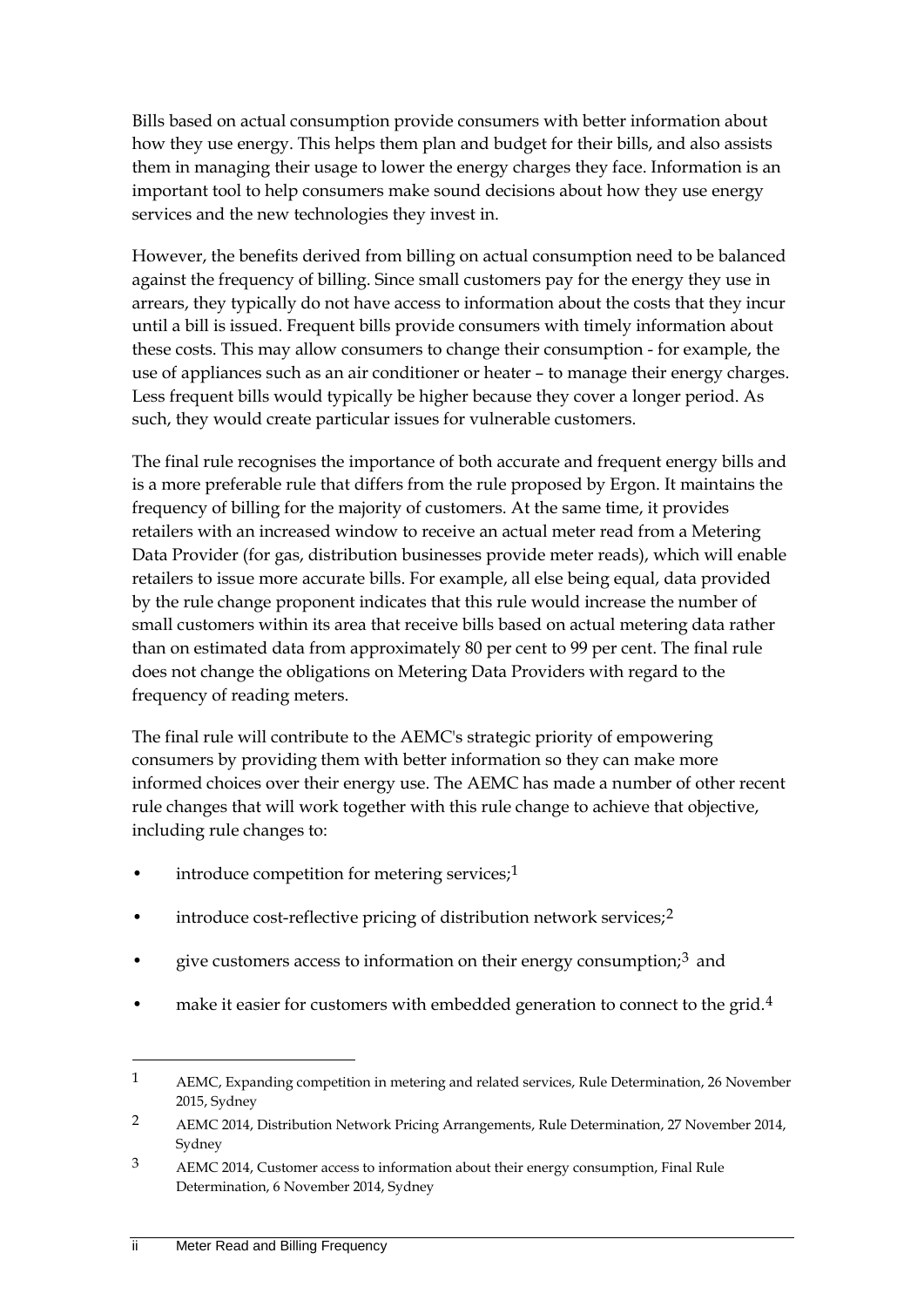For the reasons outlined above, the Commission is satisfied that the final rule will, or is likely to, contribute to the achievement of the National Energy Retail Objective compared to the existing arrangements and better meets the objective than Ergon's proposed rule.

The regulation of both the frequency with which small customers receive energy bills and the accuracy of those bills act to protect customers. The Commission is satisfied that the final rule is compatible with the development and application of customer protections. While it may result in a slight delay in issuing bills for a few customers, this delay will enable retailers to issue more small customers with a bill based on their actual consumption, rather than their estimated consumption.

<sup>4</sup> AEMC 2014, Connecting Embedded Generators, Rule Determination, 17 April 2014, Sydney; and AEMC 2014, Connecting Embedded Generators Under Chapter 5A, Rule Determination, 13 November 2014, Sydney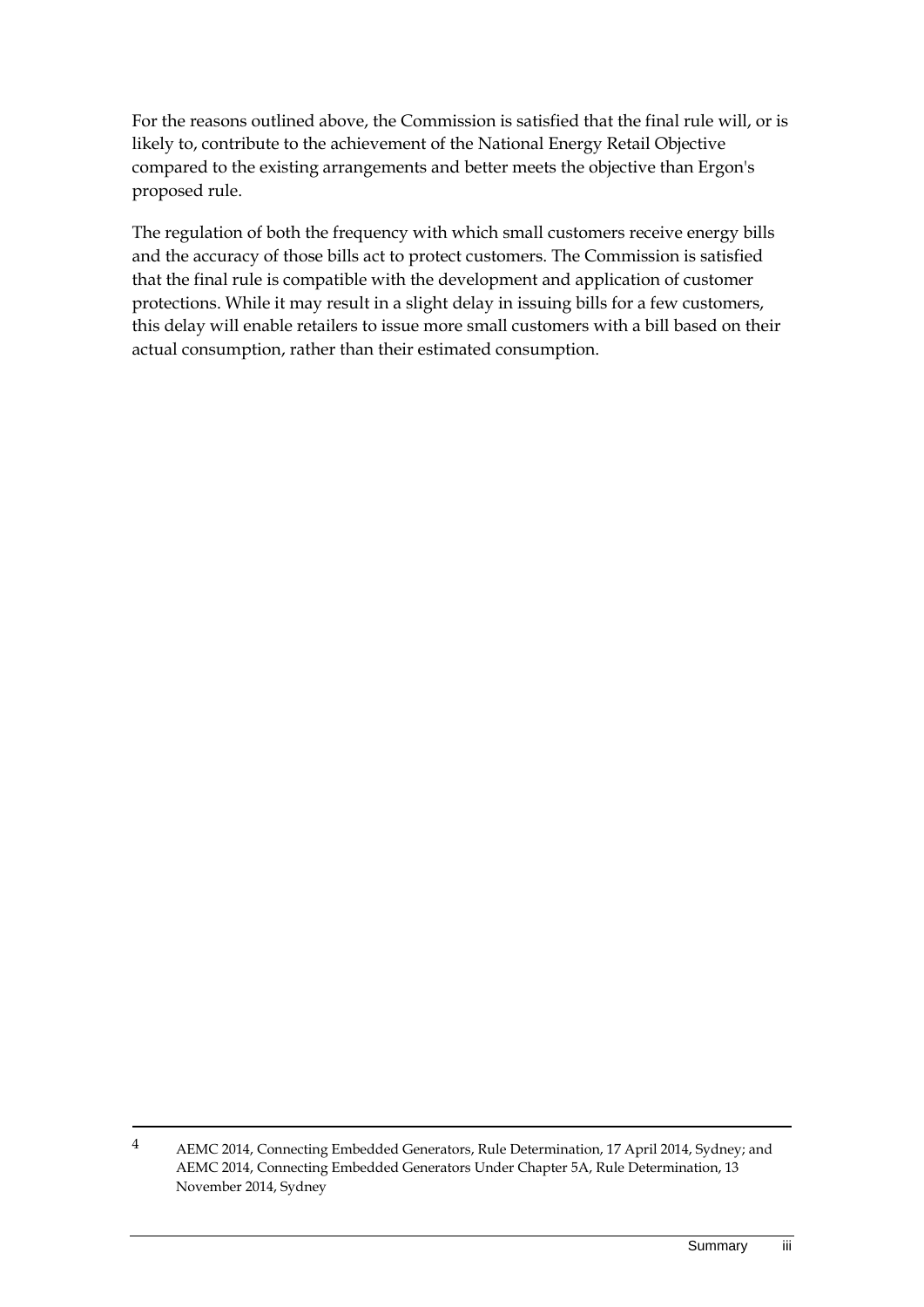## **Contents**

| $\mathbf{1}$   |     |                                                                          |    |
|----------------|-----|--------------------------------------------------------------------------|----|
|                | 1.1 |                                                                          |    |
|                | 1.2 |                                                                          |    |
|                | 1.3 |                                                                          |    |
|                | 1.4 |                                                                          |    |
|                | 1.5 |                                                                          |    |
| $\overline{2}$ |     |                                                                          |    |
|                | 2.1 |                                                                          |    |
|                | 2.2 |                                                                          |    |
|                | 2.3 |                                                                          |    |
|                | 2.4 |                                                                          |    |
| 3              |     | Assessment of the issue raised by Ergon Energy Queensland 13             |    |
|                | 3.1 |                                                                          |    |
|                | 3.2 | Assessment of the obligations on meter reading and billing frequency  13 |    |
|                | 3.3 |                                                                          |    |
|                | 3.4 |                                                                          |    |
|                | 3.5 |                                                                          |    |
|                | 3.6 |                                                                          |    |
| $\bf{4}$       |     | Options to reduce the number of estimated bills                          | 23 |
|                | 4.1 |                                                                          |    |
|                | 4.2 |                                                                          |    |
|                | 4.3 |                                                                          |    |
|                | 4.4 |                                                                          |    |
| 5              |     |                                                                          |    |
|                | 5.1 |                                                                          |    |
|                | 5.2 |                                                                          |    |
|                | 5.3 |                                                                          |    |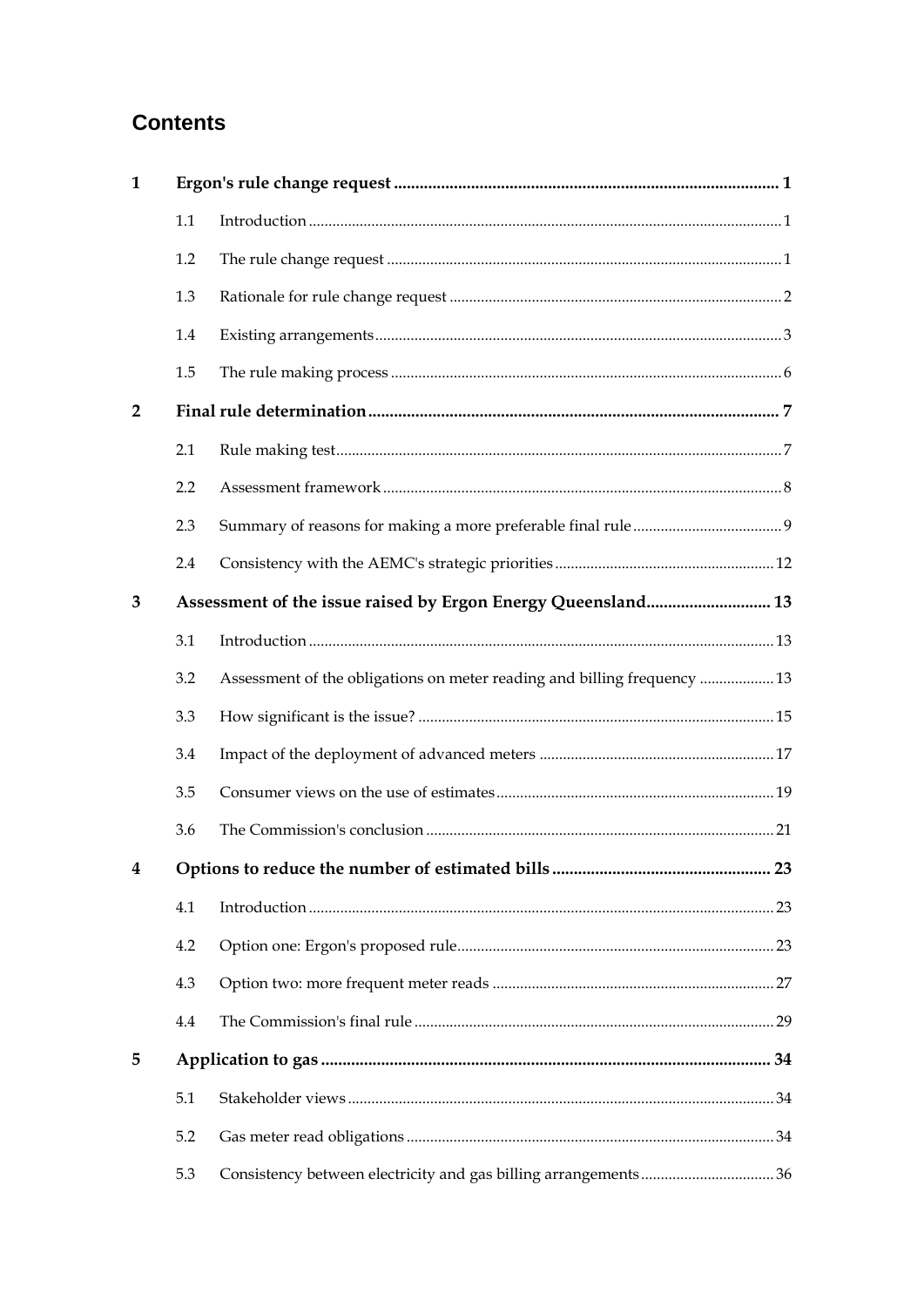| $\mathbf{A}$ |            |  |  |
|--------------|------------|--|--|
| B            |            |  |  |
|              | B.1        |  |  |
|              | B.2        |  |  |
|              | B.3        |  |  |
|              | B.4        |  |  |
|              | <b>B.5</b> |  |  |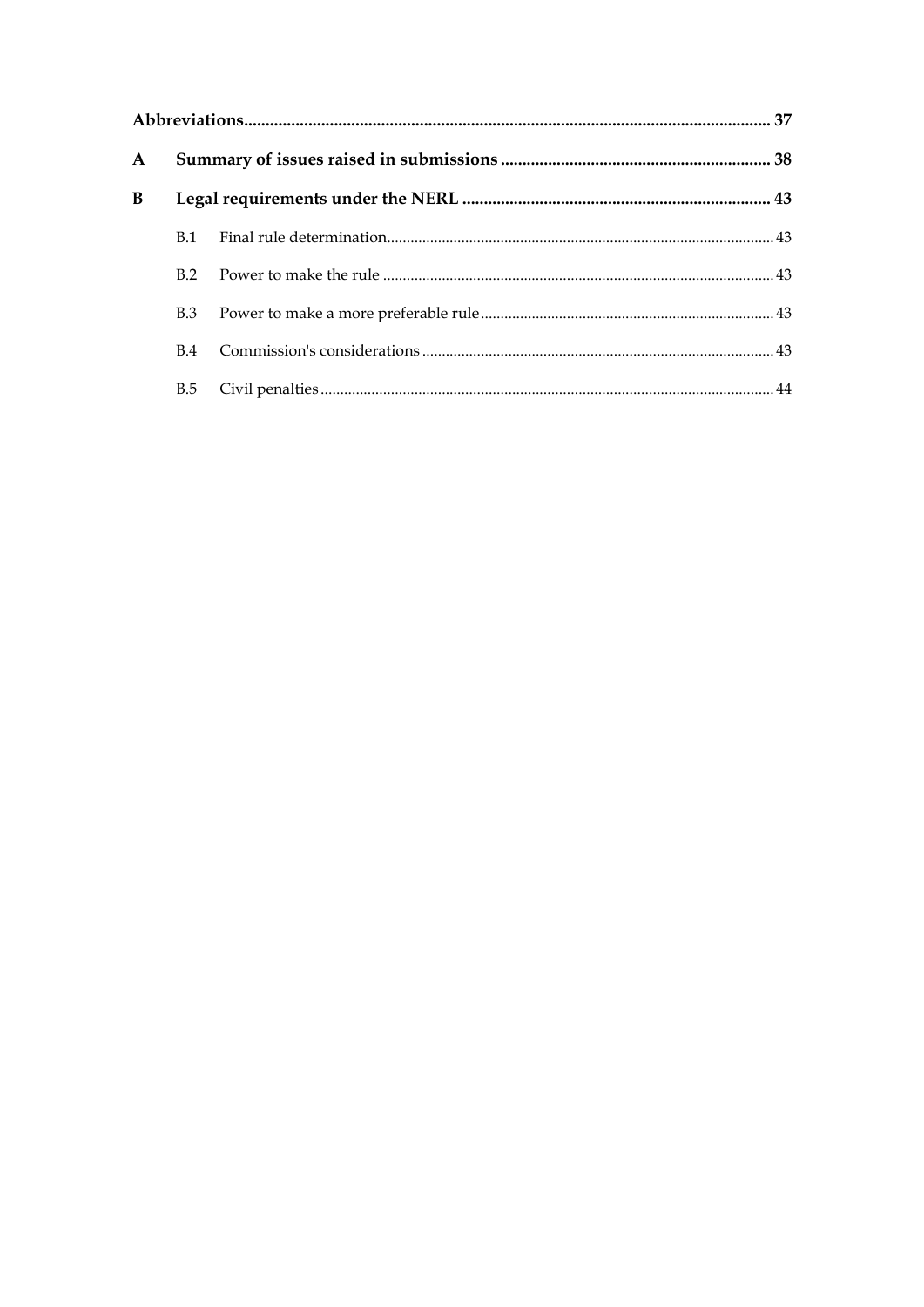### <span id="page-7-0"></span>**1 Ergon's rule change request**

### <span id="page-7-1"></span>**1.1 Introduction**

On 15 September 2015, Ergon Energy Queensland (Ergon) submitted a rule change request to the Australian Energy Market Commission (AEMC or Commission).[5](#page-7-3) The rule change request sought to amend the National Energy Retail Rules (NERR) to enable retailers to delay issuing a bill to a small customer on a standard retail contract until an actual meter read is provided by the Metering Data Provider.

This report sets out the Commission's final rule determination with respect to Ergon's rule change request. The final rule determination is to make a more preferable rule (the final rule).[6](#page-7-4)

### <span id="page-7-2"></span>**1.2 The rule change request**

Ergon proposed to change rule 24 of the NERR, which requires retailers to issue a bill to small customers supplied under a standard retail contract at least once every three months to:

"a retailer must use its *best endeavours* to issue bills to a small customer at least once every three months using metering data for the relevant meter class at the customer's premises provided by the responsible person and determined in accordance with the National Metrology Procedures<sup>[7](#page-7-5)</sup> and rule 21.[8](#page-7-6)"

Ergon also proposed to change rule 21(1) (c) of the NERR to clarify that a retailer may base a small customer's bill on an estimate of that customer's energy use, where:

"metering data is not provided to the retailer by the responsible person in accordance with the requirements to do so under the National Metrology Procedures<sup>[9](#page-7-7),[10](#page-7-8)"</sup>

<span id="page-7-3"></span><sup>5</sup> Ergon Energy Queensland, *Aligning the retailer requirement to issue a bill to a small customer every three months with National Metrology Procedures*, Rule Change Request proposed by Ergon Energy Queensland, 15 September 2015. The rule change request is available on the AEMC's web site at: http://www.aemc.gov.au/Rule-Changes/Meter-read-and-billing-frequency

<span id="page-7-4"></span><sup>6</sup> Available at: http://www.aemc.gov.au/Rule-Changes/Meter-read-and-billing-frequency

<span id="page-7-5"></span><sup>7</sup> While Ergon's rule change request states that its intention is to align the obligations of retailers under the NERR with the obligations on Metering Data Providers under the National Metrology Procedures, the obligations that its rule change request relate to are listed in the Service Level Procedure. Therefore, the AEMC considers that this drafting should refer to the Service Level Procedure and not the National Metrology Procedures.

<span id="page-7-6"></span><sup>8</sup> Ergon Energy Queensland rule change request, 15 September 2015, p.10.

<span id="page-7-7"></span><sup>9</sup> See footnote 3.

<span id="page-7-8"></span><sup>10</sup> Ergon Energy Queensland rule change request, 15 September 2015, p.11.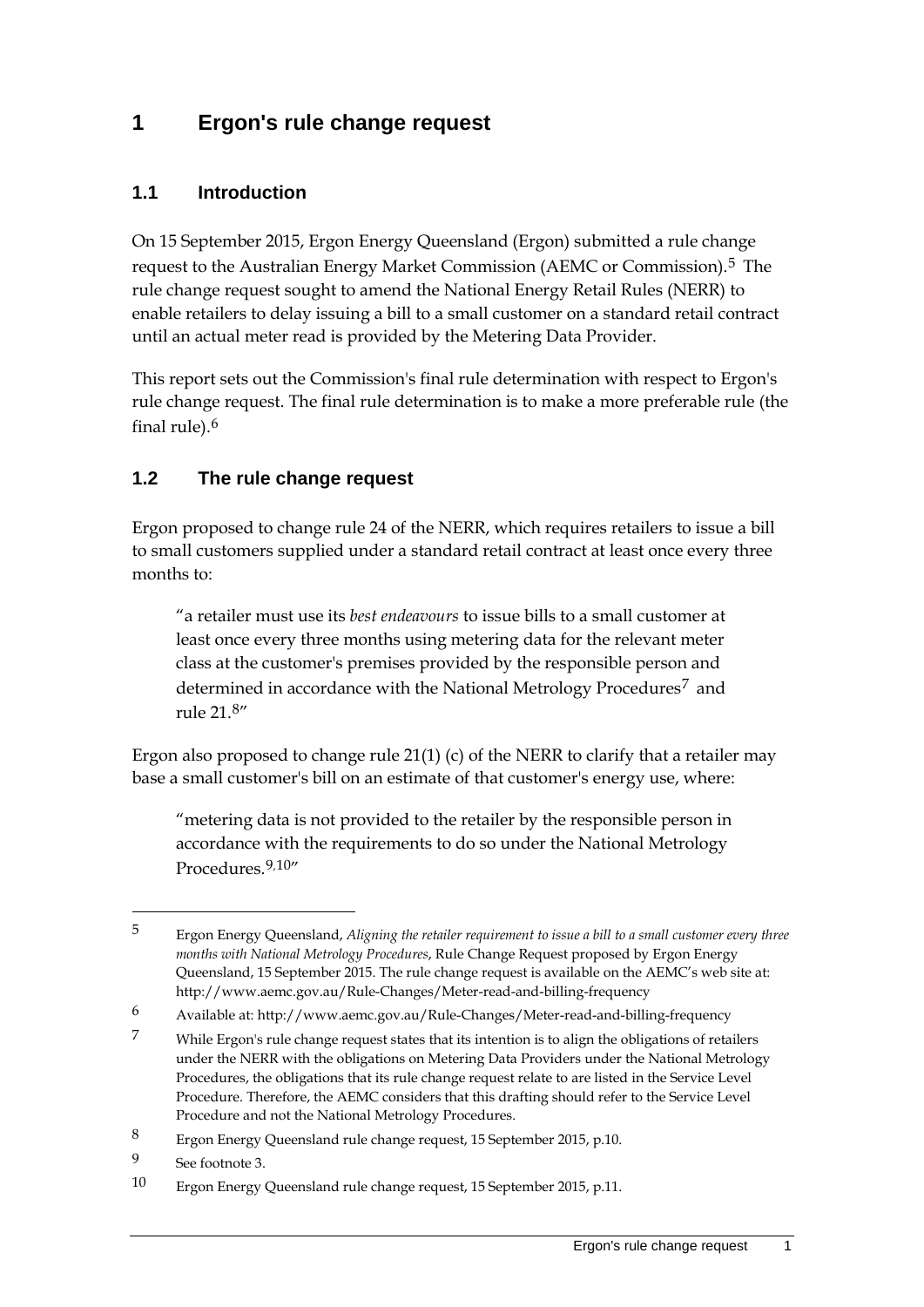Ergon considered that this change would enable a retailer to base a small customer's bill on an estimate of that customer's energy use where a Metering Data Provider has not complied with the Australian Energy Market Operator's (AEMO) Service Level Procedure.[11](#page-8-1)

Ergon further proposed that customers' interests could be protected by introducing a maximum timeframe for withholding a customer bill due to a lack of meter data, and that this maximum timeframe be [12](#page-8-2)0 calendar days or four months.<sup>12</sup>

Ergon considered an alternative to its proposed rule would be to require the Metering Data Provider to collect meter data more frequently. It rejected this option on the basis that it would increase costs, ultimately resulting in customers paying higher prices for their energy.<sup>[13](#page-8-3)</sup>

### <span id="page-8-0"></span>**1.3 Rationale for rule change request**

Ergon considered that its proposed rule would:<sup>[14](#page-8-4)</sup>

- improve customer experience and confidence in retail markets by producing more bills based on actual meter data and reducing the number of estimated bills;
- provide a link between the obligations on retailers under the NERR and the obligations on Metering Data Providers under AEMO's Procedures;
- assign obligations to market participants in accordance with their respective market roles; and
- create obligations on the relevant parties that have the responsibility for preparing and delivering meter data to retailers under the National Electricity Rules (NER).

Ergon considers that the above impacts would benefit small customers by reducing:[15](#page-8-5)

- the likelihood of unexplained volatility in customer bills by limiting the number of estimated bills; and
- customer confusion resulting from an estimated bill being replaced by a bill based on actual meter data, or from an adjustment to a subsequent bill to account for a misestimation in a previous bill.

<span id="page-8-1"></span><sup>11</sup> Retailers would also be able to base a bill on an estimate if the customer consents or if the retailer is not able to reasonably or reliably base the bill on an actual meter read.

<span id="page-8-2"></span><sup>12</sup> Ergon Energy Queensland rule change request, 15 September 2015, p.9.

<span id="page-8-3"></span><sup>13</sup> Ibid., p.14.

<span id="page-8-4"></span><sup>14</sup> Ergon Energy Queensland rule change request, 15 September 2015, pp.9-10.

<span id="page-8-5"></span><sup>15</sup> Ergon Energy Queensland rule change request, 15 September 2015, p.15.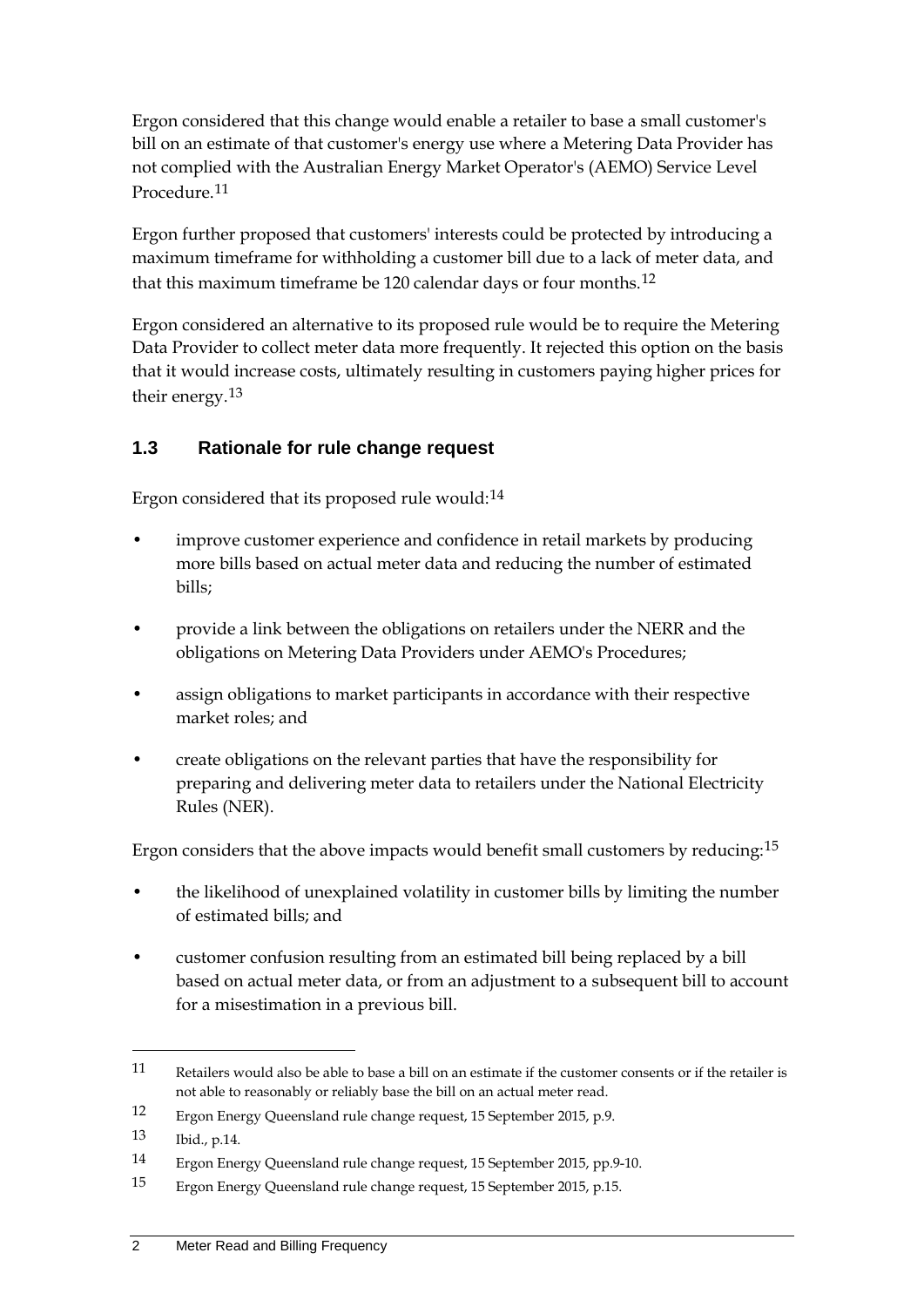Ergon noted that a retailer may potentially be exposed to cash flow and volume risks if it estimates a significant number of its bills.[16](#page-9-1) This is because estimated bills may vary from the consumption volumes settled through the National Electricity Market (NEM). It considered that bills based on actual meter data would allow retailers to better manage cash flow despite the short delays this approach might create, the result being a more accurate settlement of energy consumption in the NEM.<sup>[17](#page-9-2)</sup>

### <span id="page-9-0"></span>**1.4 Existing arrangements**

This section provides an overview of the obligations on retailers and Metering Data Providers under the NERR, the NER and under a number of AEMO's procedures to which this rule change request relates. More detailed information is provided in the AEMC's *Meter Read and Billing Frequency* consultation paper.[18](#page-9-3)

Since the rule change request primarily relates to the meter read obligations for type 5 and 6 meters under AEMO's procedures, this section only provides an overview of these arrangements. Gas meter read obligations are set out in section 5.2.

### **1.4.1 Retail billing obligations under the National Energy Retail Rules**

The NERR sets out a number of obligations on retailers with respect to issuing bills to small customers<sup>[19](#page-9-4)</sup> on a standard retail contract.<sup>[20](#page-9-5)</sup> The relevant obligations for this rule change request relate to the frequency of bills, the basis for bills and estimation as a basis for bills.[21](#page-9-6)

Under Rule 24(1) of the NERR, a retailer must issue a bill to a small customer on a standing offer at least once every three months. This timeframe can be amended by agreement between a retailer and a small customer if the customer gives explicit informed consent to an alternative regular recurrent billing period.<sup>[22](#page-9-7)</sup>

<span id="page-9-1"></span><sup>16</sup> Ergon Energy Queensland rule change request, 15 September 2015, p.15.

<span id="page-9-2"></span><sup>17</sup> Ergon Energy Queensland rule change request, 15 September 2015, p.15.

<span id="page-9-3"></span><sup>18</sup> AEMC 2015, *Meter Read and Billing Frequency*, Consultation Paper, 17 December 2015, Sydney

<span id="page-9-4"></span><sup>19</sup> Under the National Retail Energy Law (NERL) sections 5 and 6; and NERR clause 7, small customers are typically defined as any residential customer or any business customer consuming less than 100 megawatt hour (MWh) a year. In some jurisdictions, the upper consumption threshold for small business customers has been varied. In South Australia, the upper consumption threshold is 160 MWh (SA NERL regulations clause 5); while in Tasmania, it is 150 MWh (Tas NERL regulations clause 7).

<span id="page-9-5"></span><sup>20</sup> A standard retail contract is a contract between a retailer and a small customer that takes effect when a customer accepts a retailer's standing offer. A standard retail contract acts as a default retail contract in situations where a customer has never accepted a market offer or switched retailer, or where a customer has moved into a new premise without signing a new retail contract. A customer can also choose to be supplied by a retailer under a standard retail contract.

<span id="page-9-6"></span><sup>21</sup> Rule 24, Rule 20 and Rule 21 of the NERR.

<span id="page-9-7"></span><sup>22</sup> Rule 24(2) of the NERR.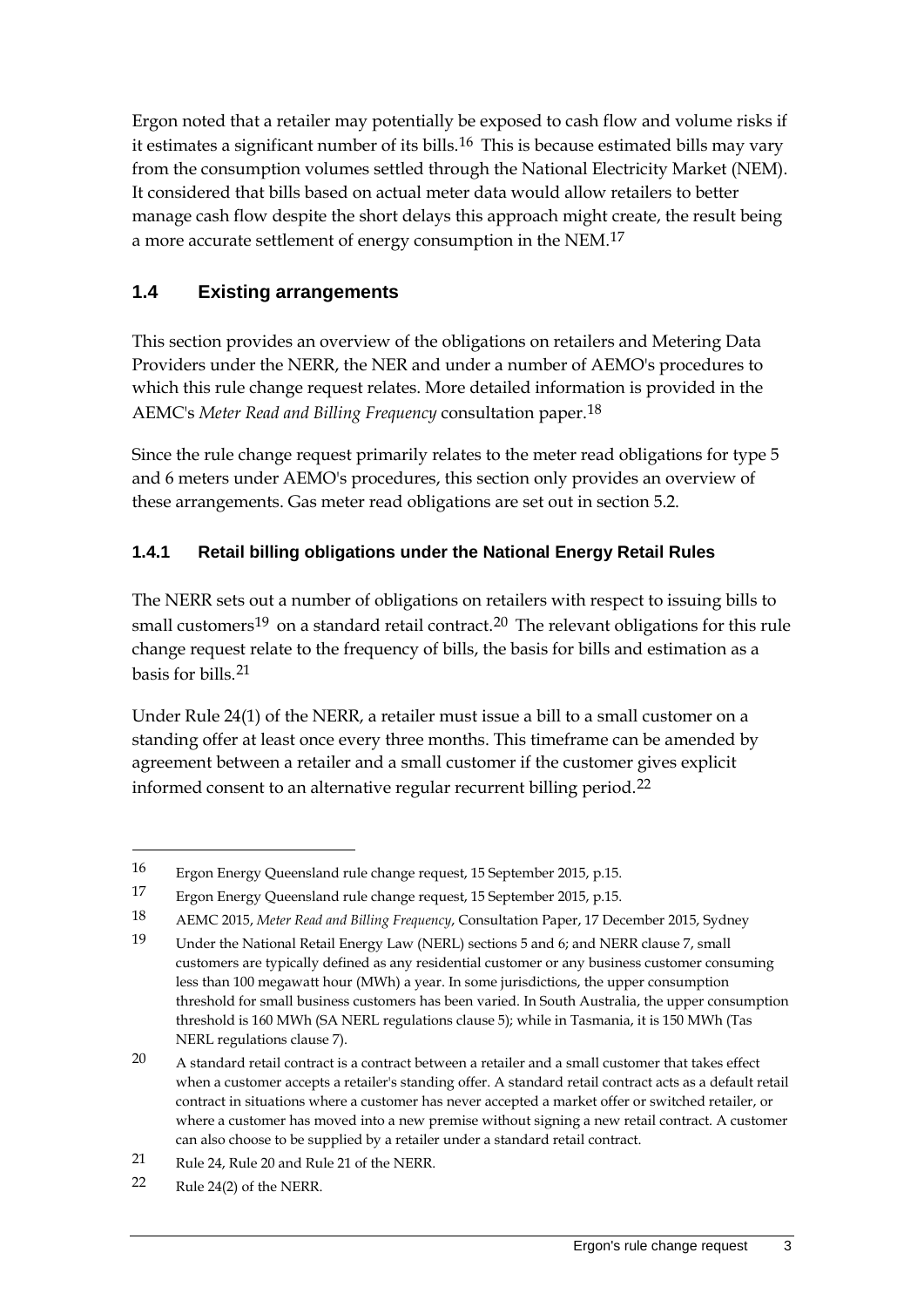Rule 20 of the NERR requires a retailer to base a small customer's electricity bill on the metering data for that customer's premises provided by the Responsible Person<sup>[23](#page-10-0)</sup> and determined in accordance with the metering rules and rule 21 of the NERR.<sup>[24](#page-10-1)</sup> A retailer can also base a small customer's bill on any other method agreed by the retailer and the customer.[25](#page-10-2)

For gas, in addition to the above, a retailer can also base a small customer's bill on the actual reading of the meter at the customer's premises.<sup>[26](#page-10-3)</sup>

In either case, the retailer is required to "use its best endeavours to ensure that actual readings of the meter are carried out as frequently as is required to prepare its bills consistently with the metering rules and in any event at least once every 12 months."[27](#page-10-4)

The NERR also sets out obligations on retailers with respect to the use of estimation as the basis for small customer bills. Under rule 21, a retailer may base a small customer's bill on an estimate of the customer's energy consumption where: <sup>[28](#page-10-5)</sup>

- the customer consents to the use of estimation by the retailer;
- the retailer is not able to reasonably or reliably base the bill on a meter reading; or
- metering data is not provided to the retailer by the Responsible Person.

<span id="page-10-7"></span>In these instances, the NERR allows for the estimate to be based on:[29](#page-10-6)

- the customer's reading of the meter;
- <span id="page-10-8"></span>• historical metering data for the customer reasonably available to the retailer; or
- the average usage of energy by a comparable customer over the corresponding period, if there is no historical metering data for that customer.

There are no obligations on retailers with respect to the frequency with which they issue a bill to a small customer supplied under a market retail contract.<sup>[30](#page-10-7)</sup> Retailers provide this information to small customers in market retail contracts.<sup>[31](#page-10-8)</sup>

- <span id="page-10-2"></span>25 Rule  $21(1)(a)(ii)$  of the NERR.
- <span id="page-10-3"></span>26 Rule 20(1)(b)(I) of the NERR.
- <span id="page-10-4"></span>27 Rule 20(2) of the NERR.

- <span id="page-10-5"></span>28 Rule 21(1) of the NERR.
- <span id="page-10-6"></span>29 Rule 21(2) of the NERR.

<span id="page-10-0"></span><sup>23</sup> Under clause 7.1.2 of the NER, there must be a Responsible Person for each connection point who is responsible for arranging the installation, provision and maintenance of the metering installation, and the collection, processing and delivery of metering data. Once the *Expanding Competition in Metering and Related Services* rule is implemented - on 1 December 2017 - the roles and responsibilities of the Responsible Person will be performed by a Metering Coordinator.

<span id="page-10-1"></span><sup>24</sup> Rule 21 of the NERR relates to the use of estimation as basis for bills.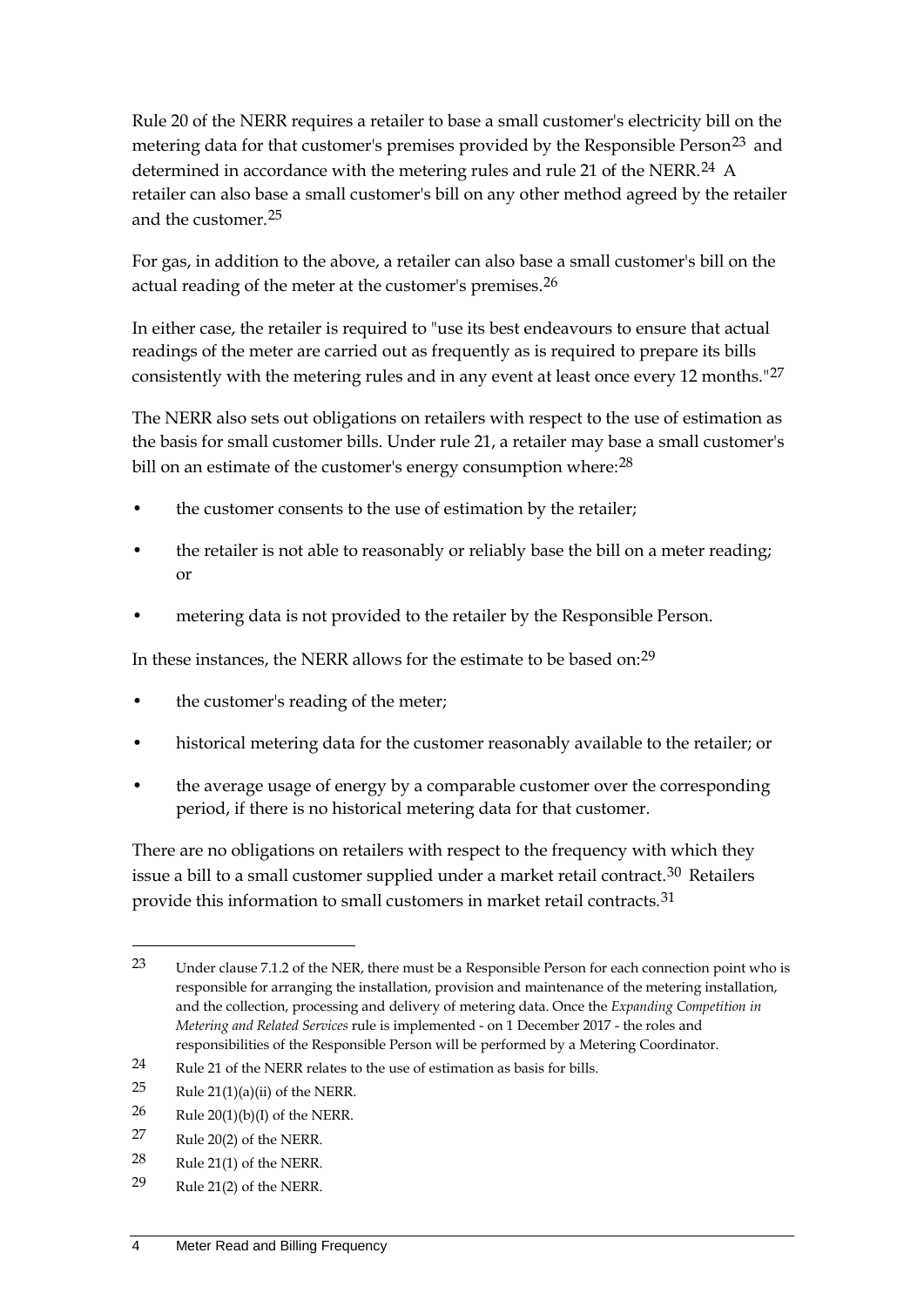### **1.4.2 Roles and responsibilities of a Metering Data Provider**

Under the NER, Metering Data Providers have responsibilities to collect, process, store and deliver metering data.<sup>[32](#page-11-0)</sup> Metering Data Providers must also provide and maintain the security controls associated with metering data services in accordance with the NER.[33](#page-11-1)

Metering Data Providers are appointed by the Responsible Person for each connection point. For type 5 and 6 meters, <sup>[34](#page-11-2)</sup> the Responsible Person is the Local Network Service Provider (LNSP).[35](#page-11-3)

#### **AEMO Procedures for the provision of metering data**

Chapter 7 of the NER contains clauses relating to, among other things, the collection and provision of metering data and the provision of metering data services.<sup>[36](#page-11-4)</sup> These clauses are supported by AEMO's Service Level Procedure: Metering Data Provider Services (Service Level Procedure), which details the obligations, technical requirements and performance levels that are to be performed, administered and maintained by the Metering Data Provider.[37](#page-11-5) AEMO's most recent Service Level Procedure came into effect on 1 September 2015.

<sup>30</sup> A market offer may be made by a retailer to a small customer. Market retail contracts set out the terms and conditions on which a retailer will provide retail services to a customer. The contract terms, tariffs and charges of a market retail contract are subject to limited minimum requirements, which are set out in the NERR.

<sup>31</sup> Under the National Energy Retail Law (Queensland) Act 2014, Ergon is prevented from offering market retail contracts to small customers.

<span id="page-11-0"></span> $32$  Clause 7.4.1A(a) of the NER.

<span id="page-11-1"></span><sup>33</sup> Clause 7.4.1A(b) of the NER.

<span id="page-11-2"></span><sup>34</sup> Type 5 metering installations are generally manually read interval meters that are used at connection points with loads up to 160 MWh (eg residential and small businesses). This load size threshold can be amended by individual jurisdictions. The advanced meters deployed by distribution businesses in Victoria are also deemed to be type 5 metering installations. Type 6 meters are accumulation metering installations that are used at connection points with loads up to 160 MWh. This load size threshold can also be amended by individual jurisdictions.

<span id="page-11-3"></span><sup>35</sup> A LNSP is a network service provider within a local area, that has been allocated responsibility for delivering network services in that area by the authority responsible for administering the jurisdictional electricity legislation. Typically, this role is performed by a distribution business. Under the *Expanding Competition in Metering and Related Services* transitional arrangements the LNSP acting as the Responsible Person before the commencement of the rule will become the initial Metering Coordinator at that connection point, and will continue in this role until another Metering Coordinator is appointed at that connection point or the services cease to be classified as an alternative control service.

<span id="page-11-4"></span> $36$  See clause 7.1.1(a) of the NER for a complete list of provisions that Chapter 7 covers.

<span id="page-11-5"></span><sup>37</sup> AEMO, Service Level Procedure, Metering Data Provider Services, version 1.4, 1 September 2015. Available at

http://www.aemo.com.au/Electricity/Retail-and-Metering/Metering-Services/Service-Level-Proc edures-for-Metering-Data-Providers-within-the-NEM.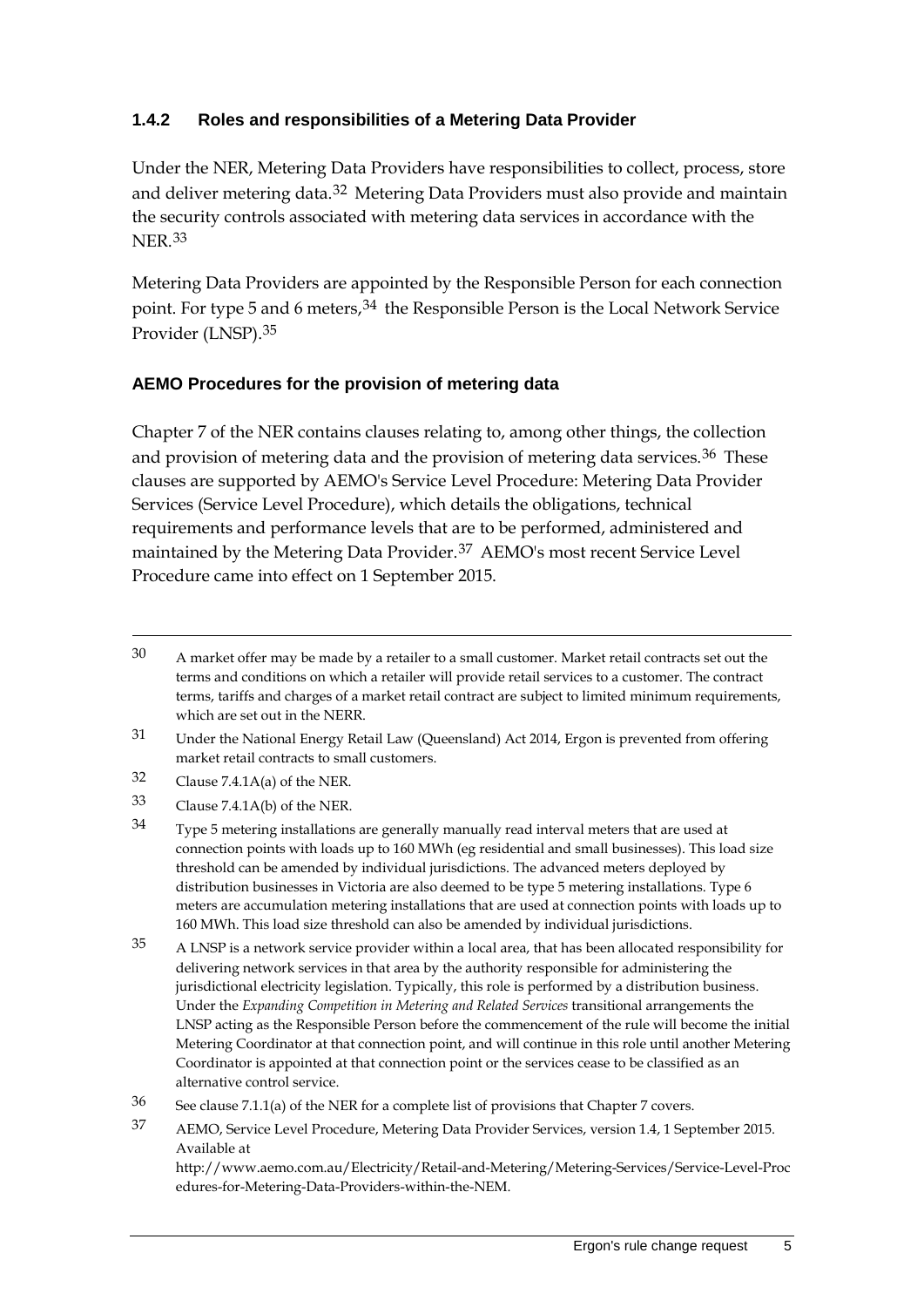Under AEMO's Service Level Procedure, Metering Data Providers must use *reasonable endeavours* to ensure that metering data is collected at least once every three months.<sup>[38](#page-12-1)</sup> Metering Data Providers also have an obligation to use *reasonable endeavours* to ensure that metering data is collected within two business days either side of the scheduled reading date.[39](#page-12-2)

The B2B Procedure: Meter Data Process (B2B Procedure) sets out the requirements in relation to standard meter data process and transaction data with which parties including Metering Data Providers, retailers and distribution businesses - must comply.[40](#page-12-3) Under this B2B Procedure, for type 5 and 6 meters, a participant may not issue a request for metering data relating to a scheduled read date until the sixth day following the published scheduled read date.<sup>[41](#page-12-4)</sup>

### <span id="page-12-0"></span>**1.5 The rule making process**

The Commission commenced the rule making process and published a consultation paper on the rule change request on 17 December 2015.<sup>[42](#page-12-5)</sup> The Commission received 15 submissions on the consultation paper. The AEMC also met with representatives of a number of Queensland customer groups in Brisbane on 12 February 2016. A summary of the issues raised at that meeting is available on the AEMC's website and the Commission had regard to this summary in making its final determination in addition to having regard to formal submissions. The Commission published its draft determination on this rule change request on 31 March 2016.<sup>[43](#page-12-6)</sup> The Commission received 20 submissions on the draft determination.<sup>[44](#page-12-7)</sup> Throughout this process, the AEMC also engaged extensively with stakeholders - including customer representatives - on a bilateral basis.

Where appropriate, issues raised by stakeholders in their submissions are addressed throughout this final rule determination. A summary of issues that have not been explicitly addressed in this final rule determination and the Commission's response to them is provided in Appendix [A.](#page-44-0)

<span id="page-12-4"></span>41 3.2.3(2) of the B2B Procedure.

<span id="page-12-1"></span><sup>38</sup> 6.4.1©) of the Service Level Procedure: Metering Data Provider Services.

<span id="page-12-2"></span><sup>39</sup> 6.4.1(e) of the Service Level Procedure: Metering Data Provider Services.

<span id="page-12-3"></span><sup>40</sup> AEMO, B2B Procedure: Meter Data Process, 13 May 2015, p.5.

<span id="page-12-5"></span><sup>42</sup> A notice was published under section 251 of the NERL.

<span id="page-12-6"></span><sup>43</sup> A notice was published under section 256 of the NERL

<span id="page-12-7"></span><sup>&</sup>lt;sup>44</sup> The submissions and summary of the meeting are available on the AEMC web site at: http://www.aemc.gov.au/Rule-Changes/Meter-read-and-billing-frequency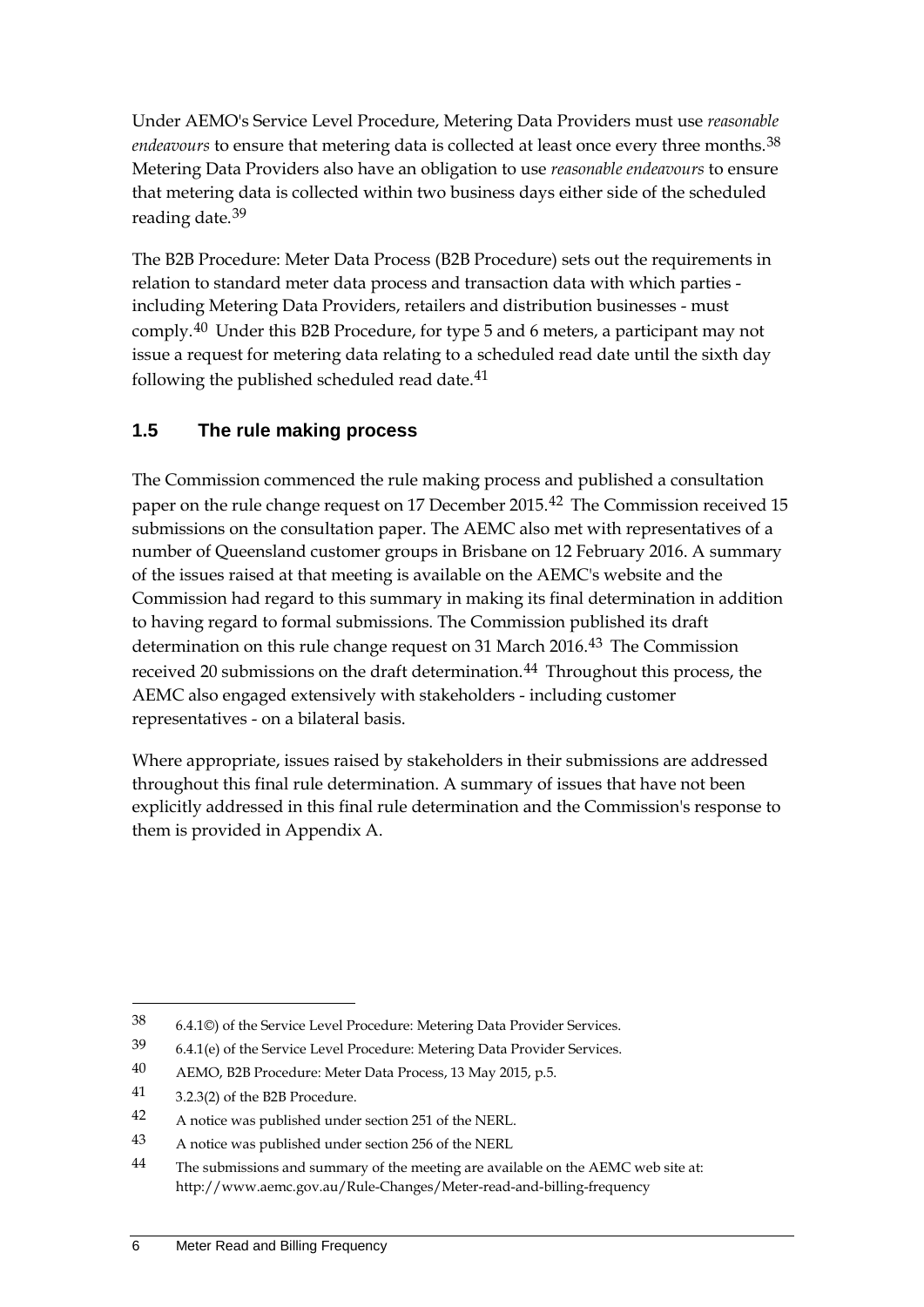### <span id="page-13-0"></span>**2 Final rule determination**

The Commission's final rule determination is to make a more preferable rule. The final rule requires retailers to issue a bill to a small customer on a standard retail contract at least once every 100 days, replacing the existing obligation to issue a bill at least once every three months. It is expected that the vast majority of customers will still receive at least one bill every three months. The final rule does not change the obligations on Metering Data Providers with regard to the frequency of reading meters.

This chapter outlines the Commission's:

- rule making test for changes to the NERR;
- assessment framework for considering the rule change request; and
- consideration of the more preferable final rule against the National Energy Retail Objective (NERO).

Further information on the legal requirements for making this final rule determination is set out in Appendix [B.](#page-49-0)

### <span id="page-13-1"></span>**2.1 Rule making test**

Any change to the NERR, whether it be the proposed rule or a more preferable rule, must satisfy two tests under the NERL:

• The Commission's assessment must consider whether the rule will or is likely to promote the NERO (the 'NERO test').[45](#page-13-2) The NERO states:

> "The objective of this Law is to promote efficient investment in, and efficient operation and use of, energy services for the long term interests of consumers of energy with respect to price, quality, safety, reliability and security of supply of energy.[46"](#page-13-3)

• The Commission must also, where relevant, satisfy itself that the rule is "compatible with the development and application of consumer protections for small customers, including (but not limited to) protections relating to hardship customers" (the 'consumer protections test').[47](#page-13-4)

Where the consideration of the consumer protections test is relevant in the making of a rule, the Commission must be satisfied that both the NERO test and the consumer

<span id="page-13-2"></span><sup>45</sup> In accordance with section 236(1) of the NERL.

<span id="page-13-3"></span><sup>46</sup> See section 13 of the NERL.

<span id="page-13-4"></span><sup>47</sup> See section 236(2)(b) of the NERL.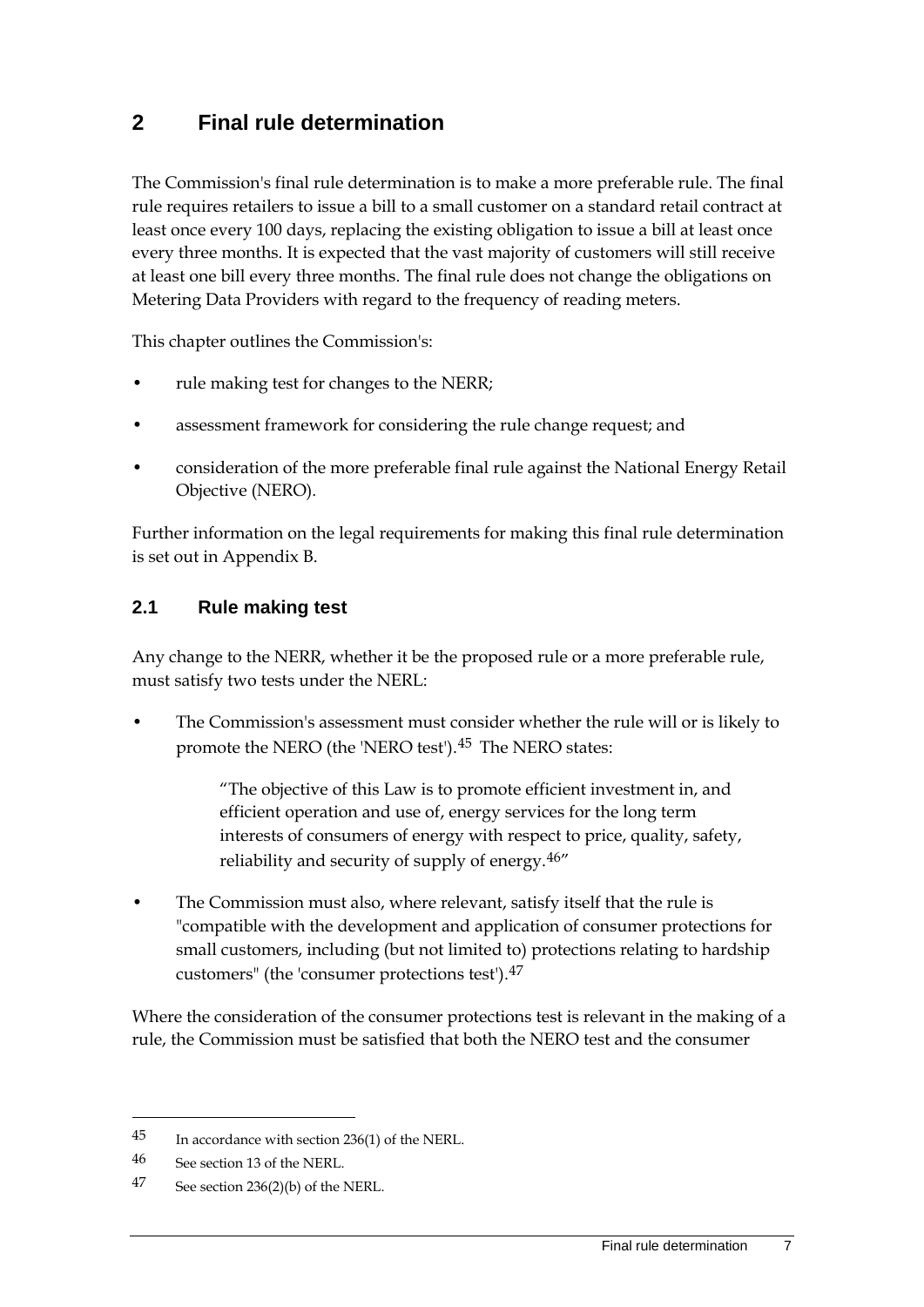protections test have been met.<sup>[48](#page-14-1)</sup> If the Commission is satisfied that one test has been met, but not the other, the rule cannot be made.

There may be some overlap in the application of the two tests. For example, a rule that provides a new protection for small customers may also, but will not necessarily, promote the NERO.

The Commission can make a rule that is different (including materially different) from the proposed rule if it is satisfied that, having regard to the issues raised in the rule change request, it will or is likely to better contribute to the NERO than the proposed rule.[49](#page-14-2)

### <span id="page-14-0"></span>**2.2 Assessment framework**

In assessing the rule change request against the NERO, the Commission has considered the following principles:

- **Facilitating the efficient use of energy services**. Where consumers are provided with timely and accurate information about the costs of using energy services, they can make more informed decisions about how they use those services. Over time, this could help to facilitate more efficient investment in, and use of, energy services as consumers will be able to choose what services they use based on the price they are willing to pay.
- **Enhancing consumer experience**. Consumers' experience in the retail market will impact on their ability and willingness to make informed decisions about their energy use. Consumers' experience is likely to be enhanced through their ability to access better and more timely information about their energy consumption.
- **Providing a proportional response to the issues identified**. A rule change that results in unnecessary additional costs on different market participants may not achieve its intended purpose and is, ultimately, likely to impose higher costs on consumers. To avoid any unnecessary costs, any change to the NERR must be proportional to the issue that it is designed to address.

The scope of consumer protections that the Commission has considered includes:

- consumer protections in the NERL and NERR;
- consumer protections under the general law, including the Australian Consumer Law;
- consumer protections under energy retail laws and regulations of National Energy Customer Framework (NECF) jurisdictions; and

<u>.</u>

<span id="page-14-1"></span><sup>48</sup> That is, the legal tests outlined in section 236(1) and 236(2)(b) of the NERL.

<span id="page-14-2"></span><sup>49</sup> See section 244 of the NERL.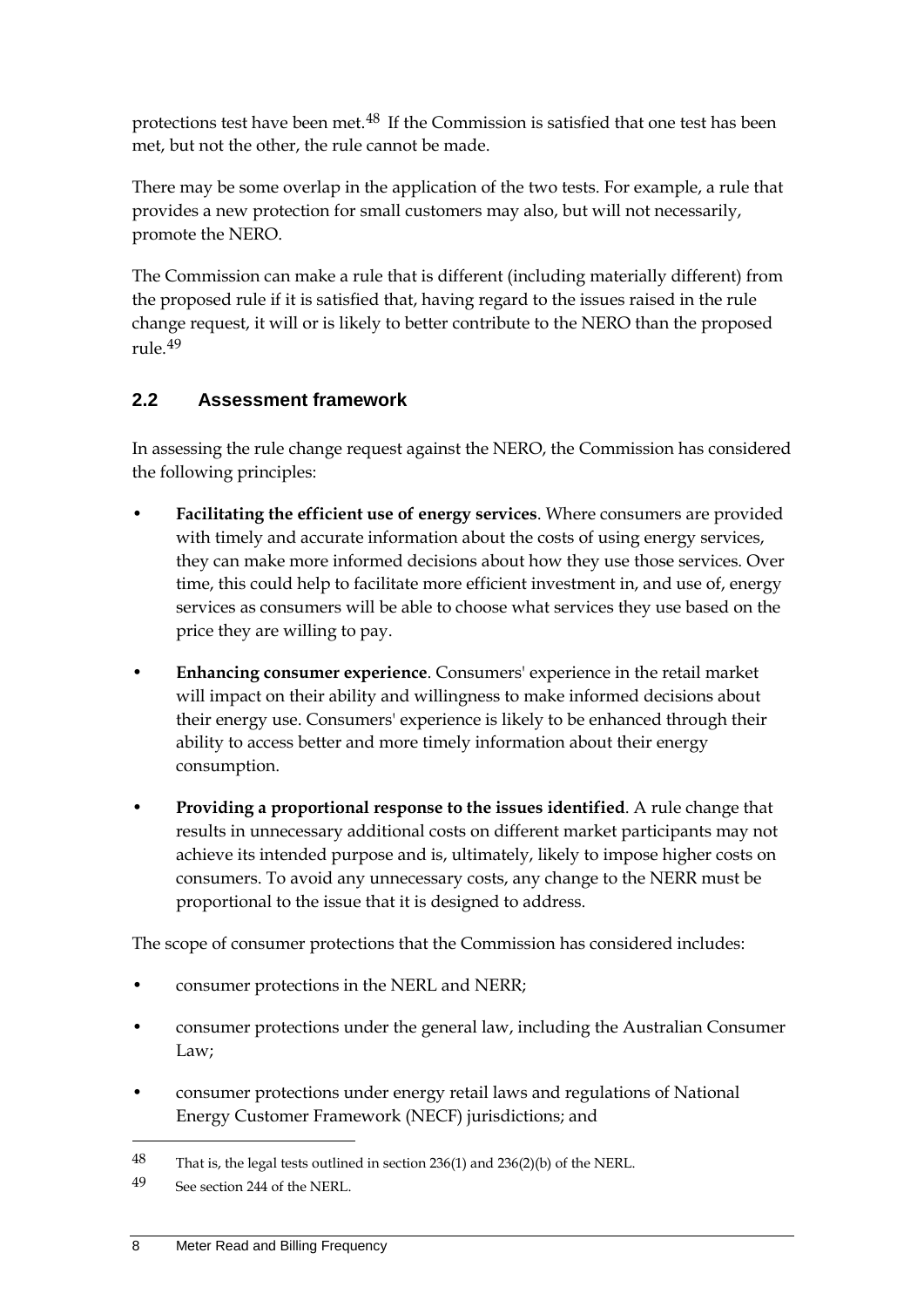where relevant, consumer protections under energy laws and regulations of Victoria.

### <span id="page-15-0"></span>**2.3 Summary of reasons for making a more preferable final rule**

The Commission's final rule is published with this final rule determination. It provides retailers with a clear obligation with respect to the frequency with which they are required to issue a bill to a small customer on a standard retail contract by requiring retailers to do so at least once every 100 days.

Under the existing rules, reasonable delays in the meter reading process may mean that some customers will end up receiving an estimated bill within the three months, but will then receive an adjusted bill based on an actual meter read at a later date. This issue is not confined to Ergon and it is an issue for all retailers with small customers on standard retail contracts. Those retailers cannot comply with the existing requirement to issue customers a bill at least every three months unless they base the bills of a significant proportion of customers on estimated data.

Whilst the final rule retains a clear timeframe within which a retailer must issue a bill, it allows more flexibility in order to allow for more bills to be based on actual reads, thus enhancing the customer experience.

The final rule applies to both electricity and gas standing offers. The Commission is satisfied that, while Ergon's rule change request referred only to electricity, the issue identified by Ergon equally apply to gas standing offers. It is preferable to maintain consistency in the billing arrangements that apply to both gas and electricity retail services. This consistency will aid customers understand when to expect a bill, which may help them to better budget and plan for their energy bills. There are also likely to be efficiencies from retailers maintaining similar systems for billing and benefits for consumers that receive a single bill for electricity and gas from the same retailer.

Further detail on the final rule can be found in section 4.4.

Having regard to the issues raised in the rule change request, the Commission is satisfied that the final rule will, or is likely to, contribute to the achievement of the NERO for the following reasons:

- **Facilitating the efficient use of energy services**. The final rule establishes a clear timeframe within which a retailer is expected to issue a bill to a small customer, but also accounts for the fact that retailers may not always receive meter data in time to issue a bill based on an actual meter read every three months. For small customers, this change is expected to increase the likelihood of the customer receiving timely bills based on actual consumption data. This is likely to provide small customers with better information about the costs that they incur in using energy services, allowing them to make more informed choices about how they use these services.
- **Enhancing consumer experience**. As above, the final rule is likely to provide small customers with more bills based on actual reads and therefore better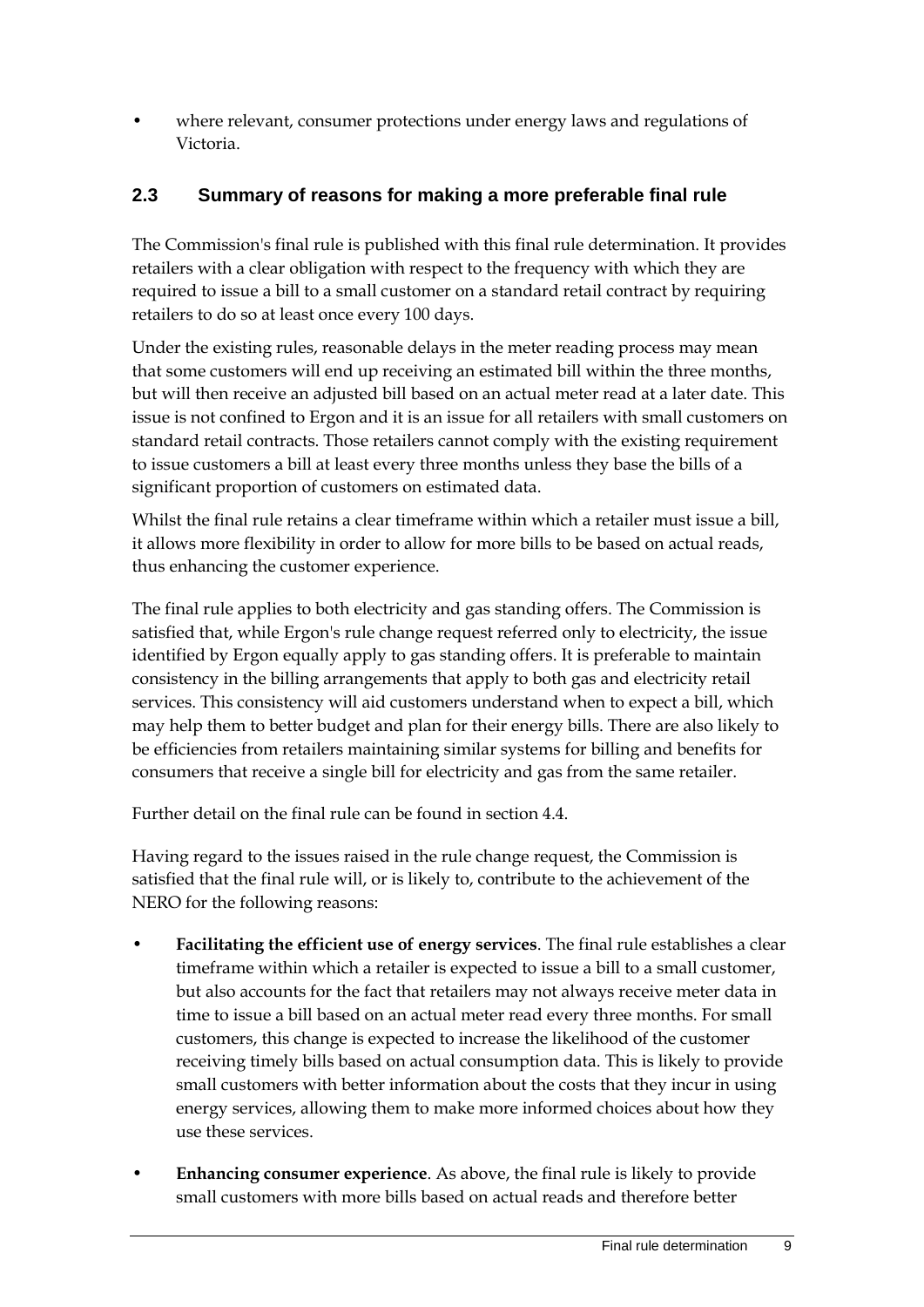information about their use of energy services and the costs involved. This information may help small customers understand their needs and provide them with confidence to engage in the retail market. Where there is competition in the retail market, this confidence would allow customers to select a retail offer that best reflects their needs.

Reducing the number of estimated bills is also likely to enhance consumer experience and promote more trust in the retail market. Subsequently, the number of complaints that small customers make in relation to their energy bills is likely to fall. Ombudsman statistics show that a large number of customer complaints are related to estimated bills.

• **Providing a proportional response to the issues identified**. The final rule is not likely to impose additional costs on retailers or Metering Data Providers. In turn, small customers would not be expected to incur additional energy charges as a result of this rule.

Having regard to the issues raised by the rule change request, the Commission is also satisfied that the more preferable final rule will, or is likely to, better contribute to the NERO than the rule proposed in Ergon's rule change request for the following reasons:

- **Maintains a regular and frequent billing cycle.** Ergon's proposed rule would enable retailers to wait until they receive an actual meter read from a Metering Data Provider before issuing a bill to a small customer. Under this proposal, some small customers could have experienced a significant delay in receiving a bill. While Ergon considers that a maximum time limit of four months could be introduced to protect customers, this would still likely result in customers receiving significantly higher bills due to the longer time period that these bills would encompass. Under the final rule, most small customers on standard retail contracts should continue to receive bills every three months<sup>[50](#page-16-0)</sup> but, where actual meter reads are not received within three months of the last bill, retailers will have a small number of additional days in which to receive an actual meter read before they bill a customer. This means that if an actual meter read is received before 100 days after the last bill to a small customer, the customer will receive a bill based on actual, rather than estimated, consumption.
- **Clearer compliance obligation**. A requirement that retailers use "best endeavours" to issue a bill at least once every three months - as proposed by Ergon - would be unclear and difficult for the Australian Energy Regulator (AER) to enforce. The final rule provides greater clarity on how often a retailer is required to bill small customer. This is also consistent with the consumer protection provided by regular and frequent bills under the existing NERR.

<span id="page-16-0"></span>The Commission also considers that its final rule is compatible with the development and application of consumer protections.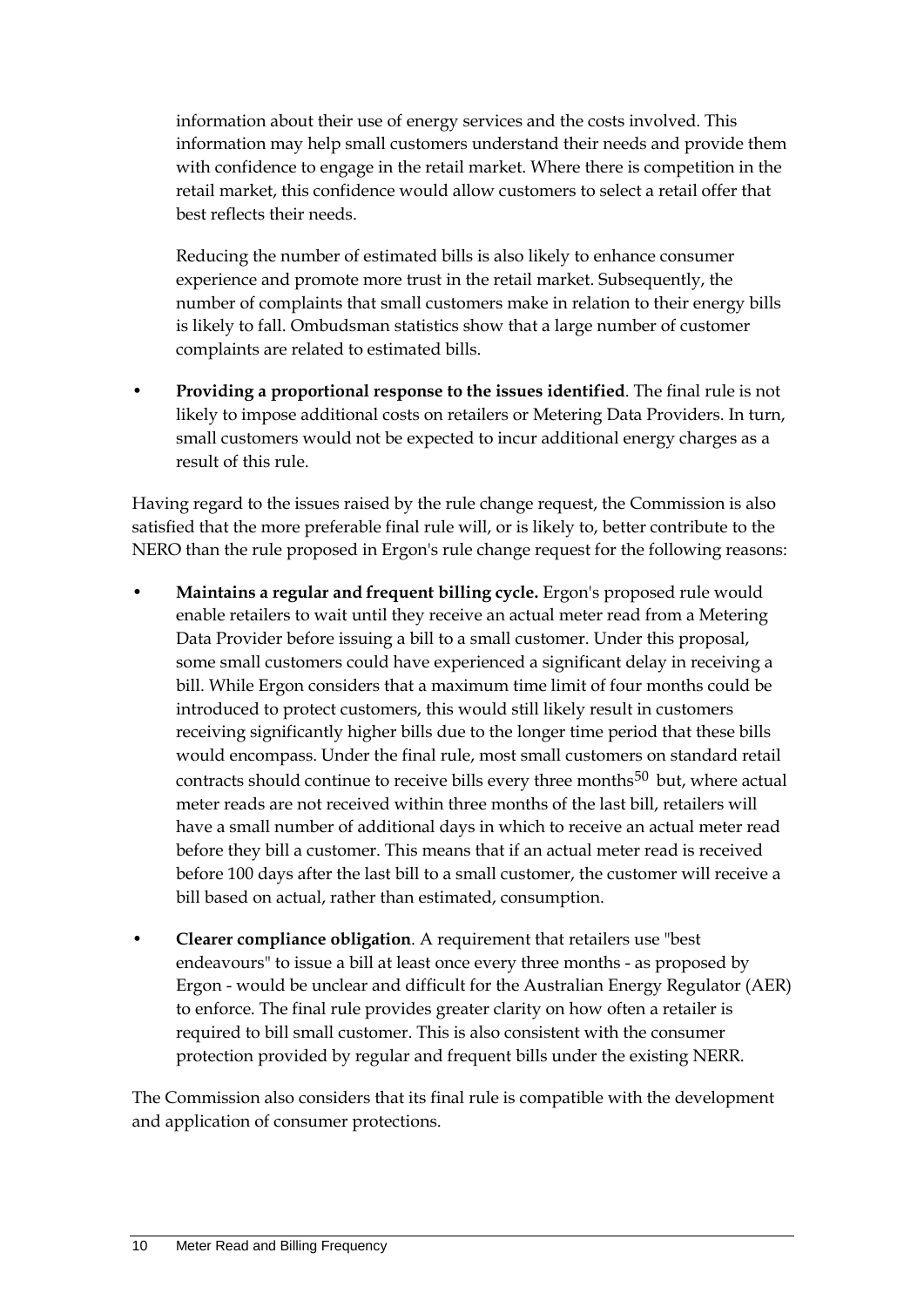The regulation of both the frequency with which a small customer receives an energy bill and the accuracy of those bills acts to protect consumers. The Commission notes that, for the purposes of this rule change, it is necessary to make some trade-off between the frequency of bills and the accuracy of bills. In this instance, the Commission considers that the final rule is compatible with the development and application of consumer protections by increasing the accuracy of bills with only a small likelihood of negatively impacting billing frequency. This approach is consistent with several stakeholders' views, including those of some consumer representatives.

Some submissions to the draft determination expressed concerns that the draft rule (and therefore the final rule) could result in 100 days becoming the standard billing period for consumers, with most consumers receiving larger bills for 100 days of energy use on a regular basis. The Commission considers that this outcome will not arise under the final rule for the following reasons:

- The billing cycle will not change for the vast majority of customers. The final rule may result in a small proportion of small customers occasionally receiving a bill that is delayed by up to eight days,  $51$  but that is likely to occur infrequently and is not likely to affect the same customers each billing period. The slight delay that those customers may encounter will enable retailers to issue more bills based on an actual meter read, rather than estimates. It is also important to note that under the existing rules, customers do not receive their bills exactly every three months and there is usually several days variation in billing periods.
- The final rule does not change the obligations on Metering Data Providers with regard to the frequency with which they read meters. AEMO's Service Level Procedure will continue to require Metering Data Providers to use reasonable endeavours to read meters every three months, with AEMO and the AER enforcing compliance with this obligation.
- Retailers will continue to have strong incentives to issue a bill as soon as they have received a meter reading. This is because retailers incur costs in supplying energy to customers. In order to manage cash flow, they are likely to issue a bill as soon as possible after receiving meter read data. This means that if a retailer receives meter data before day 100, it is unlikely to wait until day 100 to issue a bill.
- If for some reason, a retailer received meter data prior to day 100 but chose to wait until day 100 to issue the bill, the retailer cannot "top up" the bill by adding a period of estimated usage to the actual usage. As a result, in the unlikely event that retailers delayed issuing a bill, consumers will not receive larger bills for 100 days energy and will instead just receive several days free credit to pay a bill for their usual three months energy usage.

<sup>50</sup> There is no change being made to the requirement under AEMO's *Service Level Procedures* for metering data providers to use reasonable endeavours to obtain meter reads every three months.

<span id="page-17-0"></span><sup>51</sup> Assuming that an average three month period is 92 days.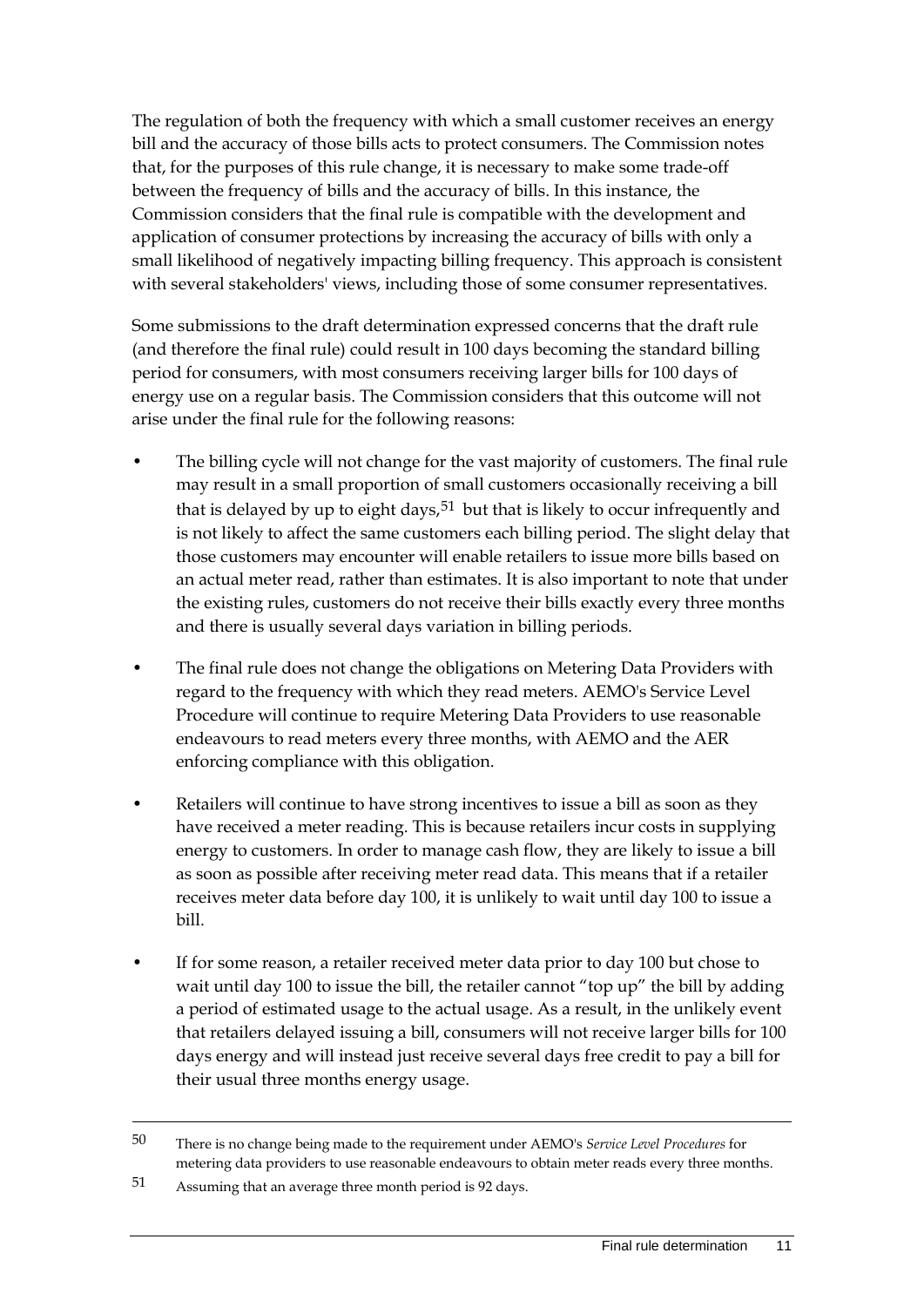### <span id="page-18-0"></span>**2.4 Consistency with the AEMC's strategic priorities**

This rule change request relates to the AEMC's strategic priority regarding the engagement and participation of consumers in the retail market.<sup>[52](#page-18-1)</sup> The rule change request relates to the information that consumers receive in relation to their consumption of energy and the timeliness of that information. Providing consumers with better information on their energy use in a timely manner is likely to allow them to make choices that best reflect their needs.

<u>.</u>

<span id="page-18-1"></span><sup>52</sup> AEMC 2015, Strategic Priorities for Energy Market Development, Final Priorities, 26 November 2015, Sydney.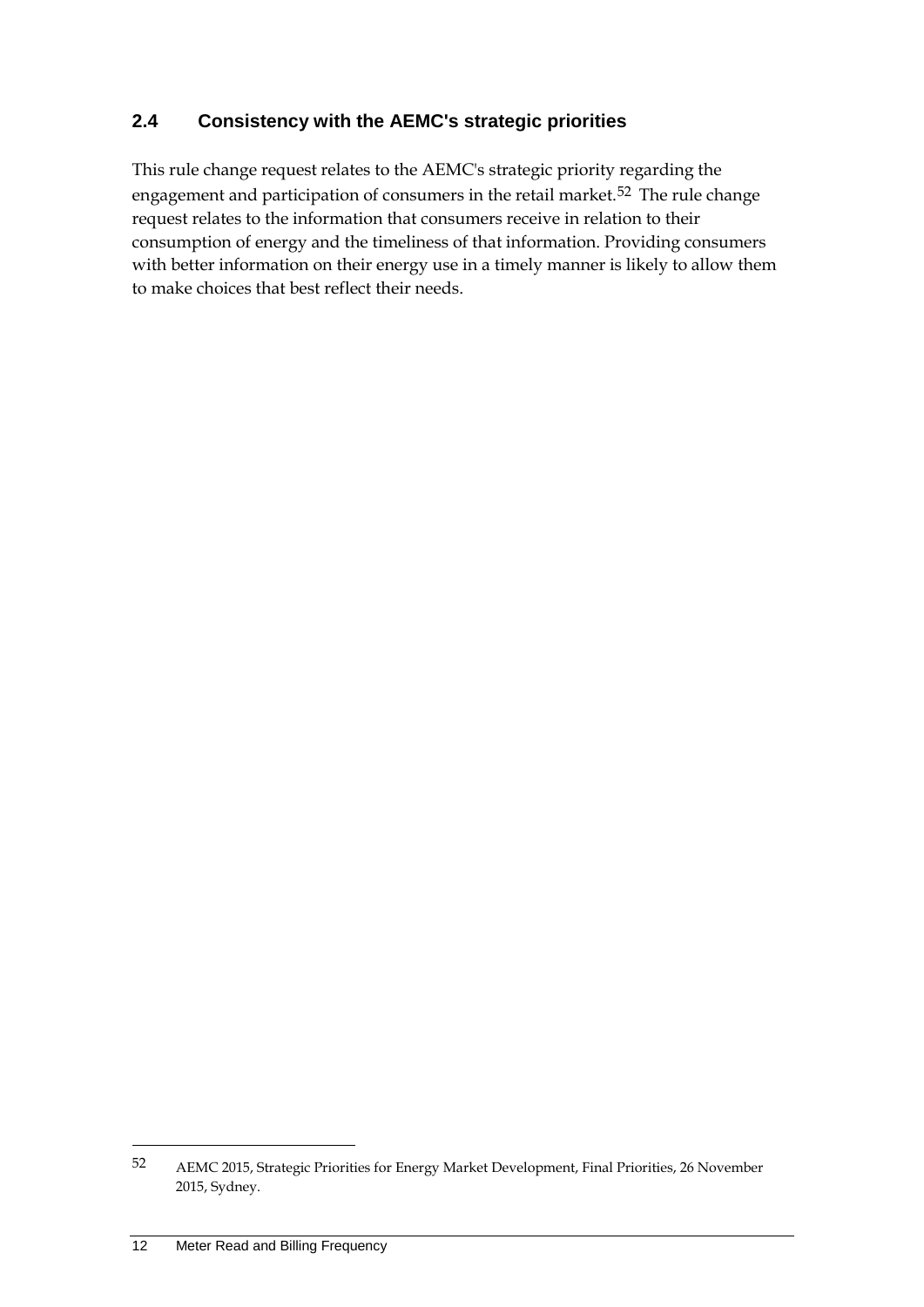### <span id="page-19-0"></span>**3 Assessment of the issue raised by Ergon Energy Queensland**

### <span id="page-19-1"></span>**3.1 Introduction**

This chapter assesses the scope and materiality of the issue raised in Ergon's rule change request. It is structured as follows:

- section 3.2 assesses the obligations on Metering Data Providers with regard to the frequency of reading meters, and the obligations on retailers with regard to the frequency of issuing bills to small customers;
- section 3.3 summarises stakeholders' views on how significant the issue raised in Ergon's rule change request is;
- section 3.4 considers the extent to which the issue might be resolved through the market-led deployment of advanced meters;
- section 3.5 provides an assessment of customers' views of estimated bills; and
- section 3.6 outlines the Commission's conclusion on whether there is a material issue to address.

### <span id="page-19-2"></span>**3.2 Assessment of the obligations on meter reading and billing frequency**

The billing frequency obligations on retailers under the NERR and the meter reading obligations on Metering Data Providers under the Service Level Procedures are not explicitly aligned. While the NERR places a strict obligation on retailers to issue a bill to a small customer on a standard retail contract at least once every three months,  $53$ Metering Data Providers do not have a strict obligation to complete a meter read for type 5 and 6 meters every three months. As outlined in section 1.4.2, Metering Data Providers are required to use "reasonable endeavours" to complete a meter read at least once every three months, and have a window of two business days either side of the scheduled meter read date to collect the meter data.

It is appropriate that Metering Data Providers have some flexibility with respect to the timing of meter reads. There are a number of reasons why they may be unable to complete a meter read on a specific date. In submissions, distribution businesses identify that public holidays, weather events, locked gates and unsecured dogs may make it difficult for a Metering Data Provider to read a meter on a specific date.<sup>[54](#page-19-4)</sup> It is appropriate that the Service Level Procedure recognise that there may be matters

<span id="page-19-3"></span><sup>53</sup> Rule 24(1) of the NERR.

<span id="page-19-4"></span><sup>54</sup> Energy Networks Association (ENA) submission, 28 January 2016, p.3; and Ergon Energy Corporation (EEC) submission, 28 January 2016, p.2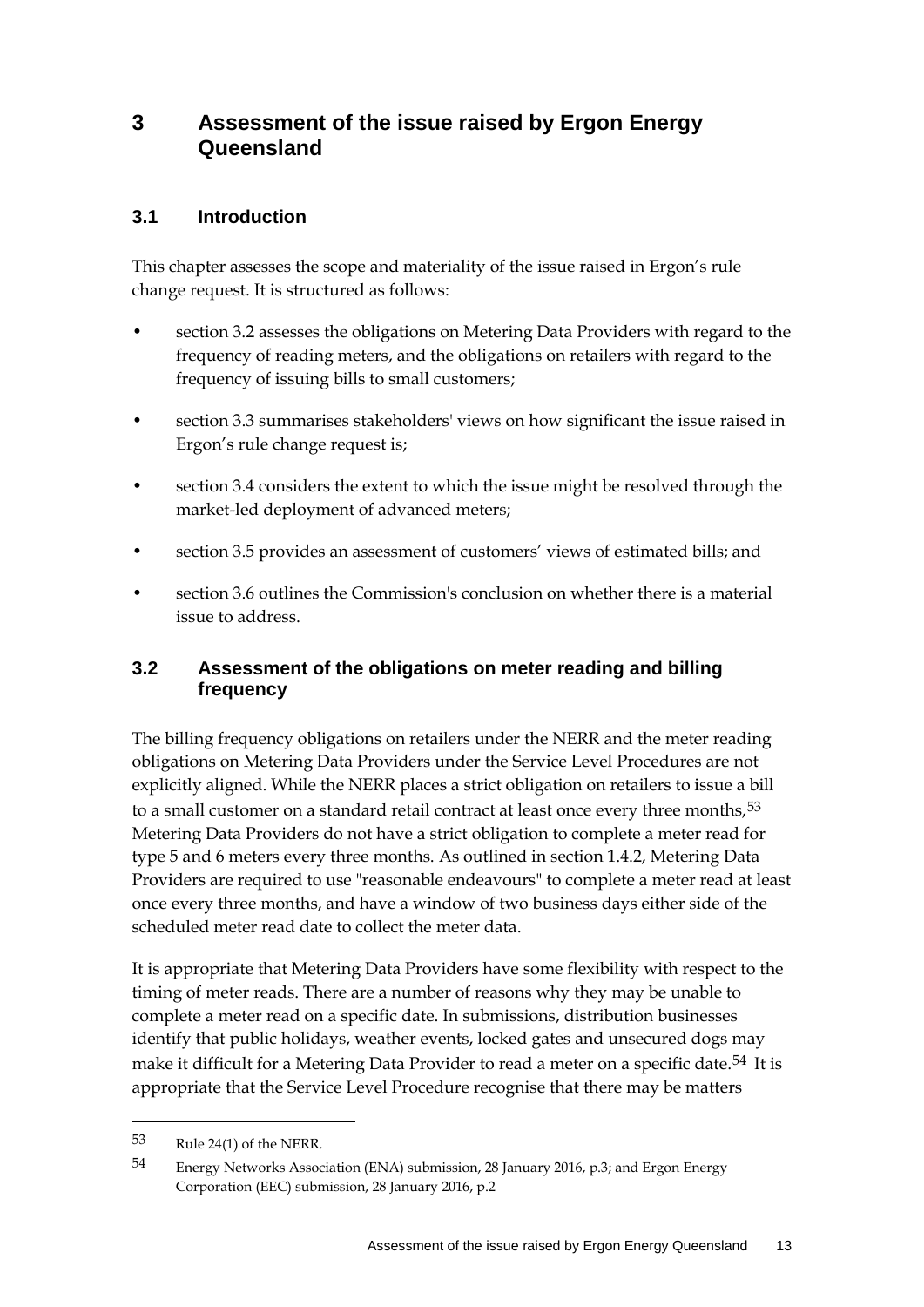outside the control of Metering Data Provider that prevent them from reading meters every three months, by requiring them to use reasonable endeavours (do all that is reasonable in the circumstances) to read meters, rather than imposing a strict obligation to do so.

The billing framework under the NERR permits retailers to vary the frequency of billing under standard retail contracts with the explicit informed consent of the customer. The varied billing cycle must cover a regular recurrent period.[55](#page-20-0) A retailer could seek the consent of small customers to lengthen the billing cycle where it thinks the timely availability of meter data may be an issue and customers would have a preference for a longer billing cycle rather than estimated bills.

As outlined in section 1.4.1, the NERR specifies the basis on which retailers may bill small customers. That is, the bill should be based on metering data where it is available and on an estimate where it is not. However, there is also scope for a retailer to consider other mechanisms by which they could generate a bill for a small customer, as long as the customer agrees to use of that method.<sup>[56](#page-20-1)</sup> The NERR also specifies when a retailer can use an estimate for the purposes of generating a small customer's bill.<sup>[57](#page-20-2)</sup>

The NERR provides appropriate discretion to retailers to use a range of methods for the purposes of calculating an estimate. Retailers are able to use a customer-provided meter read, the historical data for the customer, or the energy usage of a comparable customer where there is no historical data. Combined with retailers' ability to base a bill on any method that it agrees with the customer, this framework gives retailers scope to be innovative and responsive to customer preferences in relation to billing.

Under the existing rules, billing arrangements do not provide the flexibility for retailers to delay issuing a bill to allow for reasonable delays in the meter reading process. This means that some customers will end up receiving an estimated bill within the three months, and will receive an adjusted bill based on an actual meter read at a later date. Whilst the final rule retains a clear timeframe within which a retailer must issue a bill, it allows more flexibility in order to allow for more accurate billing overall, enhancing the customer experience.

Ergon's rule change request states that the AER has applied a strict interpretation that issuing a bill to a small customer at least once every three months is equivalent to issuing a bill no less frequently than every 92 days.<sup>[58](#page-20-3)</sup> The AER disputes this claim and states that Ergon proposed that it would use 92 days as static reference for identifying breaches of rule 24, which it would then report to the AER.[59](#page-20-4) Regardless of the interpretation of the existing NERR requirements, the strict obligation on billing frequency means that, should a retailer breach the obligation placed on it by the NERR

<span id="page-20-0"></span><sup>55</sup> Rule 24(2) of the NERR.

<span id="page-20-1"></span><sup>56</sup> Rule 20(1) and Rule 21 of the NERR.

<span id="page-20-2"></span><sup>57</sup> Rule 21(1) of the NERR.

<span id="page-20-3"></span><sup>58</sup> Ergon Energy Queensland rule change request, 15 September 2015, p.3.

<span id="page-20-4"></span><sup>59</sup> AER submission, 28 January 2016, p.2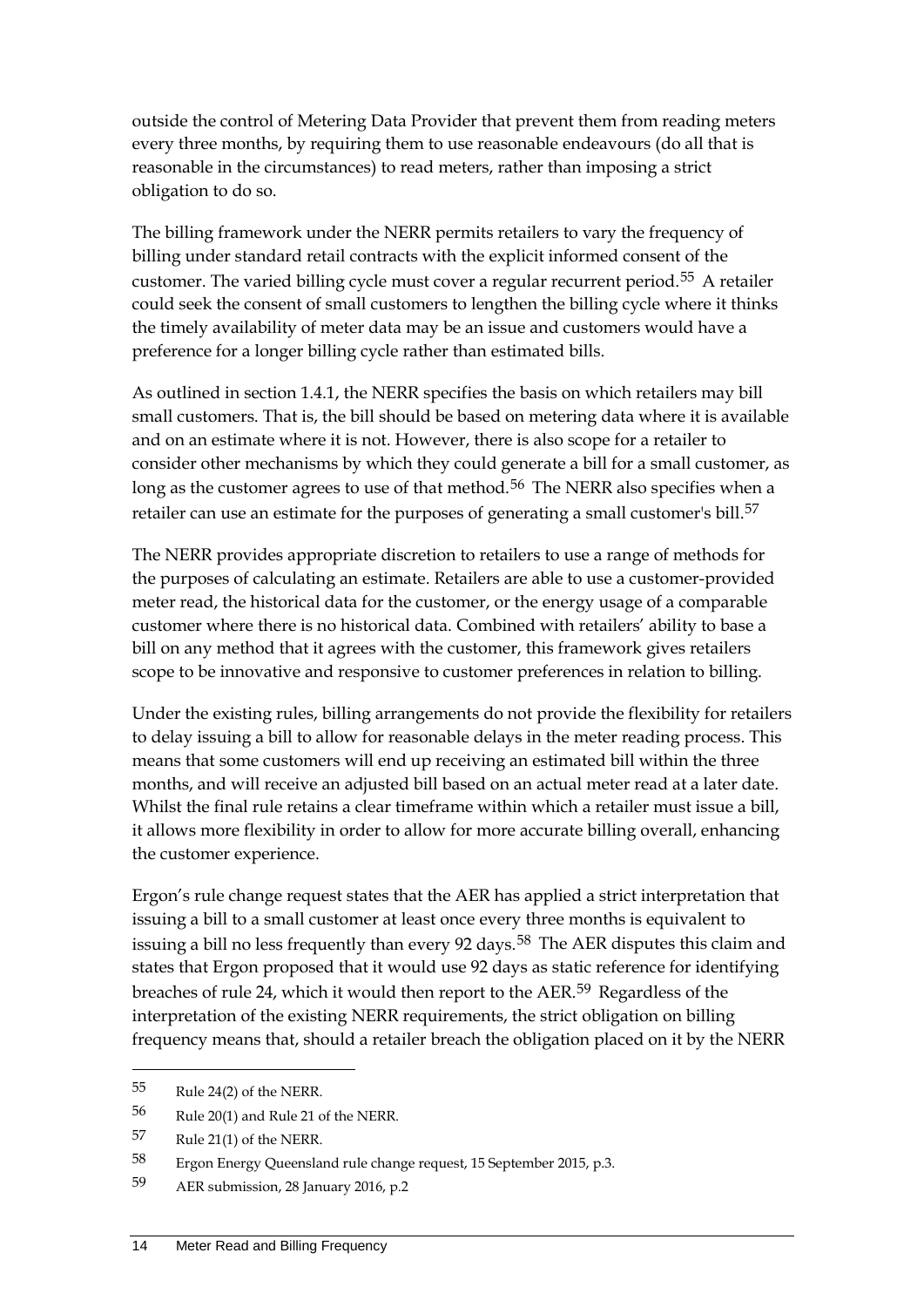and wait for the metering data before issuing a bill to a small customer, it would expose itself to the risk of compliance action by the AER.<sup>[60](#page-21-1)</sup>

Anecdotal evidence suggests that some retailers may have slightly different interpretations of what a three month period is and that it is not uncommon across a number of retailers for there to be more than three calendar months between some customers' bills. The AER notes that its compliance work with respect to rule 24 has "focussed on systematic and significant delays in retailers issuing bills to customers."<sup>[61](#page-21-2)</sup> This is because it considers that longer delays in issuing bills are likely to result in additional financial pressure and risk of hardship on small customers.<sup>[62](#page-21-3)</sup> The AER notes that it considers a bill issued at 120 days to be significantly delayed.<sup>[63](#page-21-4)</sup>

Finally, Ergon states that its Service Level Agreement with its Metering Data Provider dictates that:

"'98 per cent of meter reads are to be scheduled between 89 and 94 days from the last meter reading, with 98 per cent of meter reads to occur within two business days of the scheduled meter reading date.<sup>[64"](#page-21-5)</sup>

One option available to Ergon to address the issue would be to negotiate its Service Level Agreement to require meter data to be collected with greater frequency. This would allow Ergon to issue more bills to small customers on the basis of an actual meter read. We note that Ergon rejects this option, on the basis that it would increase the costs of reading meters, ultimately increasing charges for consumers.<sup>[65](#page-21-6)</sup>

### <span id="page-21-0"></span>**3.3 How significant is the issue?**

Stakeholder submissions on the consultation paper and draft determination present mixed views on the significance of the issue identified by Ergon, and whether it applies only in Queensland or more broadly across the NEM.

The AER considers that the existing billing framework is efficient in providing small customers with a bill based on actual consumption where metering data is available and an estimated bill where it is not.<sup>[66,](#page-21-7)[67](#page-21-8)</sup> It submits that it is not aware of any industry-wide concerns with the operation of the billing obligations, and that estimated or delayed bills are not generating a level of complaints to the jurisdictional

<span id="page-21-1"></span><sup>60</sup> Ergon submission, 28 January 2016, p.2.

<span id="page-21-2"></span><sup>61</sup> AER submission, 28 January 2016, p.3

<span id="page-21-3"></span><sup>62</sup> Ibid.

<span id="page-21-4"></span><sup>63</sup> Ibid.

<span id="page-21-5"></span><sup>64</sup> Ergon Energy Queensland rule change request, 15 September 2015, p.3.

<span id="page-21-6"></span><sup>65</sup> Ergon Energy Queensland rule change request, 15 September 2015, p.13-14.

<span id="page-21-7"></span><sup>66</sup> AER submission, 28 January 2016, p.1.

<span id="page-21-8"></span><sup>67</sup> This view is echoed by Endeavour Energy, who submit that there are no major issues with the existing arrangements (see: Endeavour Energy submission, 12 May 2016, p.1).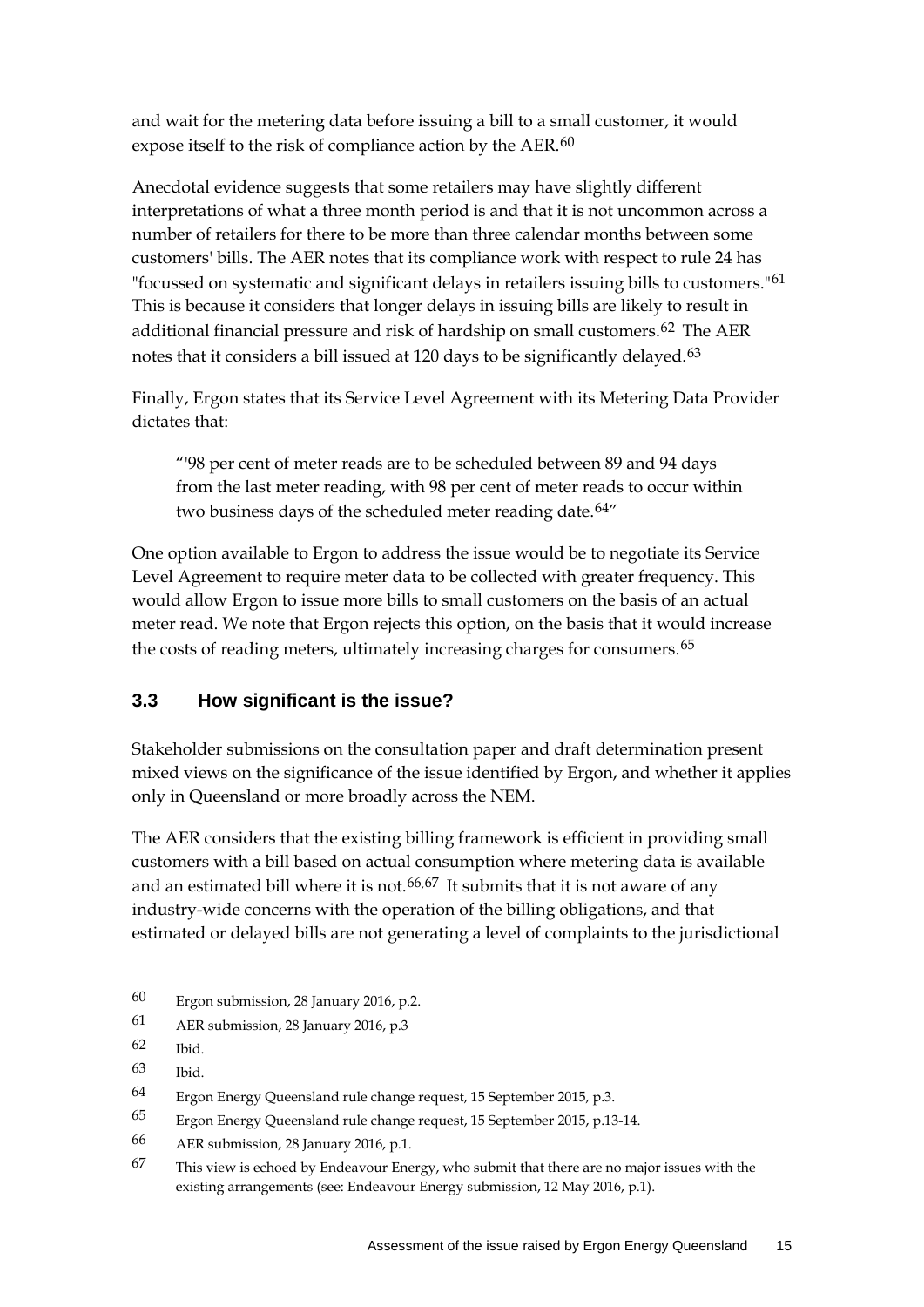ombudsman that would indicate the presence of a widespread issue.<sup>[68](#page-22-0)</sup> Similarly, Energy Consumers Australia (ECA) considers that, to the extent that the obligations on retailers and on Metering Data Providers are not aligned, there has been no convincing evidence that it is detrimental to consumers.<sup>[69](#page-22-1)</sup>

In contrast, the Tasmanian Council of Social Services (TasCOSS) and the Energy and Water Ombudsman of South Australia (EWOSA) consider that the number of complaints that they receive in relation to estimated bills is high, and suggests that this is a significant issue for energy customers.<sup>[70](#page-22-2)</sup> EWOSA does not consider that the issue is unique to Ergon, noting that 60 per cent of its retailer members had complaints about estimated bills in 2014-15.[71](#page-22-3) The Energy and Water Ombudsman of New South Wales (EWON) submits that, although there has been an overall decrease in complaints, there has been an increase in complaints about estimated bills - from 3.1 per cent of total complaints in January-March 2015 to 5.2 per cent in the same quarter of 2016.[72](#page-22-4) The Public Interest Advocacy Centre (PIAC) argues that estimated bills can cause confusion and lead to customer hardship where estimates are not accurate, resulting in back-billing or customers being required to pay for energy that they have not used. PIAC considers that this is a relatively big issue for customers.<sup>[73](#page-22-5)</sup>

Some retailers offered a different perspective. Red Energy and Lumo submitted that the issue is not significant for them, as they only have a small number of customers on standing offers.[74](#page-22-6) Similarly, AGL considers that the issue identified is unique to Ergon since it operates in a jurisdiction where there is "no proposal to roll out alternative metering technologies to overcome the disparate and isolated nature of some of its customers".[75](#page-22-7) AGL suggests that Ergon could consider other mechanisms to address the issue identified in its rule change request, including:

- the introduction of customer-provided meter reads where meter access or data reliability is an ongoing issue;
- the introduction of stricter performance measures on Ergon Energy Corporation (EEC - the distribution network business) relating to the reliability and accuracy of metering data; or
- seeking a derogation for Ergon customers.<sup>[76](#page-22-8)</sup>

<span id="page-22-0"></span><sup>68</sup> AER submission, 28 January 2016, p.2

<span id="page-22-1"></span><sup>69</sup> ECA submission, 16 May 2016, p.5

<span id="page-22-2"></span><sup>70</sup> EWOSA submission, 28 January 2016, p.2; TasCOSS submission, 28 January 2016, p.3.

<span id="page-22-3"></span><sup>71</sup> EWOSA submission, 28 January 2016, p.2

<span id="page-22-4"></span><sup>72</sup> EWON submission, 12 May 2016, p.1

<span id="page-22-5"></span><sup>73</sup> PIAC submission, 9 May 2016, p.2

<span id="page-22-6"></span><sup>74</sup> Red Energy and Lumo submission, 28 January 2016, p.1.

<span id="page-22-7"></span><sup>75</sup> AGL submission, 28 January 2016, p.1.

<span id="page-22-8"></span><sup>76</sup> AGL submission, 28 January 2016, p.2.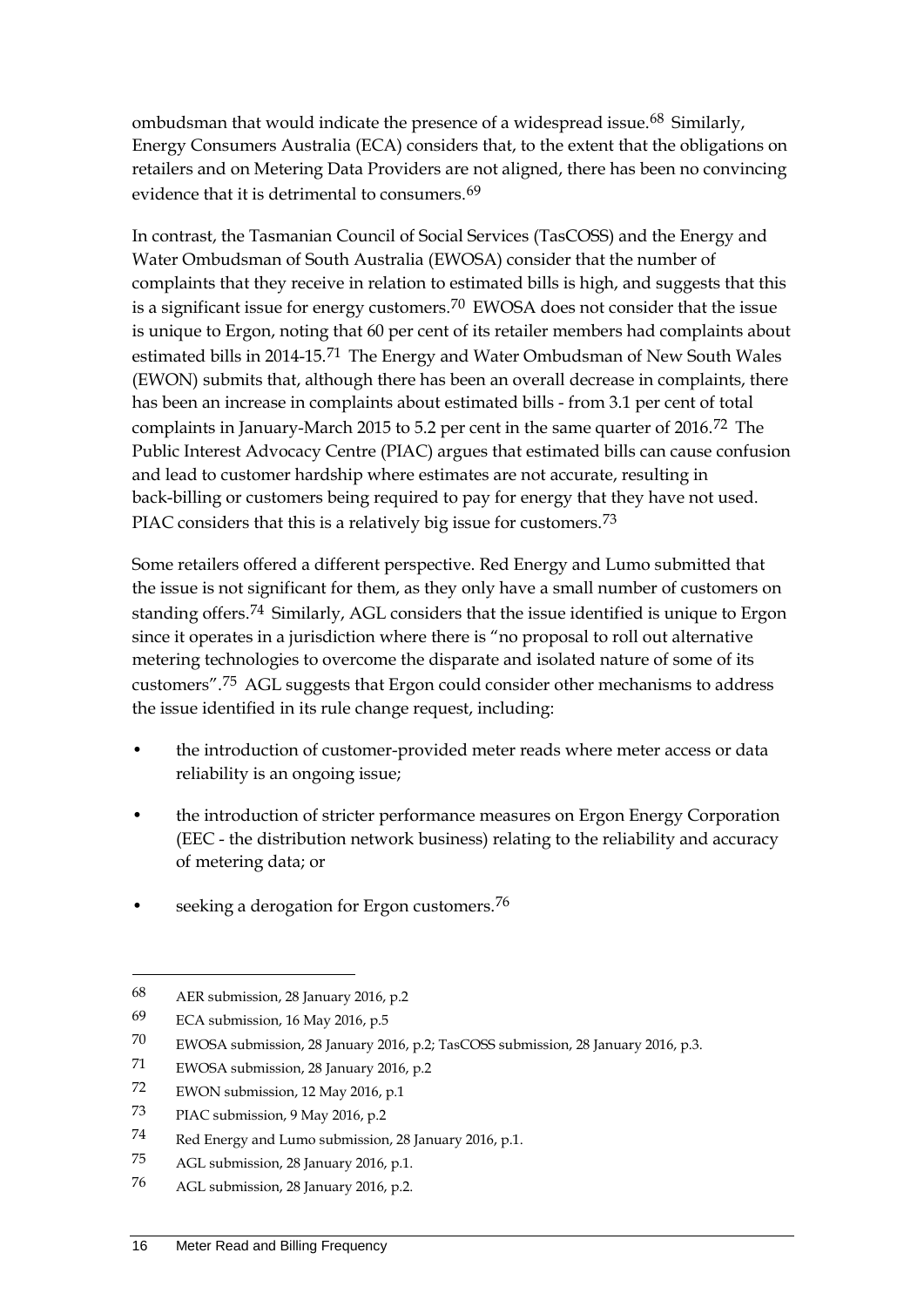Ausgrid's submission states that, for most jurisdictions, the issue would only affect a small proportion of customers.[77](#page-23-1) But both Ausgrid and the Energy Networks Association (ENA) consider that the issue identified may be particularly relevant to small customers in Tasmania and the Australian Capital Territory, where a larger number of small customers are supplied under a standing offer.[78](#page-23-2)

Across the NEM, roughly 30 per cent of small electricity customers and 20 per cent of small gas customers across those jurisdictions are on standard retail contracts. However, Table 3.1 shows that there is wide variation in the proportion of small customers on standard retail contracts between those jurisdictions.

|                                 | <b>Electricity</b>                                    |                                                                | Gas                                            |                                                                |
|---------------------------------|-------------------------------------------------------|----------------------------------------------------------------|------------------------------------------------|----------------------------------------------------------------|
| <b>Jurisdiction</b>             | Number of<br>small<br><b>customers</b><br>(thousands) | Share of small<br>customers on<br>standard retail<br>contracts | Number of<br>small<br>customers<br>(thousands) | Share of small<br>customers on<br>standard retail<br>contracts |
| Australian Capital<br>Territory | 132                                                   | 76%                                                            | 91                                             | 76%                                                            |
| New South Wales                 | 948                                                   | 28%                                                            | 275                                            | 21%                                                            |
| Queensland                      | 1,091                                                 | 52%                                                            | 113                                            | 48%                                                            |
| South Australia                 | 130                                                   | 15%                                                            | 73                                             | 16%                                                            |
| Tasmania <sup>1</sup>           | 239                                                   | 88%                                                            | 10                                             | 100%                                                           |
| Victoria <sup>2</sup>           | 297                                                   | 11%                                                            | 247                                            | 13%                                                            |
| <b>NEM</b> jurisdictions        | 2,838                                                 | 30%                                                            | 808                                            | 20%                                                            |

#### **Table 3.1 Number of customers on standard retail contracts in the NEM jurisdictions**

Sources: AER retail statistics, data for September-December 2015, accessed 20 June 2016; AEMC, *2015 Retail Competition Review*, Final Report, 30 June 2015, pp.242-258.

<span id="page-23-0"></span>Notes: <sup>1</sup> Gas figures for Tasmania from the AEMC 2015 Retail Competition Review. <sup>2</sup> Figures for Victoria from the AEMC 2015 Retail Competition Review.

### **3.4 Impact of the deployment of advanced meters**

On 26 November 2015, the Commission made its final rule on *Expanding Competition in Metering and Related Services*.[79](#page-23-3) This rule will facilitate market-led deployment of

<span id="page-23-1"></span><sup>77</sup> Ausgrid submission, 28 January 2016, p.A-3

<span id="page-23-2"></span><sup>78</sup> Ausgrid submission, 28 January 2016, p.A-3; ENA submission, 28 January 2016, p.4.

<span id="page-23-3"></span><sup>79</sup> Available on the AEMC website at: http://www.aemc.gov.au/Rule-Changes/Expanding-competition-in-metering-and-related-serv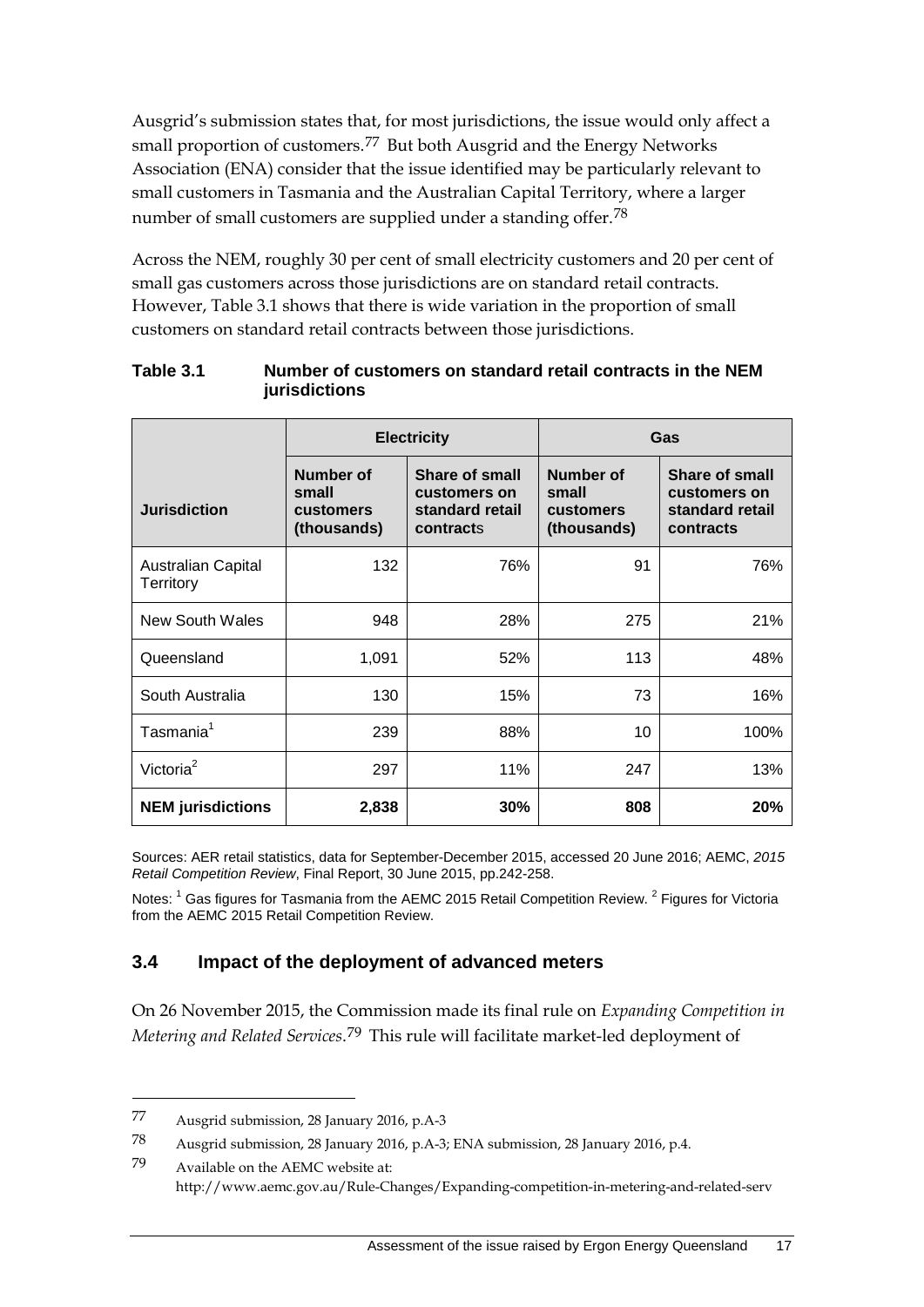advanced meters, where consumer choice determines the rate at which new products and services are taken up.

Under the rule, all new and replacement meters installed for small customers after 1 December 2017 must be advanced meters that meet a minimum services specification, subject to limited exceptions. The minimum services specification includes a requirement that the meter be connected to a telecommunications network that enables remote access to the meter, for example for meter reads.

As more telecommunications-connected advanced meters are deployed across the NEM, access to timely metering data will improve. Metering Data Providers will be able to remotely read the advanced meter at a greater frequency and lower cost than is currently the case with type 5 and 6 meters. This will enable retailers to issue bills to small customers at least once every three months, or more frequently, based on actual meter data. This view is echoed by a number of submissions on the consultation paper and draft determination.<sup>[80](#page-24-0)</sup>

However, many rural and remote areas (such as some of the areas currently served by Ergon) may not support a telecommunications network capable of enabling remote meter reading.<sup>[81](#page-24-1)</sup> In those areas, AEMO can grant an exemption to the requirement that the meter be connected to a telecommunications network. So, even once advanced meters become commonplace across the NEM, there are likely to remain groups of small customers for whom the availability of meter data in time to issue bills every three months remains an issue.

The market-led approach also means that widespread deployment of advanced meters is likely to take some time, particularly in areas where there is little or no retail competition.[82](#page-24-2) Retailers who are competing for customers are more likely to deploy advanced meters so that they could use the meters' capabilities to provide consumers with new products and services, more flexible pricing offers, better information and better retail service.

Where retail competition is not as strong, retailers may be less likely to offer some of these benefits to consumers. However, the benefits of advanced meters, such as avoiding the costs of manual meter reading, may make the deployment of more advanced metering attractive even in jurisdictions without strong retail competition.

<span id="page-24-0"></span><sup>80</sup> See, for example: AGL submission, 28 January 2016, p.2; Ausgrid submission, 28 January 2016, p.A-4; AER submission, 28 January 2016, p.3; EnergyAustralia submission, 28 January 2016, p.2; EWOSA submission, 28 January 2016, p.2; ENA submission, 28 January 2016, p.3; Simply Energy submission, 28 January 2016, p.2; TasCOSS submission, 28 January 2016, p.2; TasCOSS submission, 12 May 2016, p.1; Red Energy and Lumo submission, 12 May 2016, p.2; AGL submission, 13 May 2016, p.1.

<span id="page-24-1"></span><sup>81</sup> See, for example: Ethnic Communities Council of New South Wales, 28 January 2016, p.2; Ergon submission, 28 January 2016; p.1; QCOSS submission, 19 May 2016, p.2.

<span id="page-24-2"></span><sup>82</sup> Ibid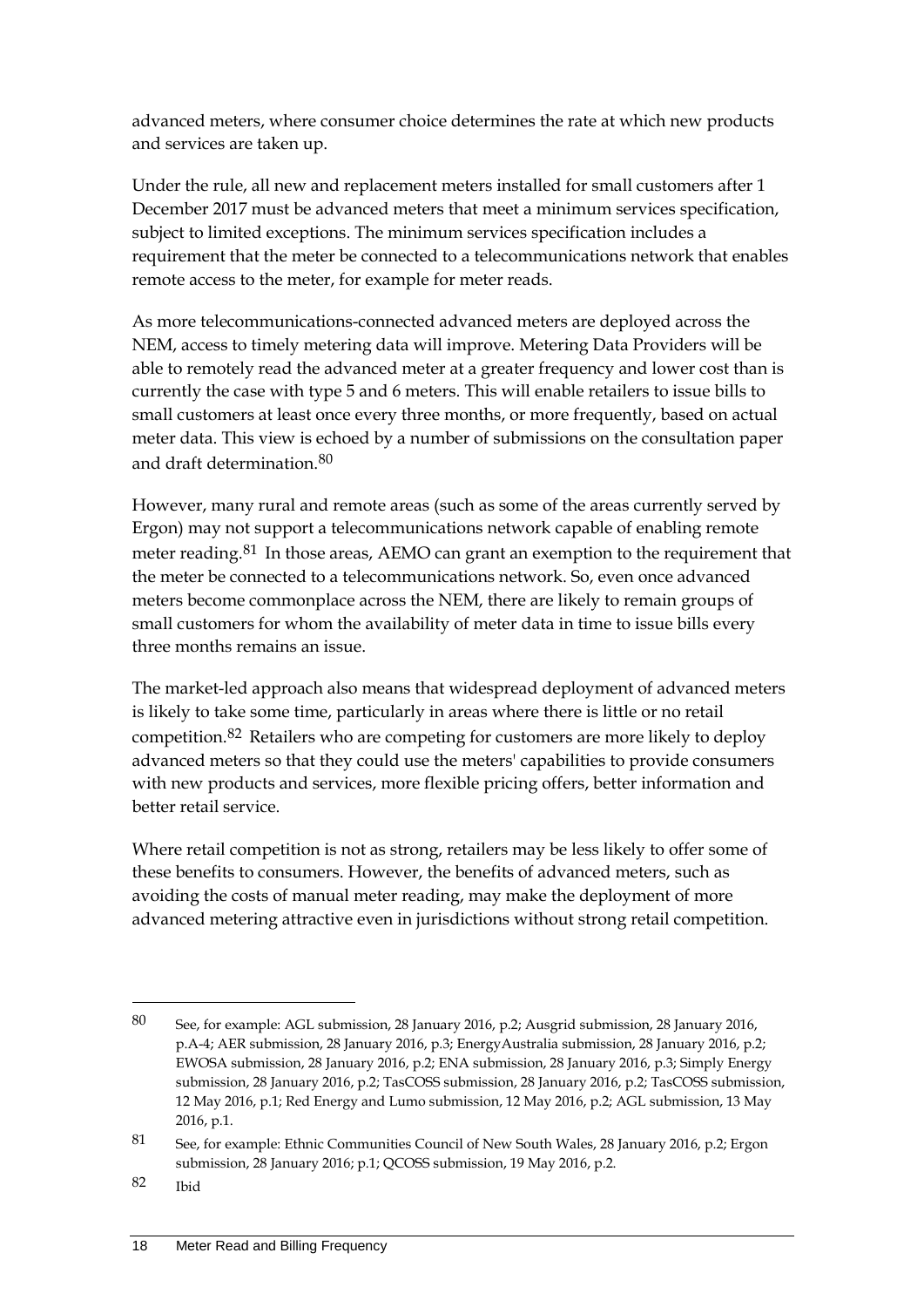### <span id="page-25-0"></span>**3.5 Consumer views on the use of estimates**

While the NERR provide retailers with flexibility to meet the requirement that they issue a bill to a small customer at least once every three months, complying would mean issuing estimated bills to some customers. Analysis of data from jurisdictional ombudsmen, retailers' own data assessment, and the views of consumer representatives confirm that estimated bills can be problematic for small customers.

According to the annual reports of the jurisdictional ombudsmen, a significant number of the complaints received in 2014-15 related to estimated bills or back-billing. This is summarised in **Table 3.2**. The data suggests that consumer dissatisfaction with estimated bills (or subsequent back-billing) is not isolated to Queensland, so is unlikely to be solely related to Ergon's particular operating circumstances.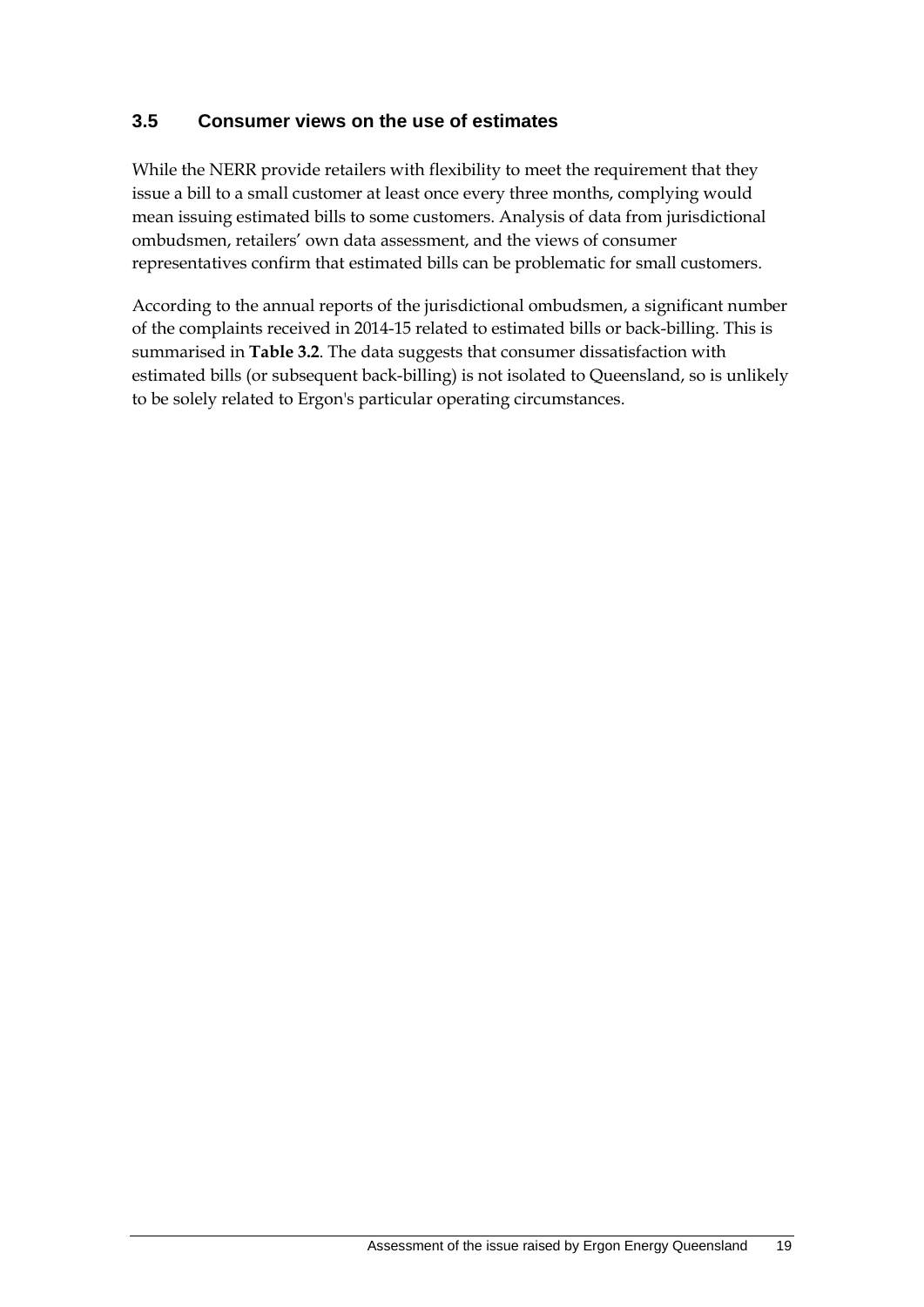| Table 3.2 | Customer complaints to ombudsmen about estimated bills in |
|-----------|-----------------------------------------------------------|
|           | $2014 - 1583.84$                                          |

| <b>Jurisdiction</b>                 | No. of complaints about<br>estimated bills and<br>back-billing <sup>85,86</sup> | <b>Total billing</b><br>complaints | Percentage of<br>total complaints |
|-------------------------------------|---------------------------------------------------------------------------------|------------------------------------|-----------------------------------|
| <b>Australian Capital Territory</b> | 16                                                                              | 209                                | 7%                                |
| New South Wales                     | 3,421                                                                           | 17,924                             | 19%                               |
| Queensland                          | 132                                                                             | 675                                | 19.5%                             |
| South Australia                     | 749                                                                             | 5,270                              | 14%                               |
| Tasmania                            | 62                                                                              | 181                                | 34%                               |
| Victoria $87$                       | 4,074                                                                           | 16,276                             | 25%                               |

Sources: Energy & Water Ombudsman NSW, *Annual Report 2014-2015,* p.33; Energy + Water Ombudsman Queensland, *Annual Report 2014-2015*, p.24; Energy & Water Ombudsman SA, *Annual Report 2014-15*, p.17; Australian Capital Territory Civil & Administrative Tribunal, *Annual Report 2014-2015*, p.26; Ombudsman Tasmania, *Annual Report 2014-2015*, Appendix C; Energy and Water Ombudsman (Victoria), *2015 Annual Report*, p.39.

The jurisdictional ombudsmen complaints data is supported by data provided by retailers in submissions on the consultation paper:

- according to EnergyAustralia internal data for 2015, six percent of billing-related complaints were about estimated bills;<sup>[88](#page-26-5)</sup>
- Red Energy and Lumo report that approximately 20 percent of billing complaints they receive relate to estimated bills;<sup>[89](#page-26-6)</sup> and

<span id="page-26-0"></span><sup>83</sup> Note that jurisdictional ombudsman report their complaints data differently. Some report complaints relating to electricity and gas separately, while others combine the two. Some caution should be used in making comparisons across jurisdictions.

<span id="page-26-1"></span><sup>84</sup> Note that jurisdictional ombudsmen do not distinguish between the type of retail offer that a customer is supplied under. A number of the complaints in the above table are likely to relate to estimated bills under a market offer, which is outside the scope of this rule change request. As section 4.4.3 explains, any change made to the billing frequency for standing offers under the NERR is likely to also impact the billing cycle of market offers.

<span id="page-26-6"></span><span id="page-26-2"></span><sup>85</sup> Table 3.2 combines the number of complaints received about estimated bills with the number of complaints about back-billing. This is because back-billing generally occurs following an underestimated bill. Many small customers may not realise that they have been billed on the basis of an estimate until they receive a subsequent bill that recovers this underestimate. For this reason, complaints about back-bills are relevant to understanding how small customers feel about estimated bills.

<span id="page-26-3"></span><sup>86</sup> Complaints about estimated bills make up between 29 per cent (in Victoria) and 92 per cent (in Tasmania) of the complaints shown in the second column of Table 3.2.

<span id="page-26-4"></span><sup>87</sup> Note that the NERR does not apply in Victoria. Retailers operating in Victoria are subject to jurisdictional obligations with respect to billing frequency.

<span id="page-26-5"></span><sup>88</sup> EnergyAustralia submission, 28 January 2016, p.2.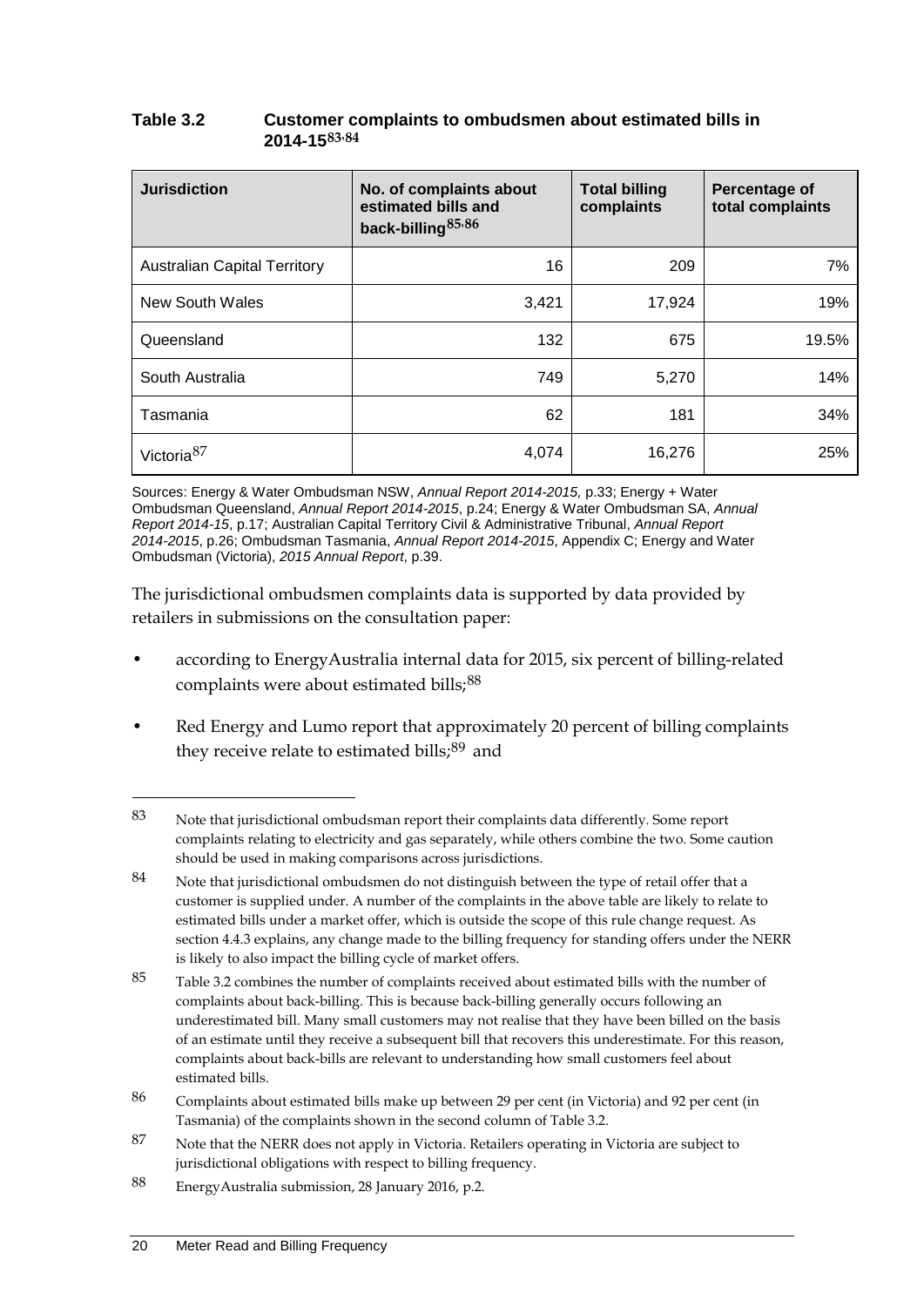• Ergon identifies that approximately 15 per cent of its complaints relate to estimated bills.<sup>[90](#page-27-1)</sup>

More generally, submissions from retailers note that estimated bills can cause difficulties for consumers, and that bills based on actual metering data enhance consumer experience.<sup>[91](#page-27-2)</sup>

Dissatisfaction with estimated bills was also noted by consumer representatives. They consider that estimated bills provide less accurate information about the customer's energy use and, as a result, provide a less reliable signal about the customer's need to manage the costs that they incur.<sup>[92](#page-27-3)</sup> The Ethnic Communities Council of NSW notes that jurisdictional ombudsman often have to intervene to assist Consumers who have large bills that correct for a previous underestimation of that customer's consumption.[93](#page-27-4)

Consumer groups highlight that consecutive estimated bills can be especially problematic. They identify that estimated bills can cause hardship on customers if they do not reflect:

- the energy used by a new appliance or an appliance that was previously faulty; and
- variation in energy use due to seasonal factors, such as the use of air conditioning and heating.[94](#page-27-5)

### <span id="page-27-0"></span>**3.6 The Commission's conclusion**

The Commission considers that there is significant scope in the NERR for retailers to be innovative in how they meet their billing obligations. Further, the deployment of advanced meters that are capable of remote access will largely address the issue of access to metering data in the longer-term. The Commission also expects retailers to be actively seeking ways to support vulnerable customers in managing their energy costs and billing obligations.

However, the Commission is conscious of the problems that small customers may experience with estimated bills. These problems appear to occur across all NEM

<sup>89</sup> Red Energy and Lumo submission, 28 January 2016, p.2.

<span id="page-27-1"></span><sup>90</sup> Ergon submission, 28 January 2016, p.2.

<span id="page-27-2"></span><sup>91</sup> EnergyAustralia submission, 28 January 2016, p.3; Red Energy and Lumo submission, 28 January 2016, p.2; and Simply Energy submission, 28 January 2016, p.1.

<span id="page-27-3"></span><sup>92</sup> EWOSA submission, 28 January 2016, p.3; and TasCOSS submission, 28 January 2016, p.2. Also see AEMC, Summary of notes for AEMC meeting with Queensland consumer groups, 12 February 2016.

<span id="page-27-4"></span><sup>93</sup> Ethnic Communities Council of NSW submission, 28 January 2016, p.2.

<span id="page-27-5"></span><sup>94</sup> TasCOSS, 28 January 2016, p.2. Also see AEMC, Summary of notes for AEMC meeting with Queensland consumer groups, 12 February 2016.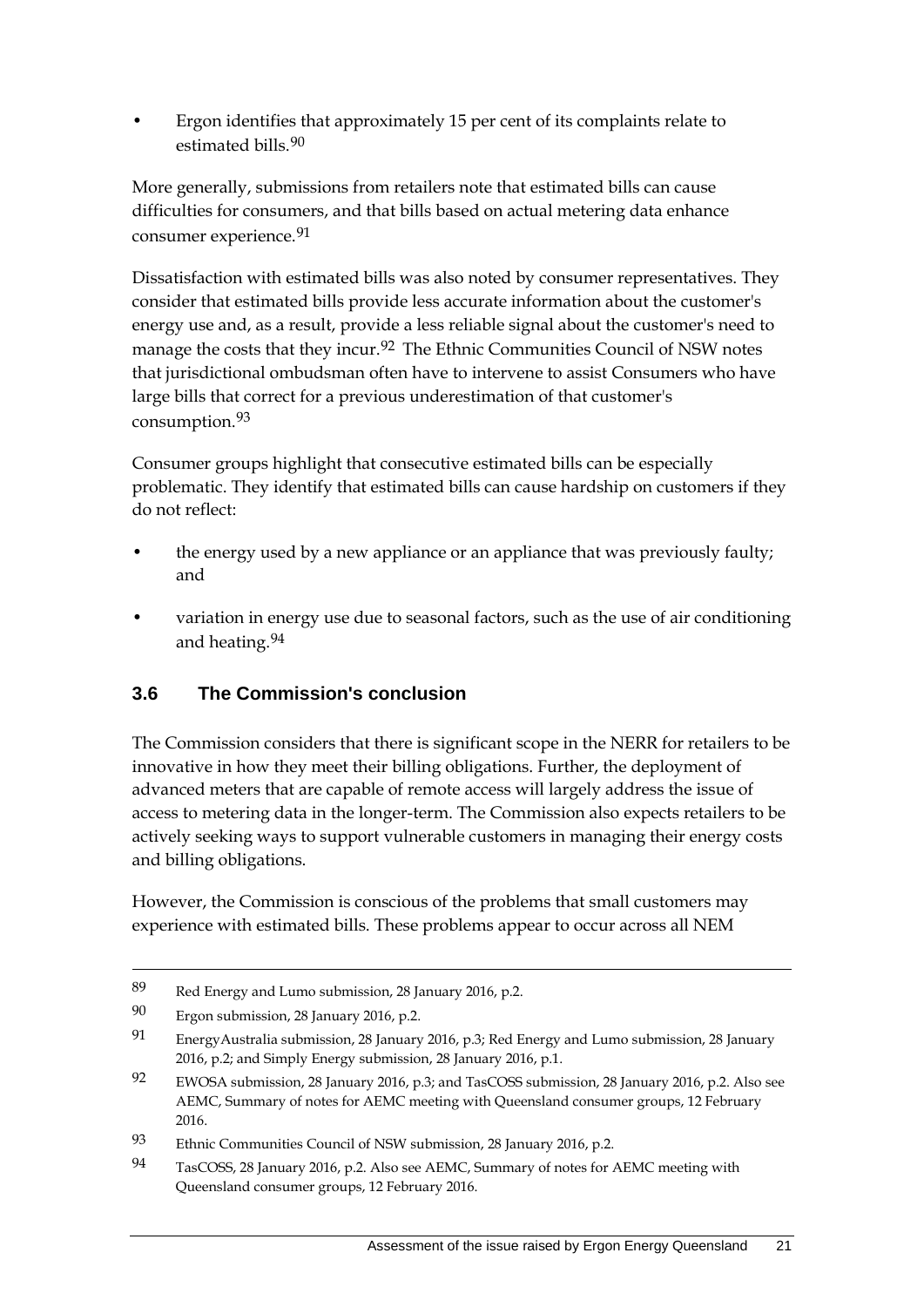jurisdictions and, as such, do not seem to be unique to Ergon. Estimated bills may not provide an actual picture to consumers about their energy use, may result in back-billing, and can be confusing to customers. These issues are exacerbated by when estimates are not accurate, for instance when trying to estimate a read for a new customer and no historical data is available.

An estimated bill is still better for a customer than not receiving a bill at all, or receiving a significantly delayed bill. This is because an estimated bill at least provides some indication of the costs being incurred. Nevertheless, the Commission's view is that customers should receive bills that are based on actual metering data whenever possible. The Commission is, therefore, satisfied that Ergon identified an issue that needs to be addressed. The next chapter considers different options that could potentially be used to reduce the number of estimated bills.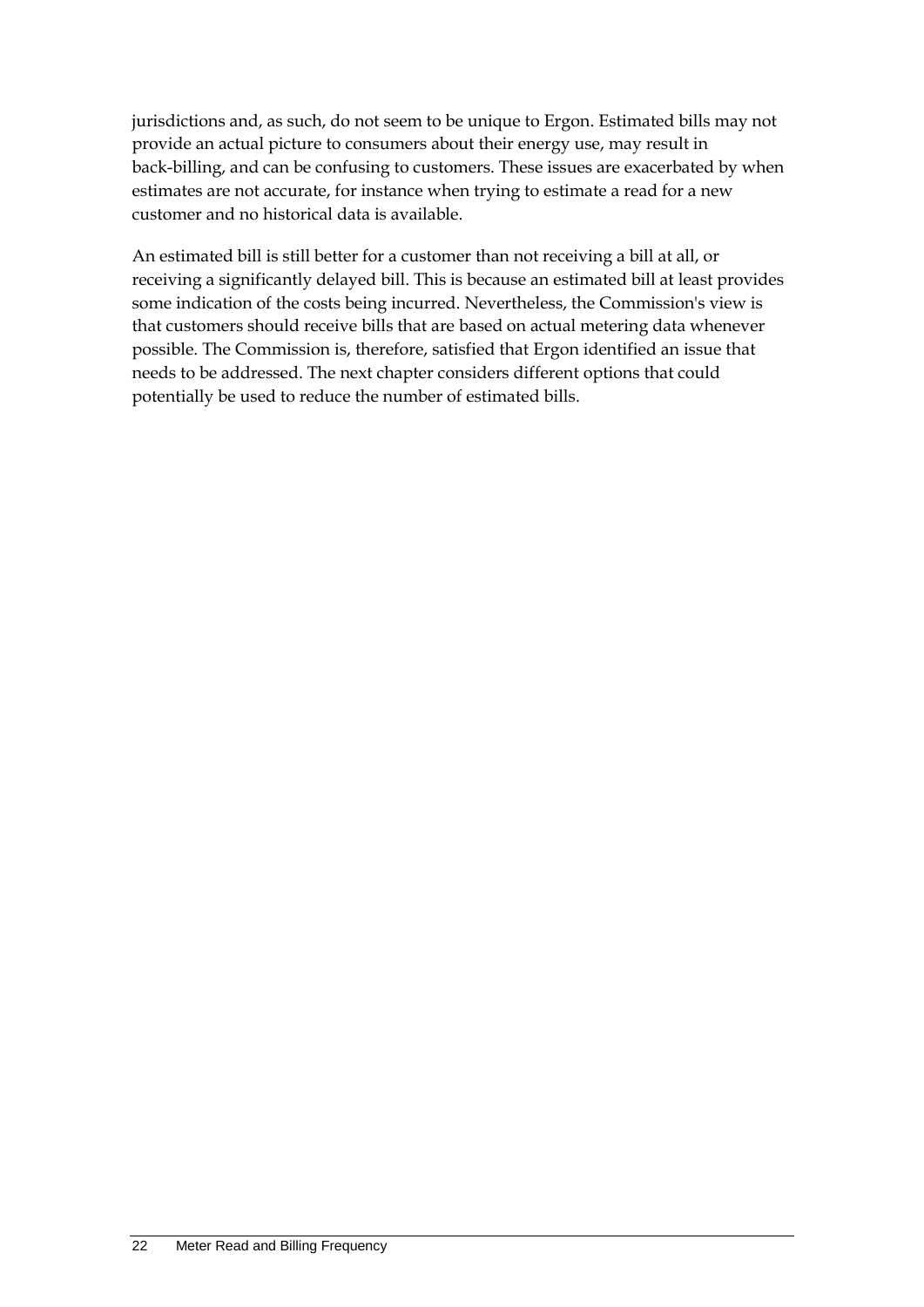## <span id="page-29-0"></span>**4 Options to reduce the number of estimated bills**

### <span id="page-29-1"></span>**4.1 Introduction**

The AEMC's consultation paper identified three possible responses to Ergon's rule change request. These options are:

- 1. allow retailers to delay issuing a bill to a small customer until a meter read has been provided by a Metering Data Provider, subject to a maximum time limit of four months (i.e. Ergon's proposed rule);
- 2. recommend to AEMO that it amend its Service Level Procedure to require Metering Data Providers to read meters more frequently, so that bills are more likely to be issued on the basis of actual consumption at least once every three months (more frequent meter reads); or
- 3. maintain the existing arrangements, recognising that some small customers may receive estimated bills.

The consultation paper noted that all of these options may involve some degree of trade-off between the frequency of bills, the accuracy of bills and the costs involved. It invited stakeholder feedback on the appropriate balance between these factors.

Maintaining the existing arrangements, option three, is discussed in chapter 3. As noted in that chapter, the Commission is satisfied that Ergon has identified an issue that needs to be addressed.

This chapter outlines the Commission's analysis and conclusions with respect to options one and two canvassed in the consultation paper. It also sets out the Commission's considerations with respect to its final rule.

This chapter is structured as follows:

- section 4.2 outlines stakeholder views and the Commission's analysis and conclusions of Ergon's proposed rule;
- section 4.3 summarises stakeholder views and the Commission's analysis and conclusions with respect to more frequent meter reads; and
- section 4.4 details the Commission's final rule and the rationale for it.

### <span id="page-29-2"></span>**4.2 Option one: Ergon's proposed rule**

Ergon's proposed rule would enable a retailer to delay issuing a bill to a small customer until it had received the metering data from the Metering Data Provider in accordance with AEMO's Service Level Procedures. It proposes to do this by amending the strict obligation on retailers to issue a bill at least once every three months to an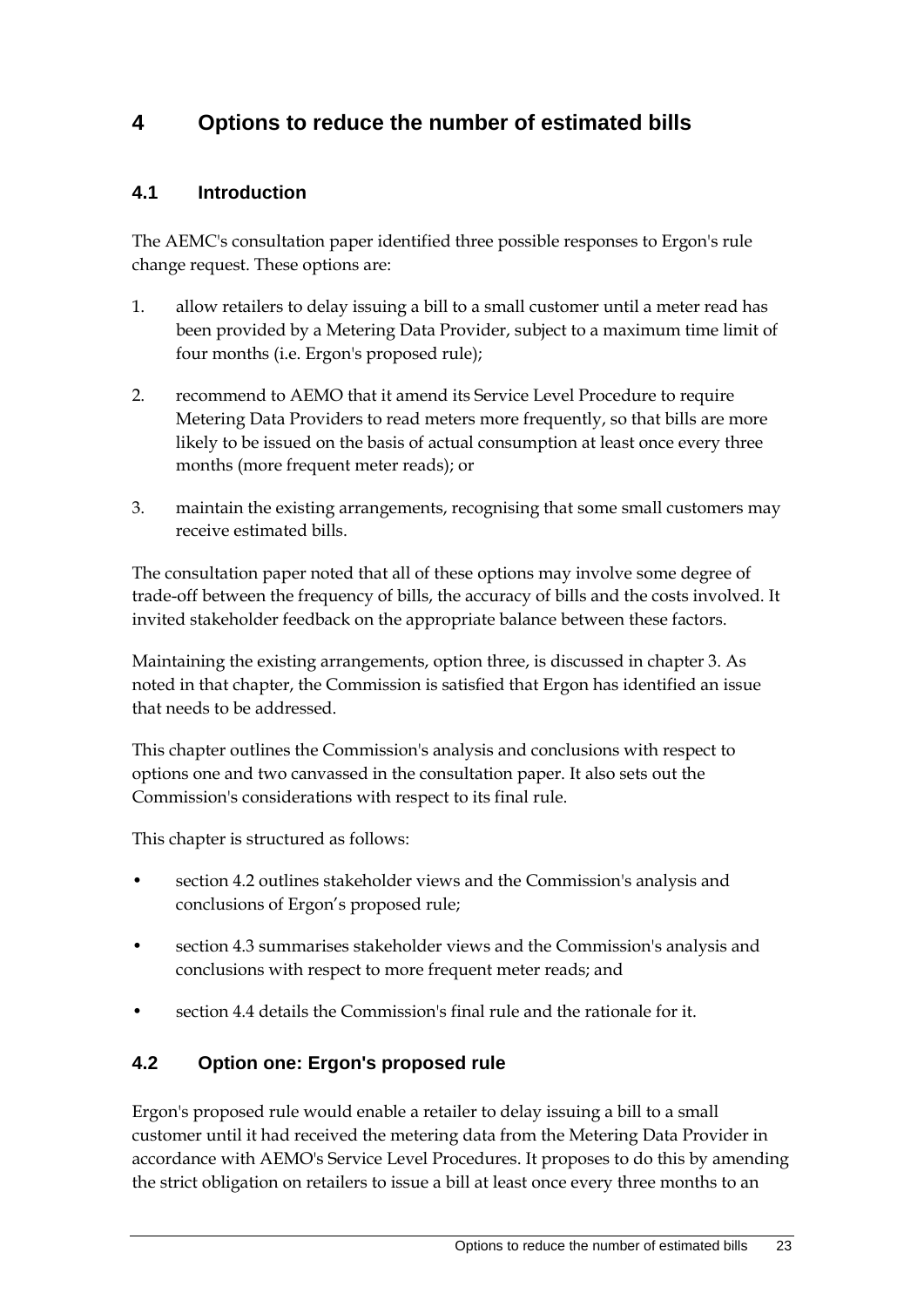obligation to use *best endeavours* to issue a bill that frequently. Further details about Ergon's proposed rule and the rationale for it are contained in sections 1.2 and 1.3.

The Ergon rule change request notes that the issue it seeks to address did not arise under the Queensland arrangements that were in place prior to the commencement of the NERR. This was because the Queensland arrangements required a retailer to use its *best endeavours* to issue a bill to a small customer at least quarterly.[95](#page-30-0) Ergon considers that this requirement was consistent with the obligation on Metering Data Providers under the Service Level Procedure to use reasonable endeavours to collect meter data at least once every three months.<sup>[96](#page-30-1)</sup>

Under the Queensland arrangements, Ergon generally delayed issuing a bill to a small customer until the meter data had been provided by the Metering Data Provider. According to Ergon, this resulted in:[97](#page-30-2)

- 95 per cent of residential bills being issued on day 95 or before;
- 98.8 per cent of residential bills being issued by day 100; and
- 99.9 per cent of residential bills being issued by day 120.

### **4.2.1 Stakeholder views on Ergon's proposed rule**

Ergon retail, EEC, Energex, and Red Energy and Lumo supported the proposed rule change in submissions on the consultation paper.[98](#page-30-3) Simply Energy also supported the proposed rule, noting that it provides "useful flexibility to retailers who have an approach that seeks to minimise the number of estimated bills.<sup>"[99](#page-30-4)</sup>

Endeavour Energy submitted that it is desirable that regulatory requirements align where feasible.<sup>[100](#page-30-5)</sup> Similarly, Red Energy and Lumo consider that it is important that the responsibilities of NEM parties do not conflict with the minimum standards required to be upheld by retailers, distribution businesses and Metering Data Providers.<sup>[101](#page-30-6)</sup> These stakeholders consider that the proposed rule would enable more customers to receive accurate bills.[102](#page-30-7)

<span id="page-30-0"></span><sup>95</sup> Ergon Energy Queensland rule change request, 15 September 2015, p.7.

<span id="page-30-1"></span><sup>96</sup> Ibid., p.8.

<span id="page-30-2"></span><sup>97</sup> Ibid.

<span id="page-30-3"></span><sup>98</sup> Ergon submission, 28 January 2016, p.1; Energex submission 28 January 2016, p.1; EEC submission, 28 January 2016, p.1; Red Energy and Lumo submission, 28 January 2016, p.1.

<span id="page-30-4"></span><sup>99</sup> Simply Energy submission, 28 January 2016, p.2.

<span id="page-30-5"></span><sup>100</sup> Endeavour Energy submission, 28 January 2016, p.1

<span id="page-30-6"></span><sup>101</sup> Red Energy and Lumo submission, 28 January 2016, p.1.

<span id="page-30-7"></span><sup>102</sup> Endeavour Energy submission, 28 January 2016, p.1; Red Energy and Lumo submission, 28 January 2016, p.2.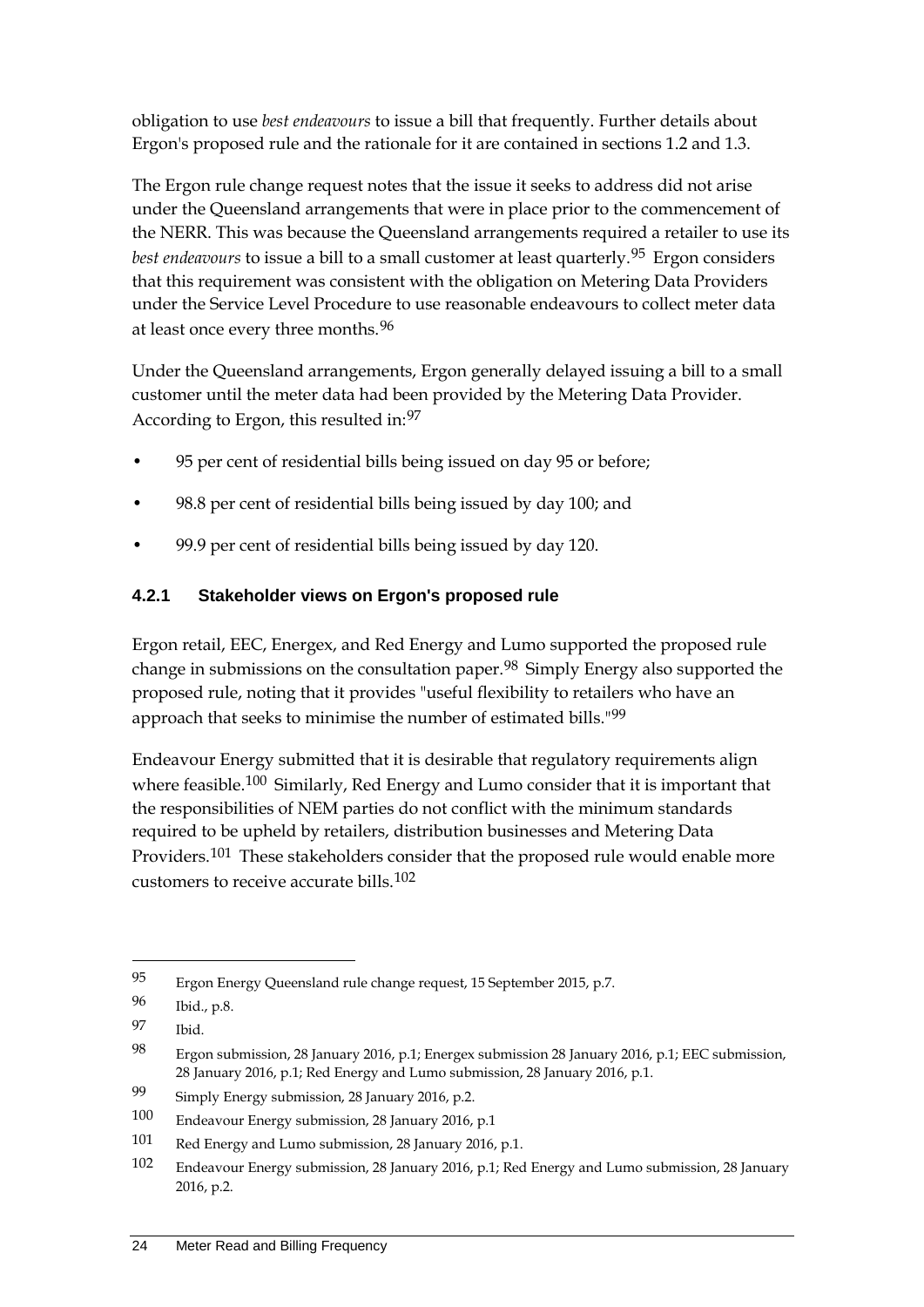Other stakeholders expressed significant concerns with the proposed rule, primarily relating to the effect it could have on:

- the frequency of bills;
- vulnerable or disadvantaged consumers; and
- consumer protections and empowerment.

A number of submissions note that the proposed rule would effectively lengthen the period between bills for some small customers from three to four months.[103](#page-31-0) TasCOSS submitted that extending the billing cycle to four months would "exacerbate the existing barrier to the efficient use of energy services" as it delays the period between consumption of energy and payment for such consumption.[104](#page-31-1) Less frequent billing could increase the risk of a bill being materially higher than a customer expects ('bill shock'). It could also lead to more customer complaints and queries about delayed bills.[105](#page-31-2)

A number of submissions noted that lengthening the billing cycle would be contrary to the trend towards more frequent bills, which is seen as beneficial to small customers.[106](#page-31-3) These stakeholders submitted that more frequent bills enable small customers to better plan and budget for their energy bills, which is particularly important for vulnerable customers.[107](#page-31-4)

Ergon recognised that lengthy delays in billing could cause issues for small customers, for example with regard to affordability, but considered that imposing a 120 day limit on the period between bills can mitigate this risk.[108](#page-31-5) This view is not shared by several other stakeholders. The AER considered that significantly delayed bills, which include bills issued at 120 days, are a source of financial hardship for small customers. This is partly because consumers pay for their energy in arrears, but do not have access to information about their liability to the retailer.<sup>[109](#page-31-6)</sup> Similarly, TasCOSS submitted that the bill shock associated with large quarterly bills, especially ones issued around the winter months, would be exacerbated with an additional month's costs.<sup>[110](#page-31-7)</sup>

<span id="page-31-0"></span><sup>103</sup> Ausgrid submission, 28 January 2016, p.A-4; EnergyAustralia submission, 28 January 2016, p.3; TasCOSS submission, 28 January 2016, p.1.

<span id="page-31-1"></span><sup>104</sup> TasCOSS submission, 28 January 2016, p.1.

<span id="page-31-2"></span><sup>105</sup> Ausgrid submission, 28 January 2016, p.A-4; EnergyAustralia submission, 28 January 2016, p.3.

<span id="page-31-3"></span><sup>106</sup> AGL submission, 28 January 2016, p.1; AER submission, 28 January 2016, p.4; EnergyAustralia submission, 28 January 2016, p.3; TasCOSS submission, 28 January 2016, p.2

<span id="page-31-4"></span><sup>107</sup> AER submission, 28 January 2016, p.4; Ethnic Communities Council of NSW submission, 28 January 2016, p.3; TasCOSS submission, 28 January 2016, p.2.

<span id="page-31-5"></span><sup>108</sup> Ergon submission, 28 January 2016, p.2.

<span id="page-31-6"></span><sup>109</sup> AER submission, 28 January 2016, p.4.

<span id="page-31-7"></span><sup>110</sup> TasCOSS submission, 28 January 2016, p.2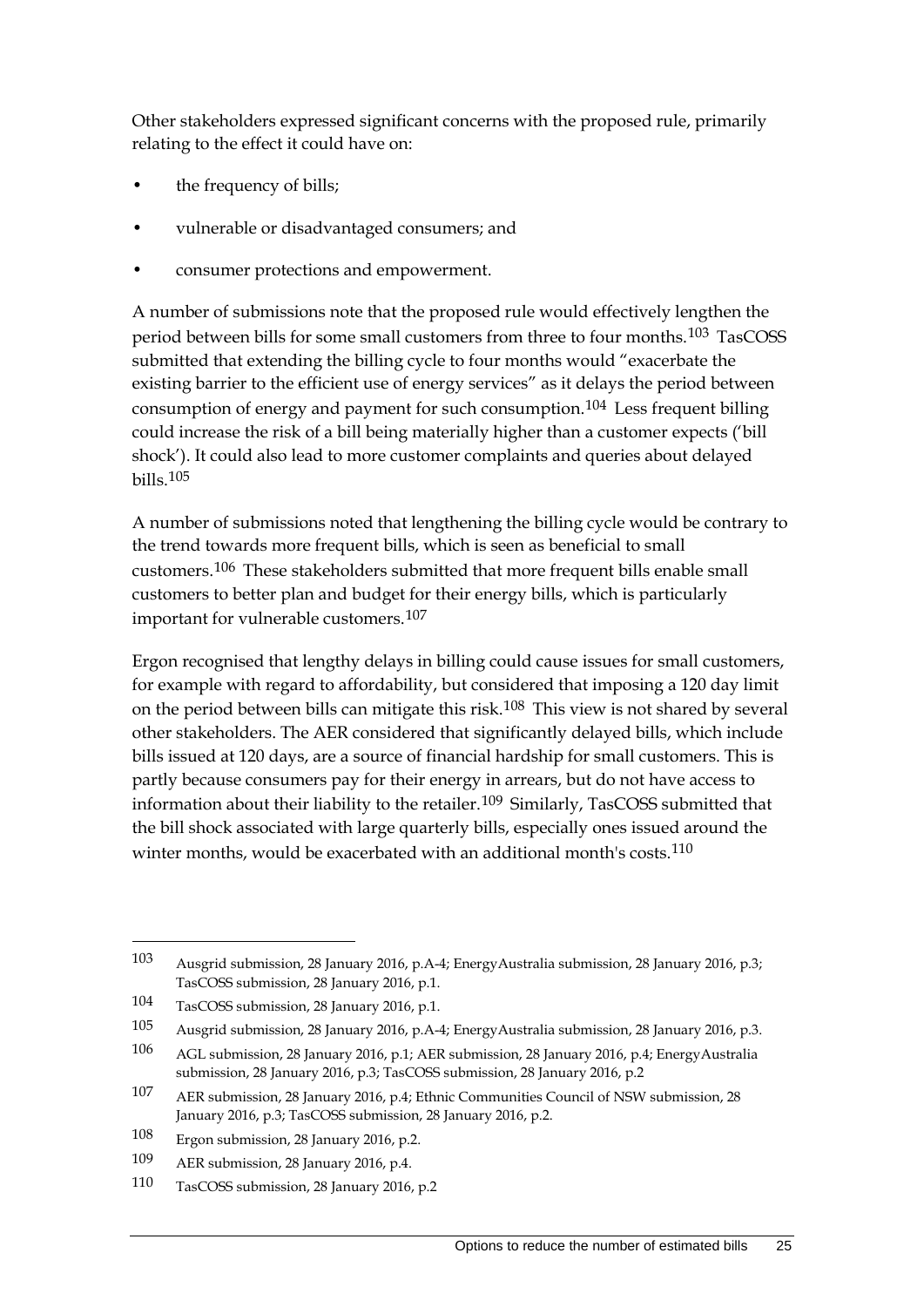EWOSA, TasCOSS, Ausgrid, and the AER considered that the frequency of bills acts as a consumer protection.[111](#page-32-0) Ausgrid noted that changing the rule 24(1) from 'a retailer must' to 'a retailer must use its best endeavours' is, in fact, a fundamental change to the nature of the obligation. It considered that this would undermine the strong consumer protections provided in the existing rule as it reduces the level of certainty afforded to consumers about the frequency of bills.[112](#page-32-1)

The AER submitted that an obligation to use best endeavours may be difficult to enforce and may encourage lower levels of compliance by some retailers. It may also increase the cost of monitoring compliance and investigating breaches. Overall, the AER considered that the proposed change does not provide additional clarity to the NERR and adds unnecessary complexity.<sup>[113](#page-32-2)</sup>

Queensland consumer groups noted that, under the previous Queensland arrangements, a Metering Data Provider was required to read a meter at least once every six months, rather than every twelve months as required under the NERR.<sup>[114](#page-32-3)</sup> This provided small customers with additional protection against only receiving a bill based on actual consumption once every twelve months. Queensland consumer groups suggested that, if the Commission were to accept Ergon's proposal, Metering Data Providers should again be required to read type 5 and 6 meters at least once every six months.[115](#page-32-4)

Red Energy and Lumo was the only submission on the draft determination that expressed preference for the proposed rule over the Commission's more preferable rule. It considers that timely but inaccurate bills are not useful to customers. It argued that a limit of 120 days would allow retailers to base almost all the bills they issue on meter data. Red Energy and Lumo also proposed a compromise between Ergon's proposed rule and the Commission's more preferable rule, in which the time limit on retailers to issue a bill is 110 days.<sup>[116](#page-32-5)</sup>

### **4.2.2 Analysis and conclusion on Ergon's proposed rule**

The Commission considers that, on balance, the proposed rule would not meet the NERO and the consumer protection test. This is because whatever benefits are achieved by enabling more small customers to receive bills based on actual consumption are likely to be outweighed by the negative impact of some small customers only receiving a bill every four months.[117](#page-32-6)

<span id="page-32-0"></span><sup>111</sup> Ausgrid submission, 28 January 2016, p.A-4; EWOSA submission, 28 January 2016, p.4; TasCOSS submission, 28 January 2016, p.4

<span id="page-32-1"></span><sup>112</sup> Ausgrid submission, 28 January 2016, p.A-4.

<span id="page-32-2"></span><sup>113</sup> AER submission, 28 January 2015, p.5.

<span id="page-32-3"></span><sup>114</sup> See section 9.4.3 of the Queensland Electricity Industry Code, version 17.

<span id="page-32-4"></span><sup>115</sup> See AEMC summary notes from meeting with Queensland consumer groups, 12 February 2016.

<span id="page-32-5"></span><sup>116</sup> Red Energy and Lumo submission, 12 May 2016, p.2.

<span id="page-32-6"></span><sup>117</sup> The same is true for Red Energy and Lumo's proposal of a 110 day limit.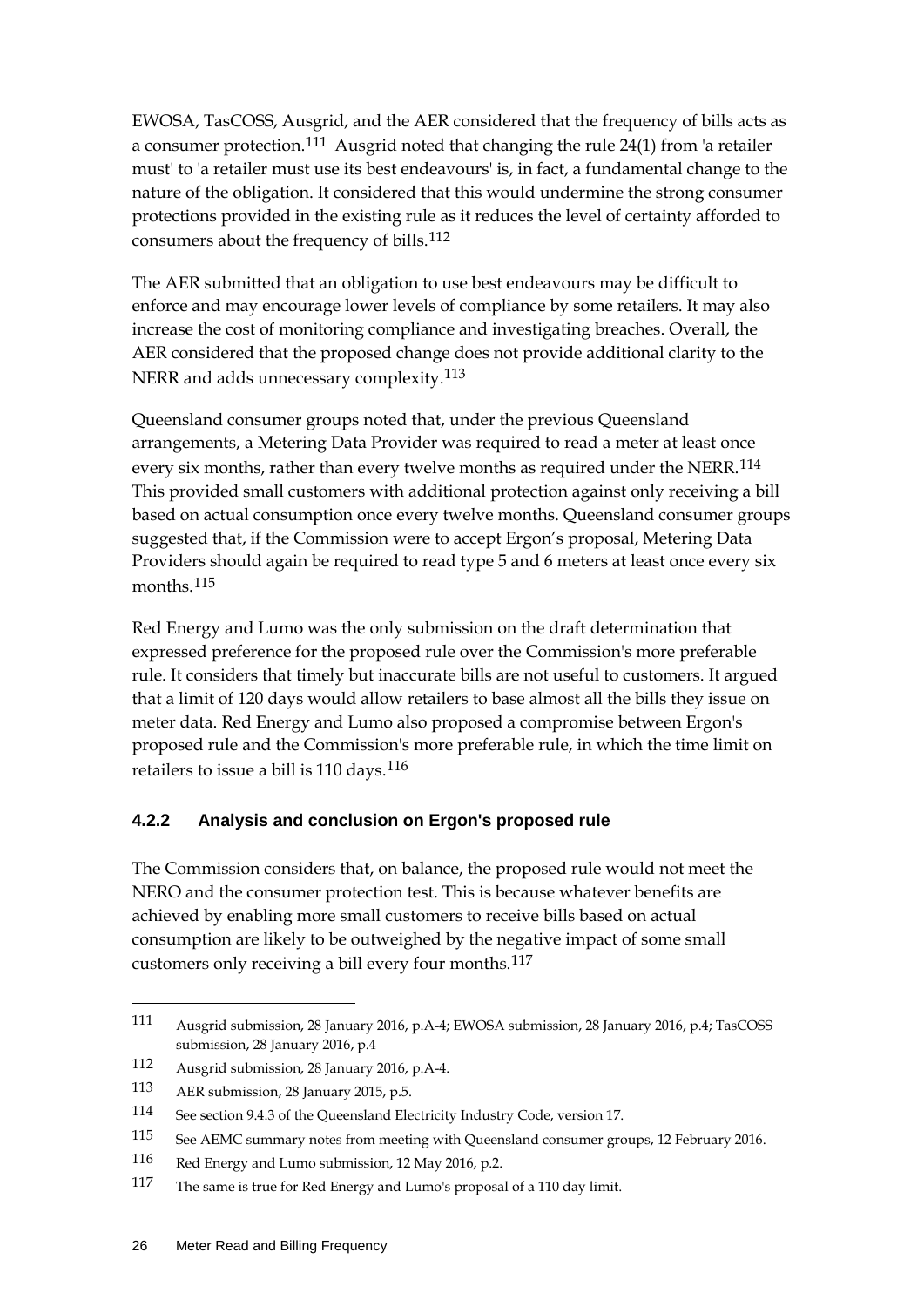This option would likely result in more small customers receiving bills based on their actual consumption of energy. As a result, small customers would likely have more confidence that they are being billed accurately for the energy they consume. In turn, this would enable consumers to better engage with retailers to select products and services that meet their needs.

Bills based on actual consumption also provide small customers with better information so that they can make informed decisions about the energy services they use. Providing consumers with better information about their consumption patterns and the costs of those behaviours could be particularly important in facilitating responses to more cost-reflective prices.[118](#page-33-1)

However, under Ergon's proposed rule some small customers would likely receive less frequent bills, with delays of up to one month compared to the existing arrangements. Extending the billing period to four months would likely increase the variation between bills. This would be particularly relevant in areas with large seasonal variation in energy consumption, such as in Tasmania and Queensland. Consumer groups noted that seasonal bill variation already places strain on vulnerable customers, and the effect of an additional month's consumption could push these consumers into hardship.<sup>[119](#page-33-2)</sup>

A four-month billing period is also unlikely to provide consumers with the timely information that they need in order to make informed decisions. While Ergon's proposed rule may provide them with better information because bills are based on actual consumption, this information may not be provided in time for it to usefully allow consumers to adjust their behaviour to manage the energy costs they incur.

Further, the proposed rule does not appear to be consistent with the development and application of consumer protections. Frequent retail bills provide an important consumer protection, in that they provide consumers with information on the costs that they incur by using energy. Significantly less frequent and, therefore, larger bills may be more difficult to plan and budget for, and could have a significant financial impact on vulnerable customers.

### <span id="page-33-0"></span>**4.3 Option two: more frequent meter reads**

-

An option set out in the consultation paper as an alternative to Ergon's proposed rule is to recommend that AEMO amend its Service Level Procedure to allow for more frequent meter reading.

<span id="page-33-2"></span>As noted in section 1.4.2, under AEMO's Service Level Procedure, Metering Data Providers have an obligation to use *reasonable endeavours* to read a meter at least once

<span id="page-33-1"></span><sup>118</sup> As the Commission's rule on *Distribution Network Pricing Arrangements* is implemented, distribution businesses will be required to set network prices that reflect the efficient cost of providing network services to individual consumers. The extent to which a small customer is impacted by cost reflective network prices will depend on how a retailer packages these prices into their retail offers.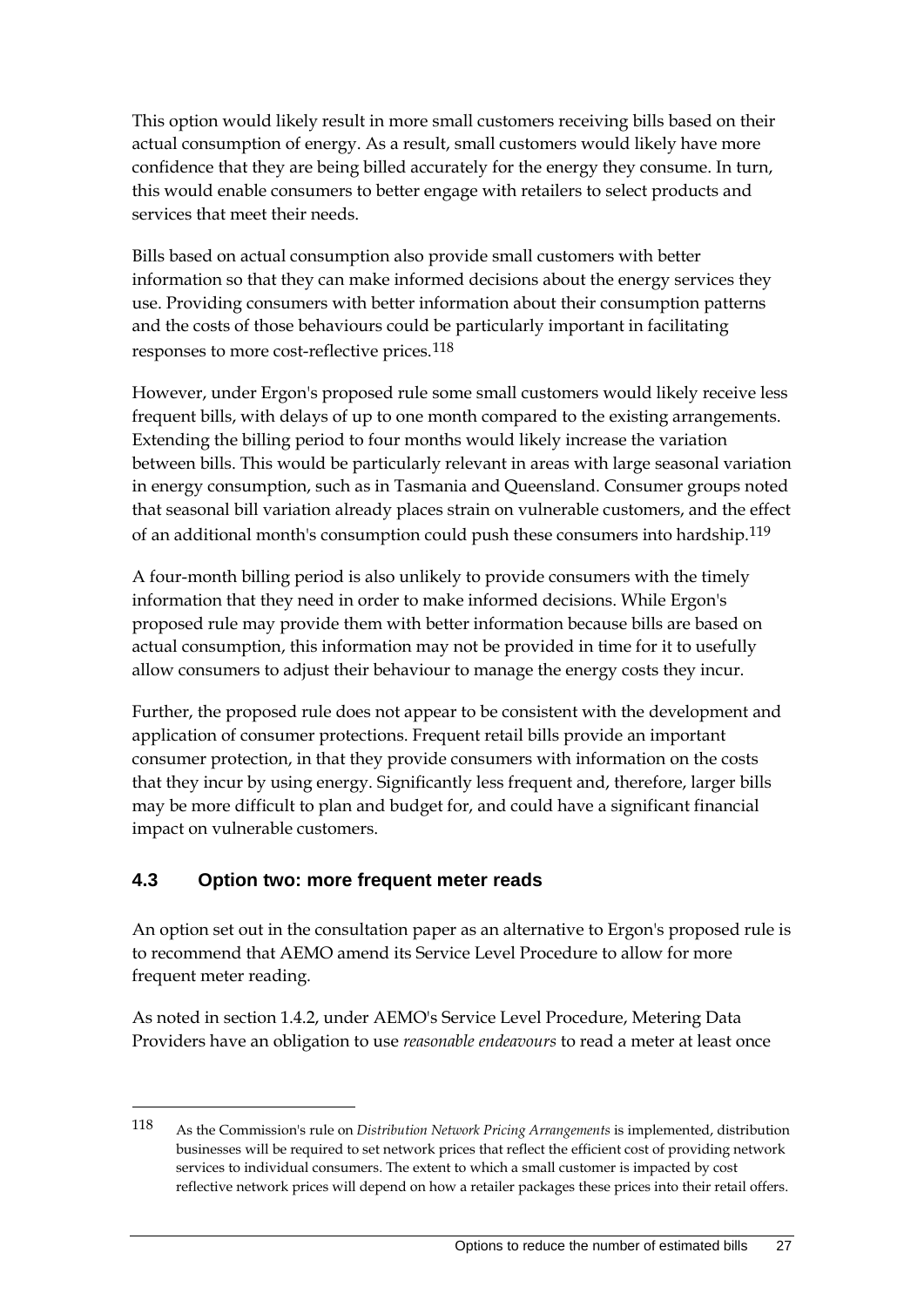every three months. This Service Level Procedures is made under the NER, not the NERR. The Commission does not have the power as part of this rule change to amend the NER to require Metering Data Providers to read meters more frequently, as Ergon's rule change request applied only to the NERR. However, the Commission could recommend that AEMO amend its Service Level Procedure. This would be subject to AEMO's normal process for changing its procedures, including stakeholder consultation.

### **4.3.1 Stakeholder views on the frequency of meter reads**

Stakeholders did not support reading type 5 and 6 meters more frequently as a solution to the issue raised by Ergon. Distribution businesses are strongly opposed to the option of requiring more frequent meter reading since it would increase their costs as Metering Data Providers. Ultimately, this would flow through to the charges consumers pay for their energy.[120](#page-34-0) This increase in costs would be applied to all consumers even though the proposed rule relates only to customers on standard retail contracts.[121](#page-34-1)

EEC identified additional costs would be incurred in relation to:[122](#page-34-2)

- meter readers:
- support staff to complete reading schedules;
- audit readers;
- manual reading hand held devices; and
- software licenses.

-

United Energy noted that more frequent meter reading would result in more frequent disputes regarding network billing and payment, as billing is triggered by the scheduled read data. This would result in additional costs, the amount of which would depend on the meter volumes being managed and the efficiency of meter read routes.[123](#page-34-3)

<sup>119</sup> See TasCOSS submission, 28 January 2016, p.2; and AEMC summary notes from meeting with Queensland consumer groups, 12 February 2016.

<span id="page-34-0"></span><sup>120</sup> Ausgrid submission, 28 January 2016, p.1; Endeavour Energy submission, 28 January 2016, p.2; Energex submission, 28 January 2016, p.1; ENA submission, 28 January 2016, p.3; United Energy submission, 28 January 2016, p.1.

<span id="page-34-1"></span><sup>121</sup> ENA submission, 28 January 2016, p.3.

<span id="page-34-2"></span><sup>122</sup> EEC submission, 28 January 2016, p.1.

<span id="page-34-3"></span><sup>123</sup> United Energy submission, 28 January 2016, p.3.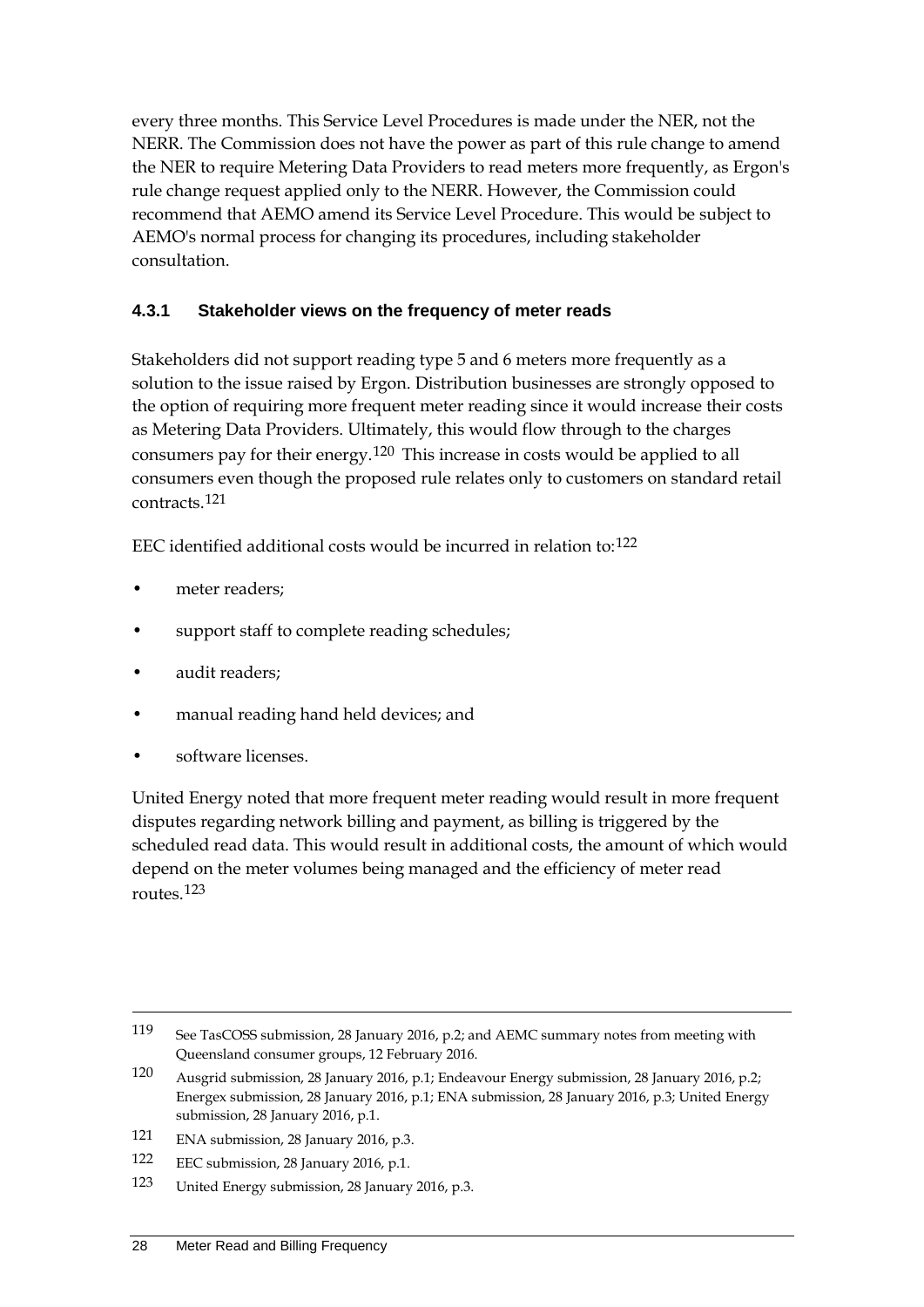Retailers and consumer groups largely echoed the views of distribution businesses and did not support mandating more frequent meter reading.<sup>[124](#page-35-1)</sup>They considered that mandating more frequent meter reads would add to costs, without resulting in significant consumer benefits.<sup>[125](#page-35-2)</sup>

The one exception is the submission by ECA on the draft determination, which considers that technological innovation (such as customer reads using smart phones) could enable more frequent and accurate estimated meter reading without a material increase in costs that would be borne by consumers.[126](#page-35-3)

### **4.3.2 Analysis and conclusion on more frequent meter reads**

The Commission considers that, on balance, this option would not meet the NERO. This is because the costs of more frequent meter reads would be borne by all consumers, regardless of whether they receive more bills that are based on actual consumption than they would have done otherwise.

This option would address the issue raised by Ergon by increasing the possibility that retailers receive metering data in time to issue a bill at least once every three months. This would limit the circumstances in which an estimated bill would need to be issued.

However, this option would likely impose additional costs on distribution businesses by changing the obligations on Metering Data Providers. These additional costs would likely be passed on to consumers through increases in distribution charges. It is important to note that Metering Data Providers do not have access to information about the type of retail offer that a small customer is supplied under. As such, they would have to read all type 5 and 6 meters more frequently in order to provide the retailer with metering data for standing offer customers in time for it to issue a bill at least once every three months. Consequently, this change would not be a proportionate response to the issues identified by Ergon.

### <span id="page-35-0"></span>**4.4 The Commission's final rule**

The Commission's final rule amends rule 24(1) of the NERR so that the obligation on retailers is to issue a bill to a small customer on a standing offer at least once every 100 days. This replaces the existing requirement under rule 24(1) for retailers to issue a bill at least once every three months.

<span id="page-35-1"></span><sup>124</sup> EnergyAustralia submission, 28 January 2016, p.4; Ergon submission, 28 January 2016, p.2; Red Energy and Lumo submission, 28 January 2016, p.2-3; Simply Energy submission, 28 January 2016, p.4; Ethnic Communities Council of NSW submission, 28 January 2016, p.4; EWOSA submission, 28 January 2016, p.4.

<span id="page-35-2"></span><sup>125</sup> Ergon submission, 28 January 2016, p.3; Red Energy and Lumo submission, 28 January 2016, p.2-3.

<span id="page-35-3"></span><sup>126</sup> ECA submission, 16 May 2016, p.6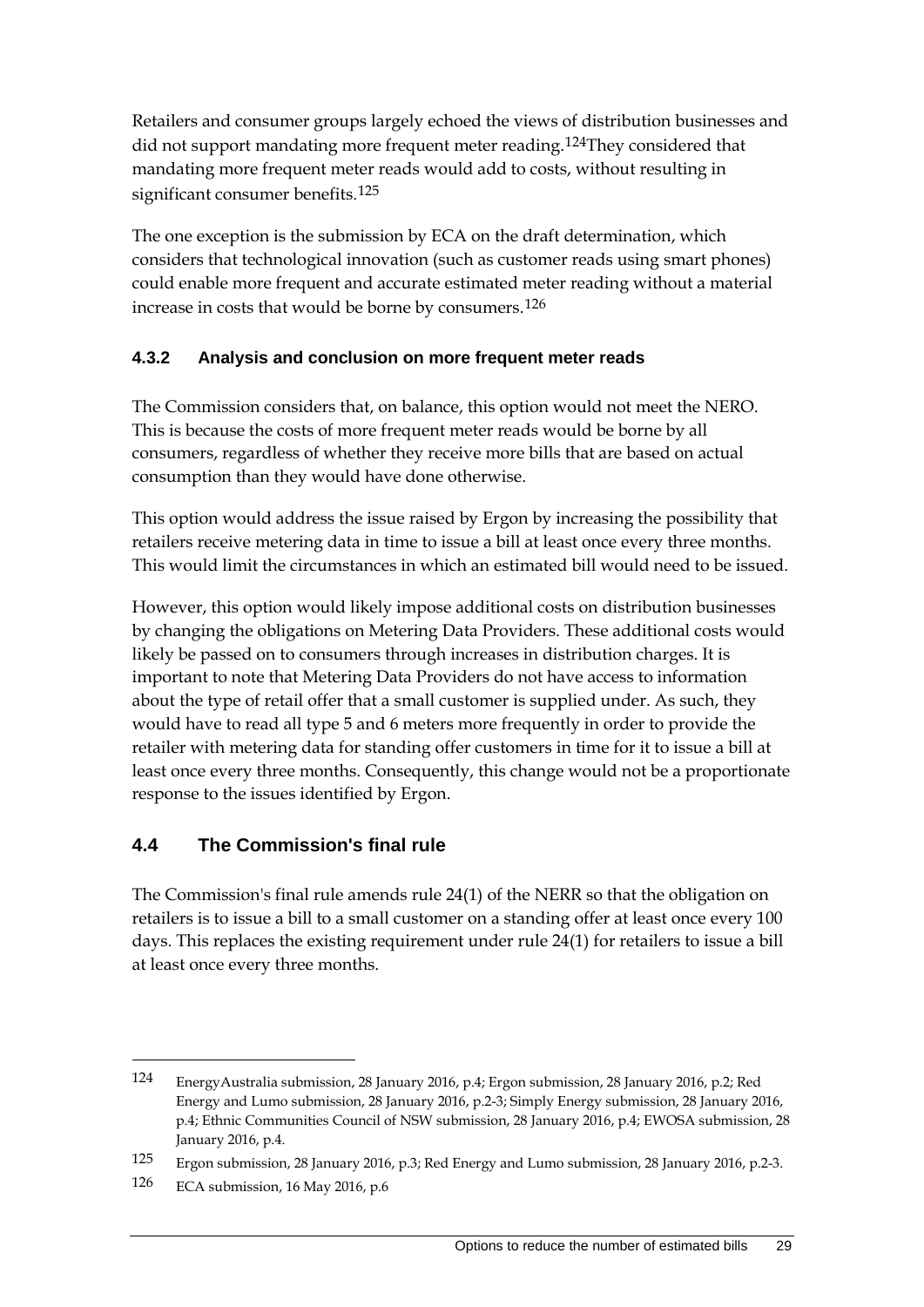#### **4.4.1 Stakeholder views on an alternative option at the consultation paper stage**

Submissions from a number of the distribution businesses raised an alternative to the three options discussed in the consultation paper, in which the obligation on a retailer to issue a bill to a small customer every three months is adjusted.<sup>[127](#page-36-0)</sup>The ENA claimed that defining three months as a period not exceeding 100 days would provide retailers with additional flexibility to meet their obligations under rule 24 without eroding the strong protections this rule provides small customers.<sup>[128](#page-36-1)</sup>

United Energy submitted that such an approach would recognise that Metering Data Providers have a window around the scheduled meter read date to provide processed data, and would provide retailers with a billing window to receive metering data before generating their own estimate in the event of a delayed read.[129](#page-36-2) Ausgrid considered that the alternative rule proposed by the ENA would improve customer billing experience by allowing for a greater proportion of customer bills to be based on actual consumption data, which is likely to reduce the number of complaints and requests for billing adjustments.[130](#page-36-3)

### **4.4.2 Stakeholder views on the draft determination**

Many submissions on the draft determination supported the draft rule. This included some consumer representatives, $131$  energy ombudsmen, $132$  retailers and distribution businesses.[133](#page-36-6) These submissions generally consider that the draft rule represented a reasonable balance between billing frequency and accuracy, and that consumers would benefit from more accurate bills without being exposed to significant delays.[134](#page-36-7) EWOSA noted that retailers are likely to issue a bill as soon as they receive the metering data, but cautioned against 100 days becoming the normal timeframe for retailers to issue bills to small customers on a standard retail contract.<sup>[135](#page-36-8)</sup>.

This latter concern is echoed in submissions that do not support the draft rule. Those submission consider that there was a material risk of the billing cycle lengthening and

<span id="page-36-0"></span><sup>127</sup> Ausgrid submission, 28 January 2016, p.A-6; Endeavour Energy submission, 28 January 2016, p.1; United Energy submission, 28 January 2016, p.1.

<span id="page-36-1"></span><sup>128</sup> ENA submission, 28 January 2016, p.4. See also Ausgrid submission, 28 January 2016, p.A-6.

<span id="page-36-2"></span><sup>129</sup> United Energy submission, 28 January 2016, p.1.

<span id="page-36-3"></span><sup>130</sup> Ausgrid submission, 28 January 2016, p.A-6.

<span id="page-36-4"></span><sup>131</sup> PIAC submission, 9 May 2016, p.3

<span id="page-36-5"></span><sup>132</sup> EWON submission, 12 May 2016, p.2; EWOSA submission, 12 May 2016, p.1

<span id="page-36-6"></span><sup>133</sup> Ergon submission, 5 May 2016, p.1; Origin submission, 12 May 2016, p.1; Simply Australia submission, 12 May 2016, p. 2.; ENA submission, 13 May 2016, p.1; Ausgrid submission, 11 May 2016, p.1; Endeavour Energy, 12 May 2016, p.1; Energex submission, 26 April 2016, p.1; EEC submission, 12 May 2016, p.1.

<span id="page-36-7"></span><sup>134</sup> See, for example: PIAC submission, 9 May 2016, p.3

<span id="page-36-8"></span><sup>135</sup> EWOSA submission, 12 May 2016, p.1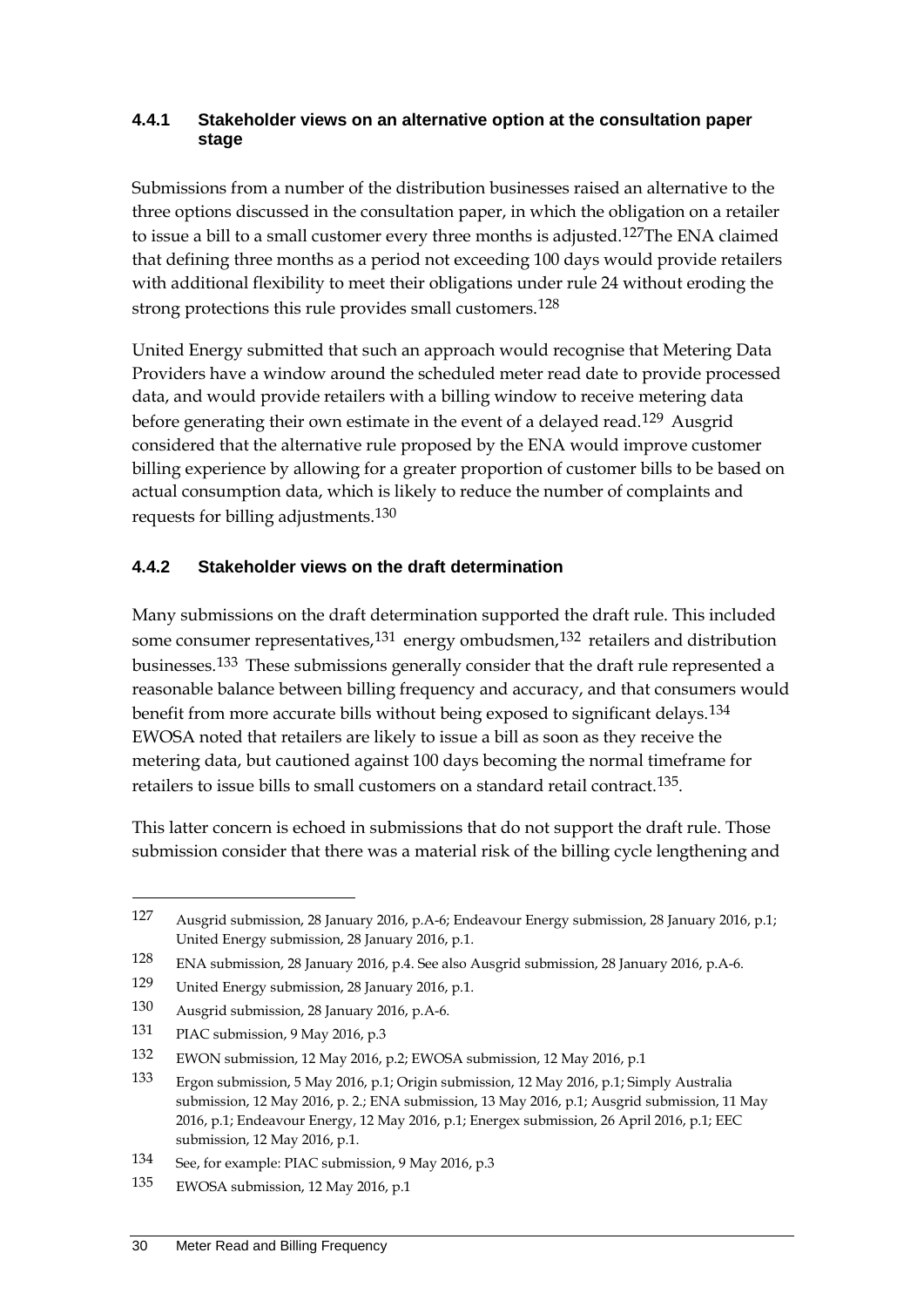100 days becoming the standard billing period for small customers.<sup>[136](#page-37-0)</sup> The AER submits that quarterly bills allow for regular billing days, which may be lost with the new rule, and make comparison of bills across seasons easier.[137.](#page-37-1)

Submissions that do not support the draft rule highlight the risk that longer billing period poses particularly to vulnerable customers.[138](#page-37-2) The Queensland Council of Social Services (QCOSS) notes that, since bills for longer billing periods are likely to be higher, they increase the risk of vulnerable customers accumulating debt and, ultimately facing disconnection for non-payment of their energy costs.<sup>[139](#page-37-3)</sup> Uniting Care Australia noted a particular risk for customers making regular payments through Centrepay.[140](#page-37-4) It notes that bills issued outside of a quarterly cycle could become misaligned with the timing of regular payments through Centrepay.[141](#page-37-5)

Opposition to the draft rule was also expressed by the retailers Red Energy and Lumo,<sup>[142](#page-37-6)</sup> and AGL. The latter considers that the new rule would not lead to more bills based on actual meter readings being issued to consumers.[143](#page-37-7)

### **4.4.3 Analysis of the final rule**

The final rule is broadly based on the alternative option put forward by some distribution businesses in submissions on the consultation paper. It maintains the objective of existing arrangements that small customers should usually receive at least four bills a year, but provides a short additional time for retailers to issue bills based on actual meter data.

The final rule will provide retailers with a window of time in which to receive metering data from a Metering Data Provider. However, if the metering data is not provided in time to issue at least one bill in a 100 day period, the retailer would need to issue an estimated bill in order to not be in breach of rule 24 of the NERR. In turn, consumers can be confident they will receive at least one bill in a 100 day period, and for the reasons explained in chapter 2 the majority of consumers are expected to continue to receive bills every three months.

<span id="page-37-0"></span><sup>136</sup> AER submission, 12 May 2016, p.1; ECA submission, 16 May 2016, p.1; Queensland Council of Social Services (QCOSS) submission, 19 May 2016, p.2; Queensland Consumer Association, 12 May 2016, p.1; Uniting Care Australia submission, 16 May 2016, p.3; TasCOSS submission, 12 May 2016, p.1.

<span id="page-37-1"></span><sup>137</sup> AER submission,12 May 2016, p. 2

<span id="page-37-2"></span><sup>138</sup> AER submission, 12 May 2016, p.2; QCOSS submission, 19 May 2016, p.1; Uniting Care Australia submission, 16 May 2016, p.3; TasCOSS submission, 12 May 2016, p.1.

<span id="page-37-3"></span><sup>139</sup> QCOSS submission, 19 May 2016, p.1

<span id="page-37-4"></span><sup>140</sup> Centrepay is a payment free service offered by the Australian government. See: https://www.humanservices.gov.au/customer/services/centrelink/centrepay

<span id="page-37-5"></span><sup>141</sup> Uniting Care Australia submission, 16 May 2016, p.4

<span id="page-37-6"></span><sup>142</sup> As section 4.2.1 notes, Red Energy and Lumo's was the only submission the draft determination to favour a longer billing period than 100 days.

<span id="page-37-7"></span><sup>143</sup> AGL submission, 13 May 2016, p.1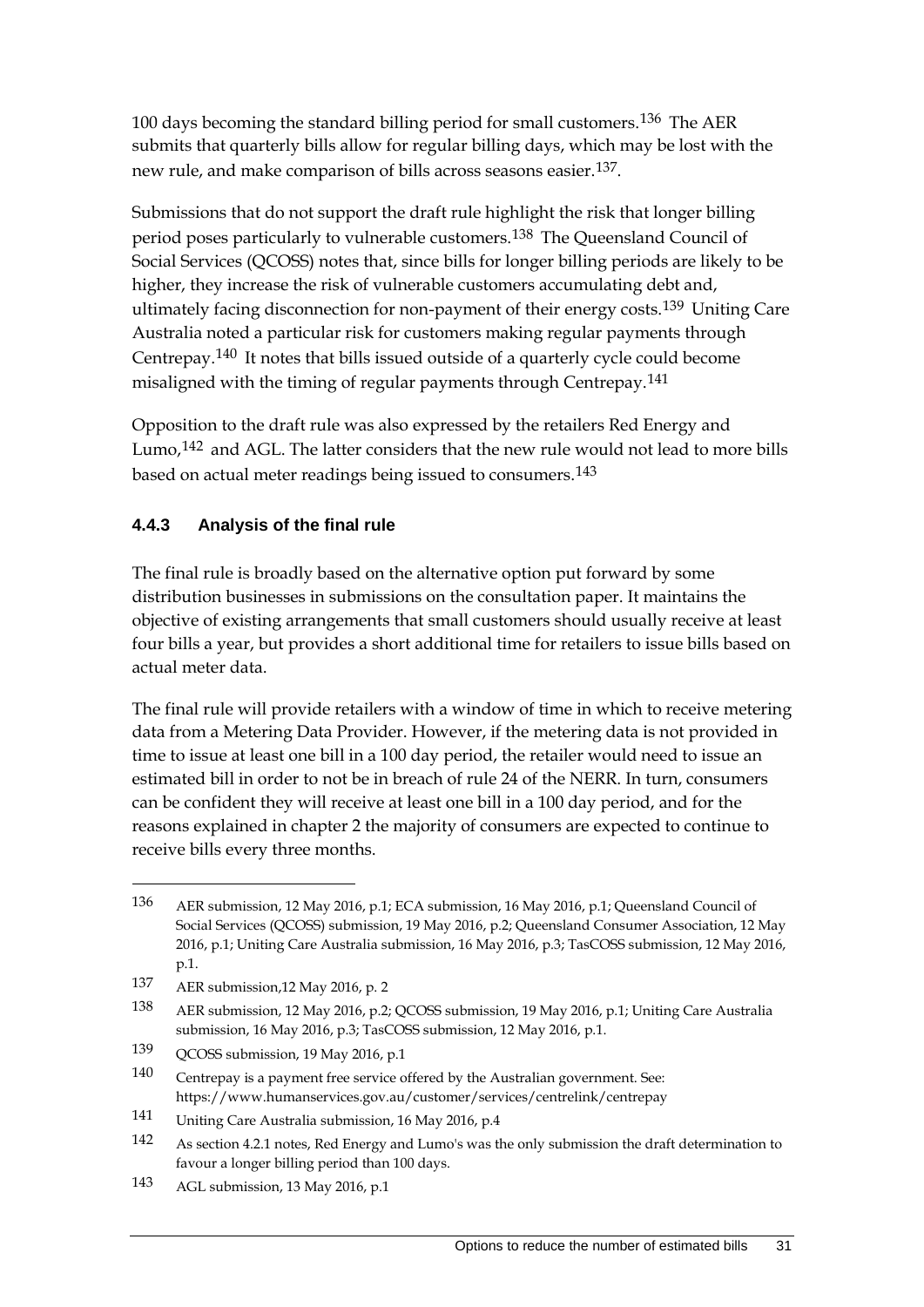The final rule will enable retailers to issue more bills on the basis of actual consumption, reducing the number of estimated bills issued. As noted throughout this final determination, bills based on actual consumption provide customers with better information about the costs that they incur in using energy services and promote confidence in the billing process.

The final rule also maintains the protections of regular, predictable billing set out in the existing billing arrangements. The vast majority of small customers will continue to receive at least one bill every three months. Assuming that a three month period is, on average, 92 days then the final rule only provides a maximum additional eight days in which to issue a bill. The benefit that small customers can gain from receiving a bill based on actual consumption is likely to outweigh the potential negative impact of a delay of up to eight days. The Commission notes that the existing rules do not guarantee that consumers will receive their bills on the same day of the month exactly three months apart, and in practice there is usually several days variation in the period covered by each bill.

All else being equal, data provided by the rule change proponent indicates that this change could, for example, increase the number of its small customers that receive bills based on actual metering data rather than on estimated data from 85 per cent to 99 per cent.[144](#page-38-0)

By specifying the number of days within which a bill must be issued to a small customer on a standing offer, the final rule also provides greater clarity to small customers, retailers and the AER in relation to the billing frequency obligations compared with Ergon's proposed rule.

- Small customers must receive a bill at least once every 100 days. They would typically continue to receive four bills a year.
- For retailers, the final rule makes clear that, where metering data has not been provided in time to issue a bill at least once every 100 days, an estimated bill must be issued.
- For the AER, the final rule provides greater clarity in relation to when a retailer is in breach of its obligations under the NERR.

Some stakeholders have expressed concerns that the standard billing cycle will move to 100 days. This is highly unlikely to occur in practice unless AEMO's Service Level Procedures are amended to reduce the frequency of meter reads. There is no reason to expect AEMO to make such a change, and it could only do so following consultation. Retailers have a strong incentive to issue a bill as soon as they receive a meter read in order to recover costs that they have incurred supplying the energy. It is highly unlikely that, if a retailer received metering data for a small customer before day 100, it would wait until day 100 to issue a bill to that customer. Retailers are also not able to

<u>.</u>

<span id="page-38-0"></span><sup>144</sup> Ergon Energy Queensland rule change request, 15 September 2015, p.8.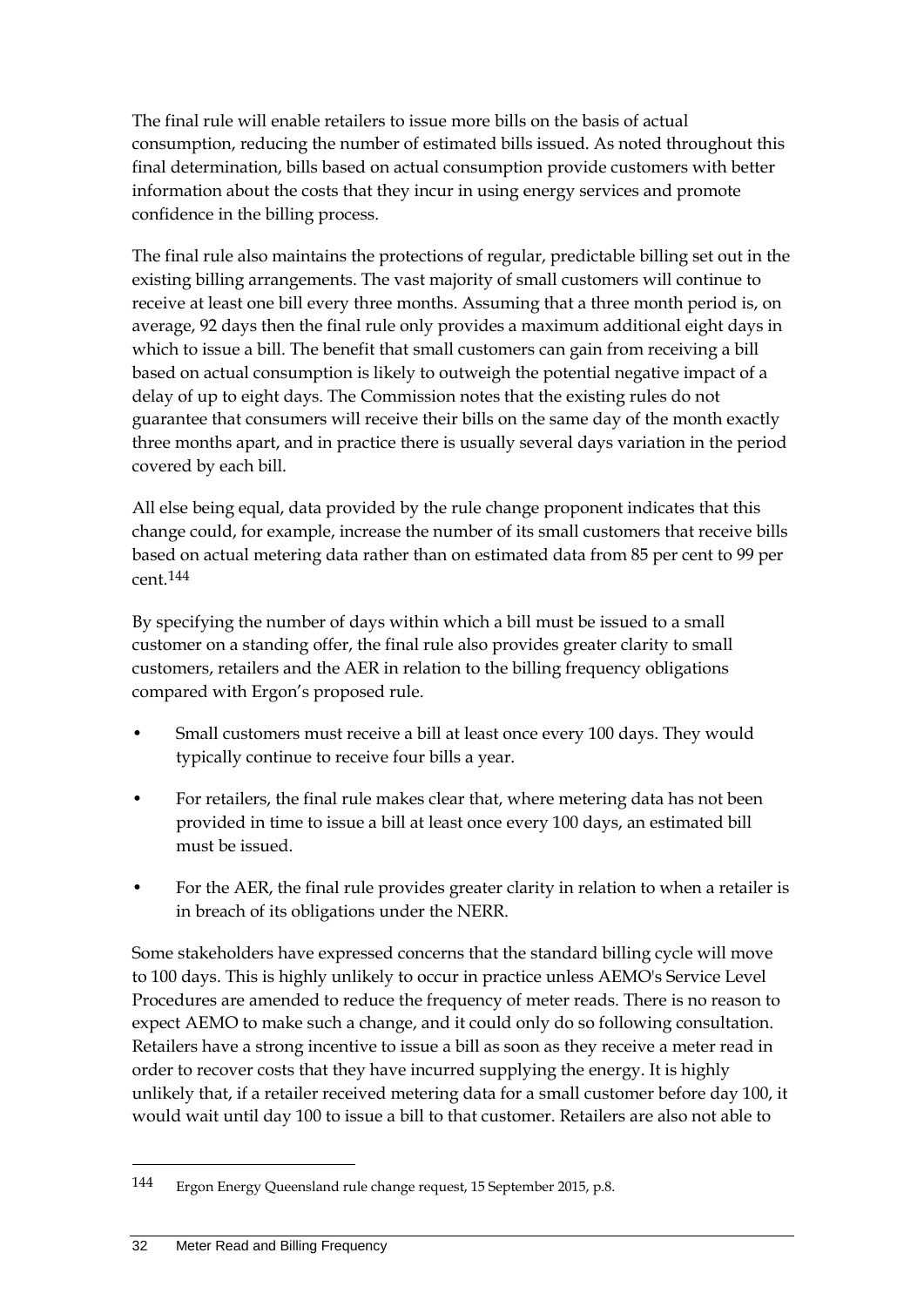combine meter read data and an estimate to calculate a bill that covers longer than that covered by the meter read.

Vulnerable customers should therefore not be disadvantaged by the rule change as individual bills are unlikely to increase significantly, and would not change in aggregate over the year. In response to Uniting Care Australia's submission, Centrelink payments occur fortnightly and are not currently aligned with a three monthly billing cycle so there does not appear to be a risk that consumers will lose their pay on time discount as a result of the rule change even if bills are occasionally delayed by the maximum 8 days compared with the existing rules.

We also note that, based on comments and data from jurisdictional ombudsmen, estimated bills and subsequent large back-bills are a significant cause of complaints and can lead to financial hardship for vulnerable consumers. The final rule strikes a balance between the impacts on vulnerable customers of the benefits of receiving actual rather than estimated bills and the potential risks of slightly less frequent bills.

The final rule only applies to small customers under standard retail contracts. The billing period for customers on market offers will be set out in its market retail contract. Many retailers have built their billing systems around their minimum obligations under the NERR, so the final rule could also indirectly impact the frequency of bills issued to small customers supplied under a market offer. Given the cost to the retailer of changing the terms and conditions for small customers on market offers, and the imperative to collect revenue as soon as a meter read is available, it is unlikely that small customers on a market offer would be negatively impacted by the final rule.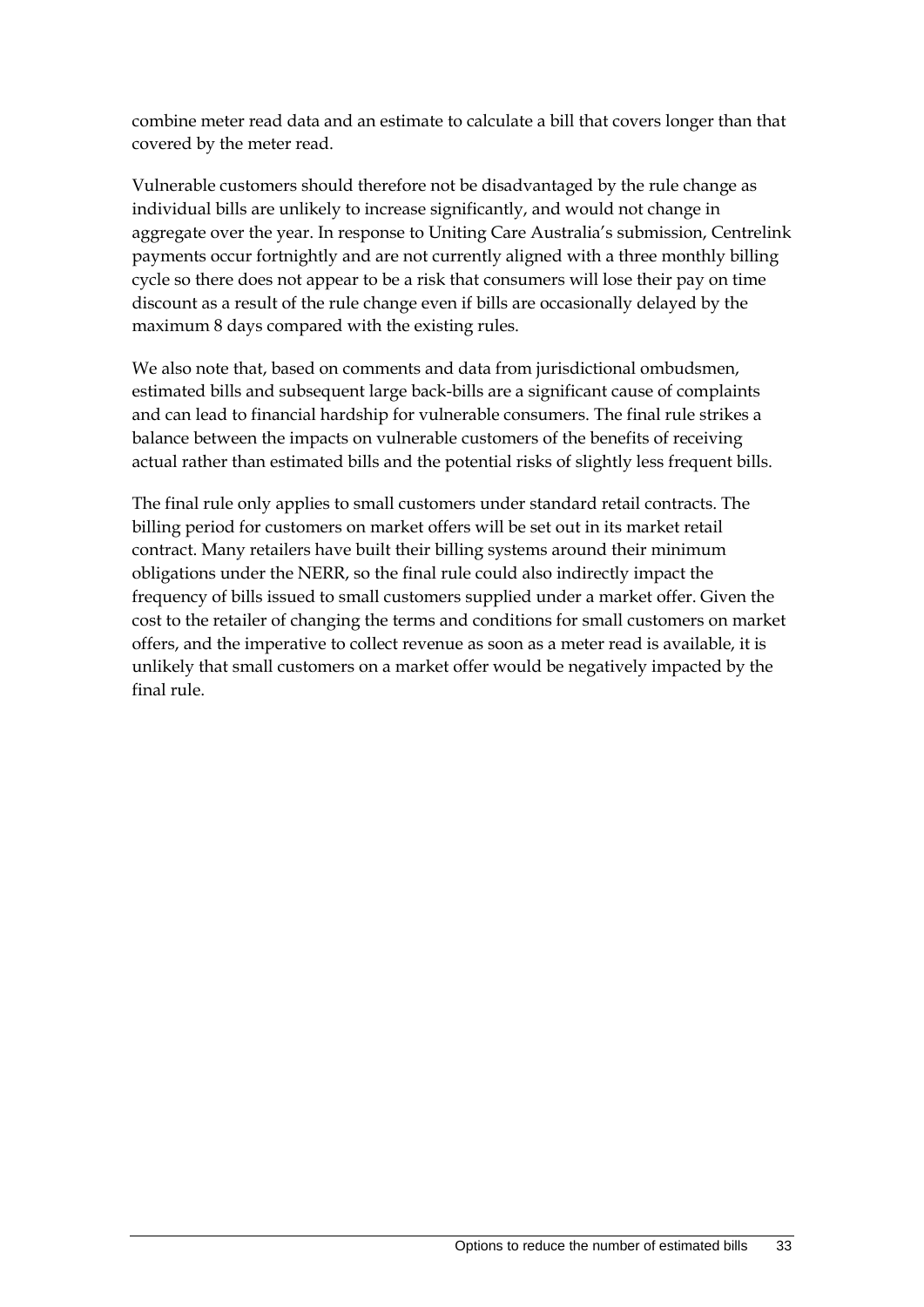## <span id="page-40-0"></span>**5 Application to gas**

Rule 24 of the NERR applies to small customers supplied under both electricity and gas standing offers. This chapter outlines the Commission's final determination to also apply the final rule to gas standing offers.

In its rule change request, Ergon notes that, although it is not a gas retailer, it may be reasonable to review the relevance of the issue it identified for gas bills as well.<sup>[145](#page-40-3)</sup>

### <span id="page-40-1"></span>**5.1 Stakeholder views**

Stakeholder submissions on the consultation paper were divided on whether the issue raised by Ergon also applies to billing gas customers on standing offers, and whether the proposed rule should be extended to gas. Distribution businesses considered that the rule change process should only consider electricity.[146](#page-40-4) For example, United Energy submitted that no case has been made to apply changes that may impact gas meter reading arrangements, and that the Gas Retail Market Procedures should be considered separately if there is to be a change to the meter reading obligations.[147](#page-40-5)

In contrast, EWOSA noted that issues associated with meter reads and billing frequency are relevant for gas retailers and customers, with complaints made about over 70 per cent of gas retailers who are members of EWOSA during 2014-15.[148](#page-40-6) This view was shared by the Ethnic Communities Council of NSW, and by Red Energy and Lumo.<sup>[149](#page-40-7)</sup> Simply Energy submitted that any rule should take into account the potential efficiencies from common processes for both gas and electricity.[150](#page-40-8)

Origin's submission on the draft determination was the only one that stated a view on whether the draft rule should apply to gas, which it supports.<sup>[151](#page-40-9)</sup>

### <span id="page-40-2"></span>**5.2 Gas meter read obligations**

The meter read obligations for gas meters are set out in AEMO's Retail Gas Market Procedures.<sup>[152](#page-40-10)</sup> Each jurisdiction has its own procedure. Under these procedures, the

<span id="page-40-3"></span><sup>145</sup> Ergon Energy Queensland rule change request, 15 September 2015, p.10.

<span id="page-40-4"></span><sup>146</sup> ENA submission, 28 January 2016, p.1; United Energy submission, 28 January 2016, p.4.

<span id="page-40-5"></span><sup>147</sup> United Energy submission, 28 January 2016, p.4.

<span id="page-40-6"></span><sup>148</sup> EWOSA submission, 28 January 2016, p.4-5.

<span id="page-40-7"></span><sup>149</sup> Ethnic Communities Council of NSW submission, 28 January 2016, p.3; Red Energy and Lumo submission, 28 January 2016, p.3

<span id="page-40-8"></span><sup>150</sup> Simply Energy submission, 28 January 2016, p.5.

<span id="page-40-9"></span><sup>151</sup> Origin submission, 12 May 2016, p.1.

<span id="page-40-10"></span><sup>152</sup> AEMO's Retail Gas Market Procedures for each jurisdiction are available from: http://www.aemo.com.au/Gas/Policies-and-Procedures/Retail-Gas-Market-Procedures.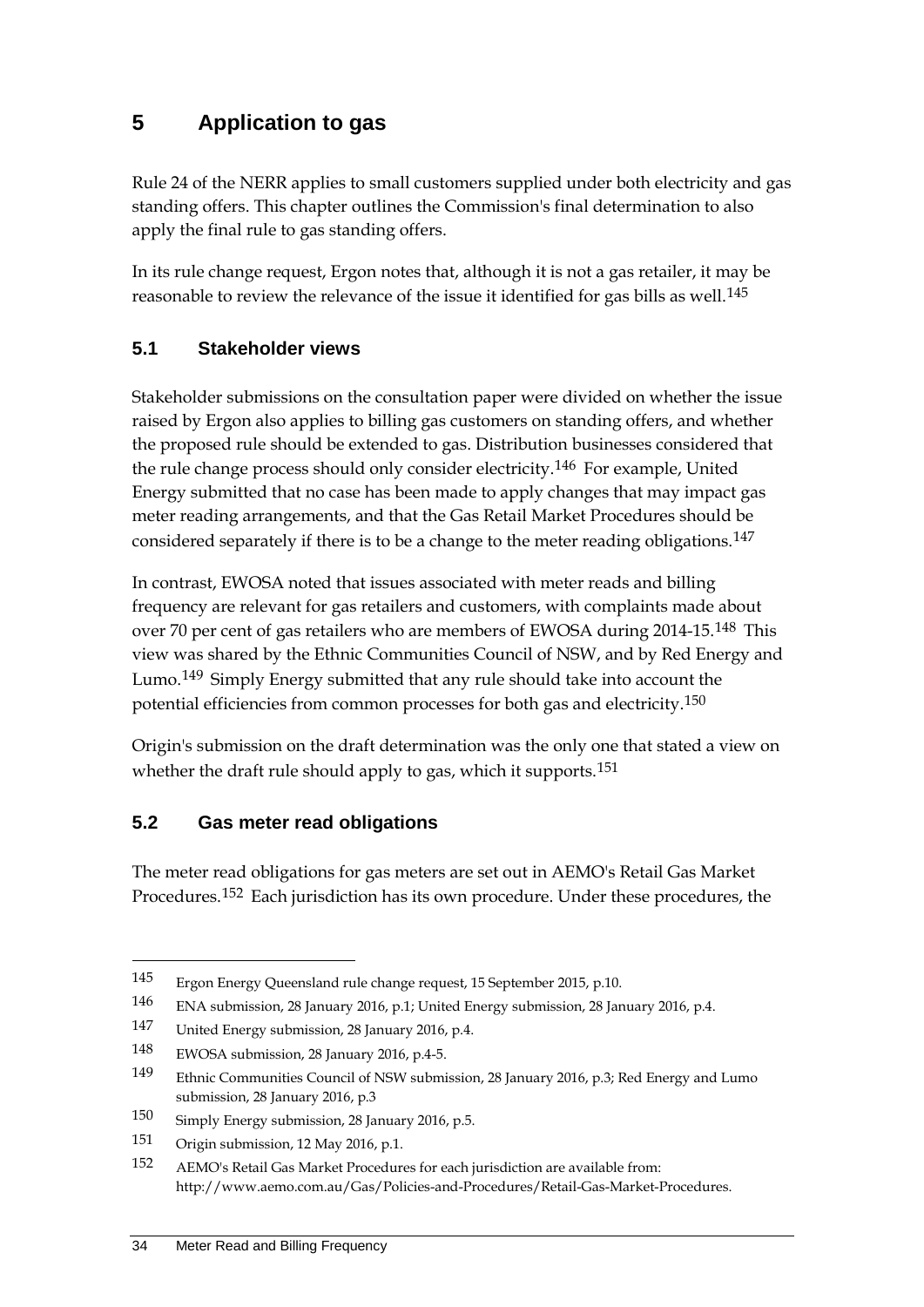frequency with which a gas distribution business is expected to read the meter is different between different jurisdictions:

- in New South Wales, meters must be read either daily, monthly (31 days plus or minus two business days), bi-monthly (61 days plus or minus one business day) or quarterly (91 days plus or minus two business days);  $153$
- in Victoria, meters must be read at either a one month or two month interval;[154](#page-41-1)[155](#page-41-2)
- in South Australia, meters must be read annually;  $156$  and
- in Queensland, meters must be read at either a one month or three month interval.[157](#page-41-4)

The frequency with which the meters of different types of customers are read is then set out in the relevant distribution business' Reference Services Agreement, which accompanies the distribution business' Access Arrangement. These documents are approved by the AER every five years as part of the regulatory determination process. As an example, the Reference Service Agreement for gas distribution business operating in NSW - Jemena - sets out that the meter reading cycle for:[158](#page-41-5)

- meters of demand customers i.e. large industrial customers over 10 terajoule (TJ) per annum - are read daily;  $159$
- meters of volume customers i.e. residential and small commercial customers under 10TJ per annum - are read monthly if their consumption is between 1TJ and  $10$ TJ $160$  or quarterly read if under 1TJ $.161$  $.161$

The Commission does not consider that the gas meter read obligations create a potential barrier to the application of the final rule to gas standing offers. The final rule would not impact on the meter reading obligations under the Retail Gas Market Procedures. Rather, it provides retailers with a short window in which to receive metering data and generate a bill based on actual consumption for gas customers who have their meters read quarterly.

<span id="page-41-0"></span><sup>153</sup> Clause 20.2 of AEMO's Retail Market Procedures (NSW and ACT), version 14.0.

<span id="page-41-1"></span><sup>154</sup> Clause 2.2.1 of AEMO's Retail Market Procedures (Victoria), version 10.0.

<span id="page-41-2"></span><sup>155</sup> Note that the NERR is not currently in force in Victoria. As such, the final rule will have no effect in Victoria.

<span id="page-41-3"></span><sup>156</sup> Clause 149 of AEMO's Retail Market Procedures (South Australia), version 8.0.

<span id="page-41-4"></span><sup>157</sup> Clause 2.2.1 of AEMO's Retail Market Procedures (Queensland), version 12.0.

<span id="page-41-5"></span><sup>158</sup> Jemena Gas, Reference Service Agreement, 1 July 2015 - 30 June 2020, Available: http://www.aer.gov.au/.

<span id="page-41-6"></span><sup>159</sup> Clause 17.1(b), ©) of Jemena's Reference Service Agreement.

<span id="page-41-7"></span><sup>160</sup> Clause 17.1(d) of Jemena's Reference Service Agreement.

<span id="page-41-8"></span><sup>161</sup> Clause 17.1(e) of Jemena's Reference Service Agreement.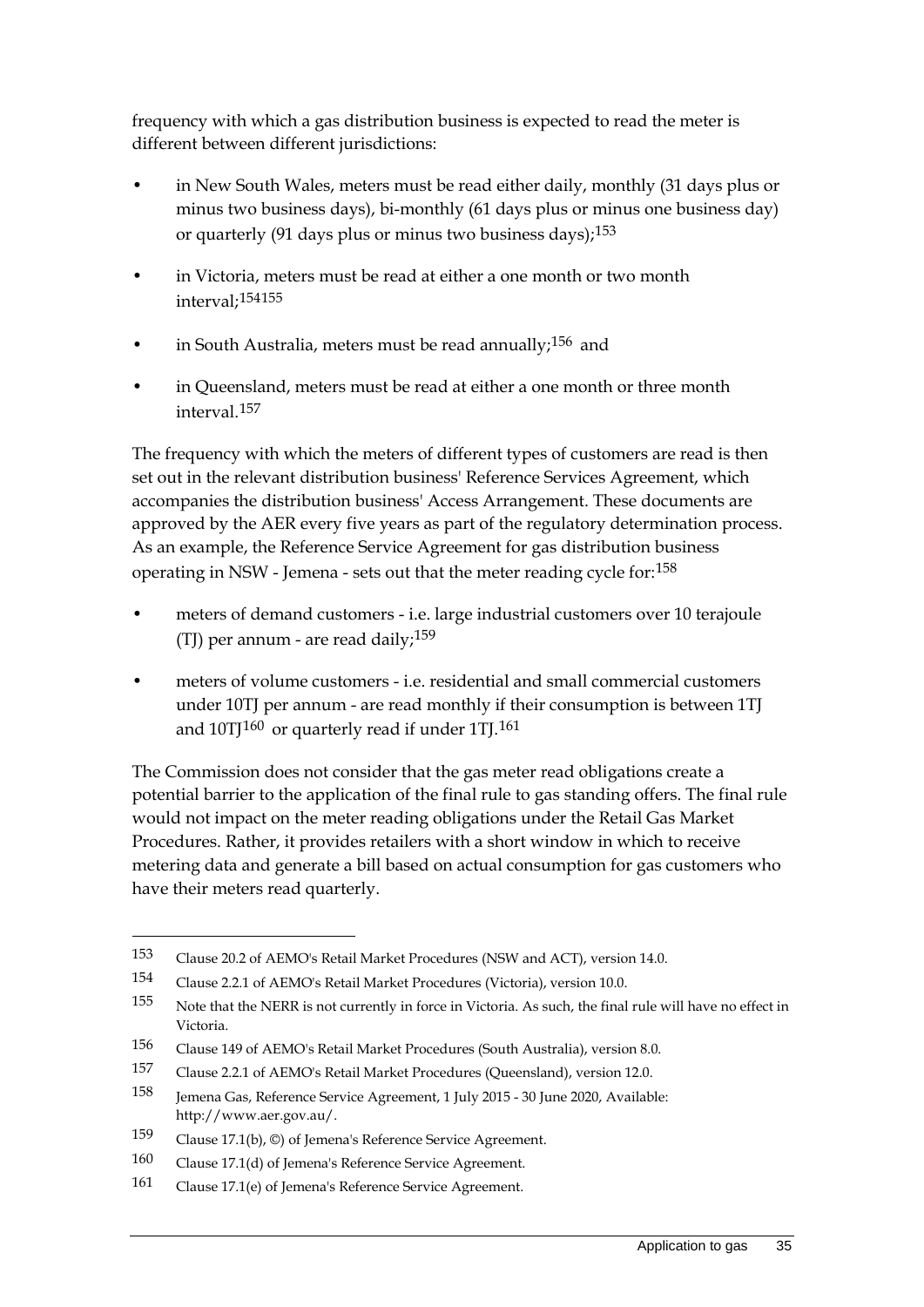### <span id="page-42-0"></span>**5.3 Consistency between electricity and gas billing arrangements**

The obligations on retailers with respect to billing arrangements for electricity and gas should be consistent wherever possible. This is because customers will have a better understanding of when to expect a bill, which may help them to better budget and plan for their energy bills. Additionally, there are likely to be efficiencies from maintaining similar systems for billing. Some customers also have the same retailer for both gas and electricity, and being able to send or receive a single bill based on the same billing cycle for these duel fuel customers can provide benefits for both the retailer and the consumer.

The final rule introduces a clear maximum timeframe on retailers to issue a bill to customers on standard retail contracts - that they must issue a bill at least once every 100 days. However, as discussed above, it is expected that retailers would bill a small customer as soon as they receive the meter data and they have an incentive to do so in order to recover the costs they incur in supplying energy. Therefore, the effect of the final rule will only be felt in circumstances where there is a small delay in the provision of metering data. Where metering data is provided on a quarterly or more frequent basis, the customers in questions will continue to receive their gas bills at the same frequency as under existing arrangements.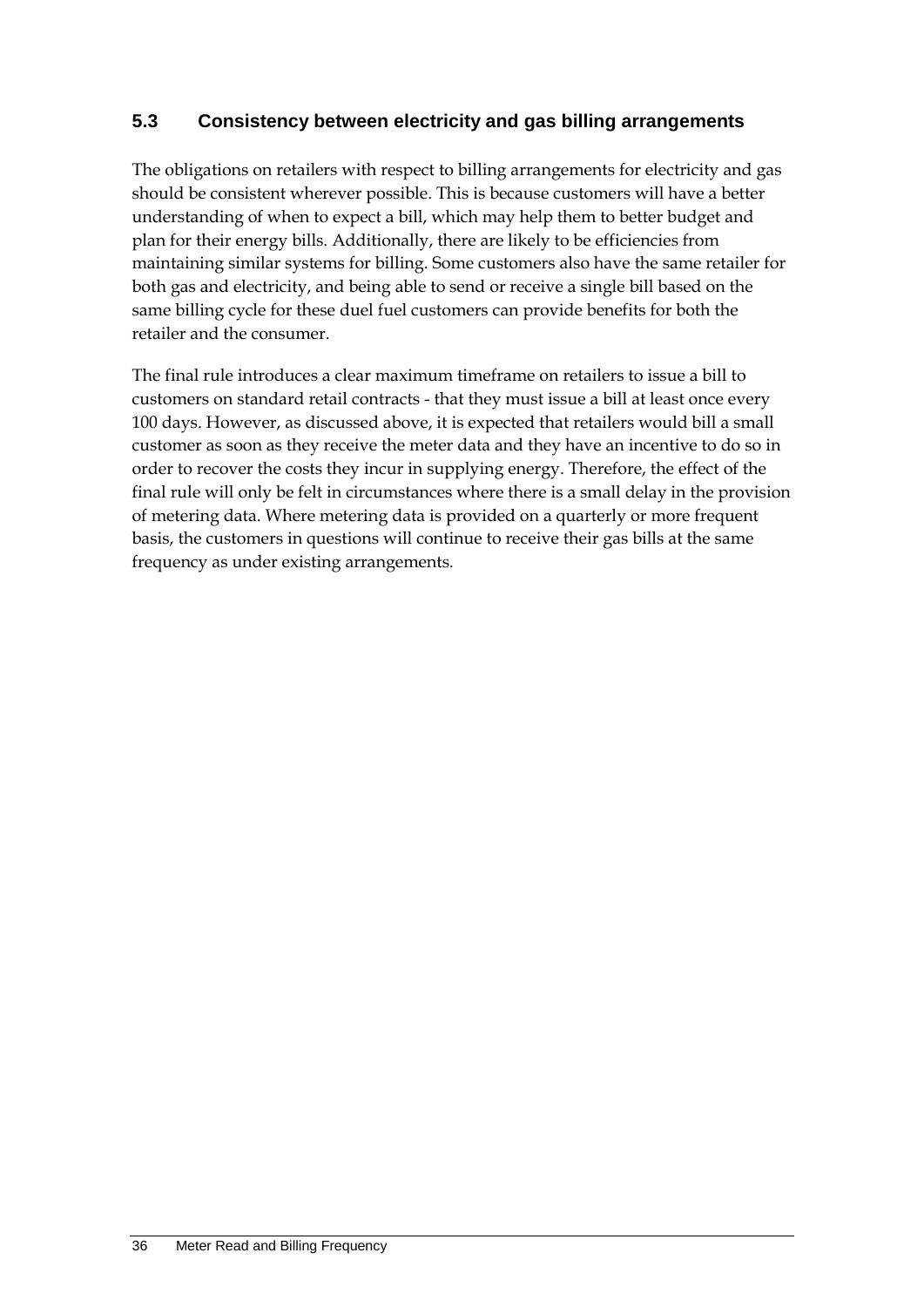## <span id="page-43-0"></span>**Abbreviations**

| <b>AEMC</b>  | See Commission                                |
|--------------|-----------------------------------------------|
| <b>AEMO</b>  | Australian Energy Market Operator             |
| <b>AER</b>   | Australian Energy Regulator                   |
| Commission   | <b>Australian Energy Market Commission</b>    |
| EEC          | <b>Ergon Energy Corporation</b>               |
| <b>ENA</b>   | <b>Energy Networks Association</b>            |
| Ergon        | <b>Ergon Energy Queensland</b>                |
| <b>EWOSA</b> | Energy and Water Ombudsman of South Australia |
| <b>LNSP</b>  | Local Network Service Provider                |
| <b>MCE</b>   | Ministerial Council on Energy                 |
| <b>MWh</b>   | megawatt hour                                 |
| <b>NECF</b>  | National Energy Customer Framework            |
| <b>NEM</b>   | National Electricity Market                   |
| <b>NER</b>   | National Electricity Rules                    |
| <b>NERL</b>  | National Retail Energy Law                    |
| <b>NERO</b>  | National Energy Retail Objective              |
| <b>NERR</b>  | National Energy Retail Rules                  |
| <b>QCOSS</b> | Queensland Council of Social Services         |
| TasCOSS      | <b>Tasmanian Council of Social Services</b>   |
| TJ           | terajoule                                     |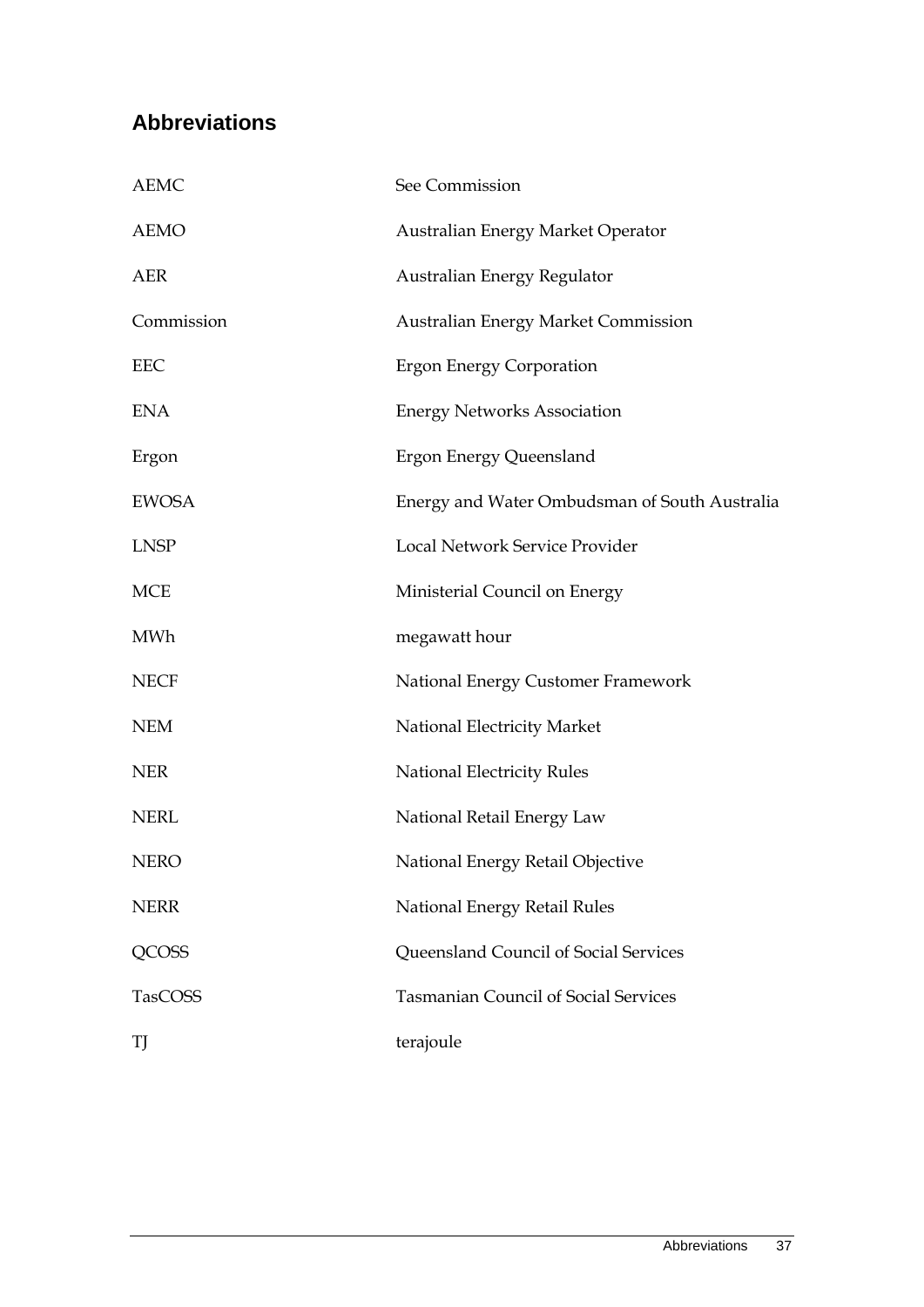### **A Summary of issues raised in submissions**

Where relevant, stakeholder comments have been addressed throughout the final rule determination. The table below summaries issues raised by stakeholders that were not explicitly addressed in the consultation paper and draft determination, with the Commission's response to these comments.

<span id="page-44-0"></span>

| <b>Stakeholder</b>                         | <b>Issue</b>                                                                                                                                                                                                                                                                                                                           | <b>AEMC response</b>                                                                                                                                                                                                                                                                                                                                                                                                                                                                                                                                                                                                                                                                                                                                                                                                                                                                                                                                               |
|--------------------------------------------|----------------------------------------------------------------------------------------------------------------------------------------------------------------------------------------------------------------------------------------------------------------------------------------------------------------------------------------|--------------------------------------------------------------------------------------------------------------------------------------------------------------------------------------------------------------------------------------------------------------------------------------------------------------------------------------------------------------------------------------------------------------------------------------------------------------------------------------------------------------------------------------------------------------------------------------------------------------------------------------------------------------------------------------------------------------------------------------------------------------------------------------------------------------------------------------------------------------------------------------------------------------------------------------------------------------------|
| AGL (consultation<br>paper stage p.1)      | Delays in the provision of meter data is a<br>consistent problem because of the absence<br>of sanctions or penalties that would provide<br>the necessary incentives for distribution<br>businesses to improve their performance.                                                                                                       | The introduction of additional penalties or sanctions on Metering Data<br>Providers to incentivise better performance is outside the scope of this rule<br>change process. Performance standards for Metering Data Providers are set<br>out in AEMO's Service Level Procedure. AEMO and the AER are able to take<br>enforcement action against Metering Data Providers who are breaching that<br>procedure.                                                                                                                                                                                                                                                                                                                                                                                                                                                                                                                                                        |
| ECA (draft<br>determination stage,<br>p.5) | Even if there is a misalignment between the<br>NERR and AEMO's Procedure that needs to<br>be corrected, the idea that this should be<br>fixed by amending the NERR to bring it into<br>line with the AEMO Procedures - when the<br>former is higher in hierarchy - sets a bad<br>precedent for the governance of the energy<br>market. | It is appropriate that Metering Data Providers have a "reasonable endeavours"<br>obligation to read a meter once every three months rather than a firm<br>obligation. There are a number of reasons why a Metering Data Provider may<br>have difficulty accessing a meter and some flexibility in the obligations to<br>provide a window in which to access the meter is reasonable.<br>It is also appropriate that retailers have a firm obligation to issue bills. The<br>NERR affords flexibility for retailers regarding the basis of billing.<br>The question remains, however, what timeframes would best support<br>consumers' long-term interests. Given the additional cost involved in more<br>frequent meter reads, the Commission is satisfied that consumers' interest can<br>best be met by providing retailers a small window in which to receive meter<br>reads (including delayed reads) so that more bills can be based on actual<br>energy use. |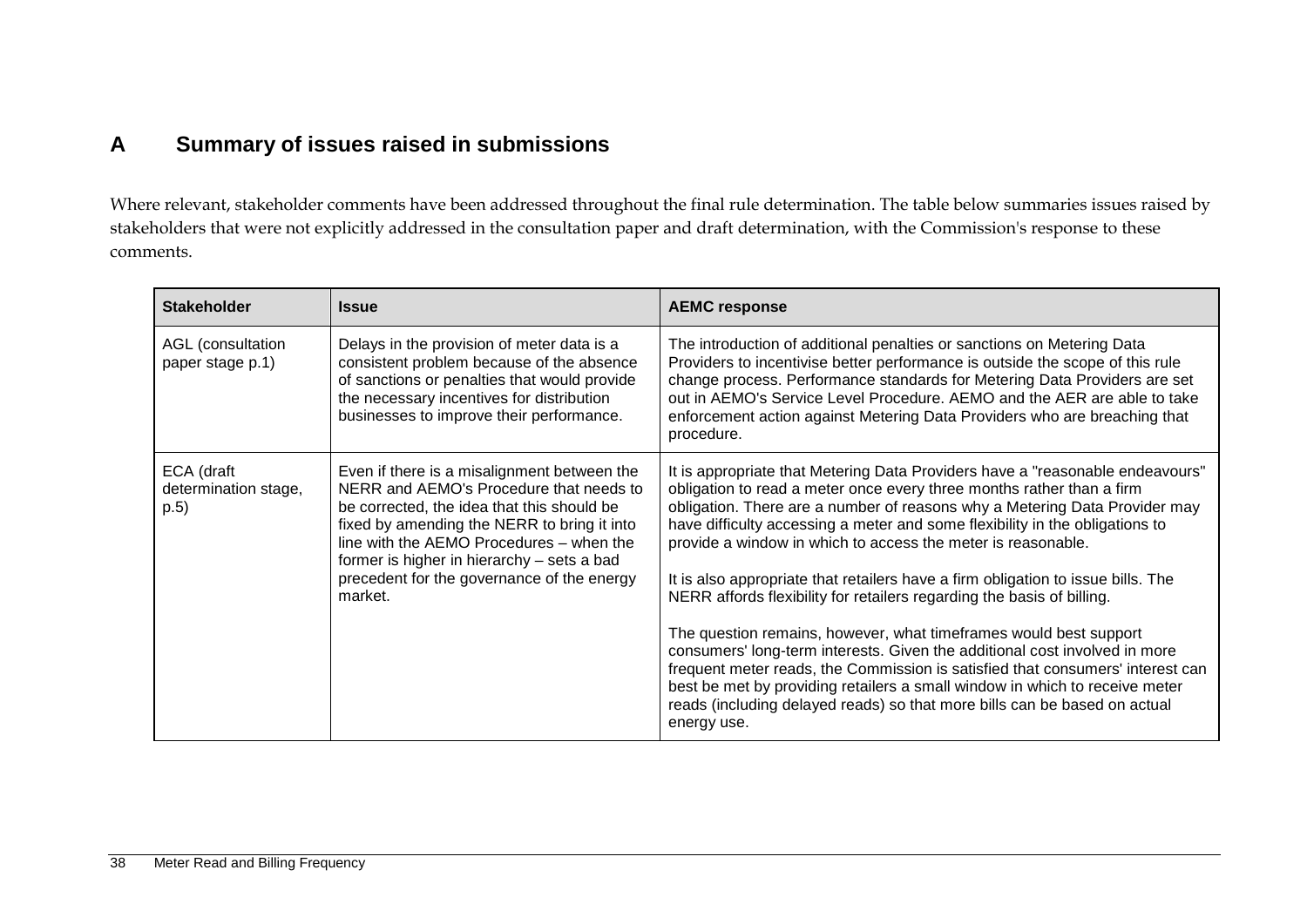| <b>Stakeholder</b>                                                               | <b>Issue</b>                                                                                                                                                                                                                                                                                                                                                                                                                                                                                                                                                                                                                                                                                               | <b>AEMC response</b>                                                                                                                                                                                                                                                                                                                                                                                                                                                                                                                                                                                                                                                                                                                                                                                                                                                                                                                                                                                                                                                                                                                                                                                                                                                       |
|----------------------------------------------------------------------------------|------------------------------------------------------------------------------------------------------------------------------------------------------------------------------------------------------------------------------------------------------------------------------------------------------------------------------------------------------------------------------------------------------------------------------------------------------------------------------------------------------------------------------------------------------------------------------------------------------------------------------------------------------------------------------------------------------------|----------------------------------------------------------------------------------------------------------------------------------------------------------------------------------------------------------------------------------------------------------------------------------------------------------------------------------------------------------------------------------------------------------------------------------------------------------------------------------------------------------------------------------------------------------------------------------------------------------------------------------------------------------------------------------------------------------------------------------------------------------------------------------------------------------------------------------------------------------------------------------------------------------------------------------------------------------------------------------------------------------------------------------------------------------------------------------------------------------------------------------------------------------------------------------------------------------------------------------------------------------------------------|
| ENA (consultation<br>paper stage p.A-2)                                          | Requiring a Metering Data Provider to<br>produce an additional estimated meter read<br>outside the normal meter read and data<br>delivery process would be very complicated<br>and potentially very costly. Other market<br>participants may also incur costs in receiving<br>estimated data outside the normal billing<br>cycle.                                                                                                                                                                                                                                                                                                                                                                          | Noted. The Commission agrees that requiring a Metering Data Provider to<br>produce an estimated meter read outside the regular meter reading processes<br>would not be an effective solution to the issue identified by Ergon.<br>Retailers have a number of different methods they can use to generate an<br>estimate if one is needed.                                                                                                                                                                                                                                                                                                                                                                                                                                                                                                                                                                                                                                                                                                                                                                                                                                                                                                                                   |
| Ergon(consultation<br>paper stage p.4)                                           | Any requirement that introduced an obligation<br>on retailers to accept a customer reading<br>could unintentionally create safety issues due<br>to the meter location and access issues.                                                                                                                                                                                                                                                                                                                                                                                                                                                                                                                   | This may be the case for a number of meters. However, most meters in<br>residential properties are likely to be relatively accessible. Accepting a<br>customer's read of its meter is often a simple and effective way to address<br>customer complaints about estimated bills.                                                                                                                                                                                                                                                                                                                                                                                                                                                                                                                                                                                                                                                                                                                                                                                                                                                                                                                                                                                            |
| <b>Ethnic Communities</b><br>Council of NSW<br>(consultation paper<br>stage p.3) | For the long term interest of consumers,<br>there would appear to be no reason to<br>extend the billing cycle time period. AEMO's<br>procedures should be amended to specify<br>that readings are made at least once every<br>three months. Given that there is an<br>expectation currently that reasonable<br>endeavours include actually undertaking the<br>reading each three month period, the<br>resulting outcome should be little or no<br>increase in costs of meter reads. In order to<br>address those cases where the meters<br>cannot be read at all, or within the three<br>month timeframe, a set of special provisions<br>would need to be identified and detailed in<br>AEMO's procedures. | See section 3.2.<br>It is appropriate that Metering Data Providers have a "reasonable endeavours"<br>obligation to read a meter once every three months rather than a firm<br>obligation. There are a number of reasons why a Metering Data Provider may<br>have difficulty accessing a meter and some flexibility in the obligations to<br>provide a window in which to access the meter is reasonable.<br>In order to ensure that a meter is read in time to issue a bill to a small<br>customer at least once every three months, AEMO's Service Level Procedure<br>would need to be changed to require a Metering Data Provider to read a meter<br>more frequently. This is because once, a Metering Data Provider has read a<br>meter, it takes a number of days for the retailer to receive this data and issue a<br>bill based on it. Therefore, the Service Level Procedure would need to specify<br>that a Metering Data Provider must read a meter and provide it to a retailer a<br>number of days before the three month period expires. This would enable a<br>retailers to issue a bill to a small customer based on an actual meter read at<br>least once every three months, but would result in higher costs which would be<br>passed onto all customers. |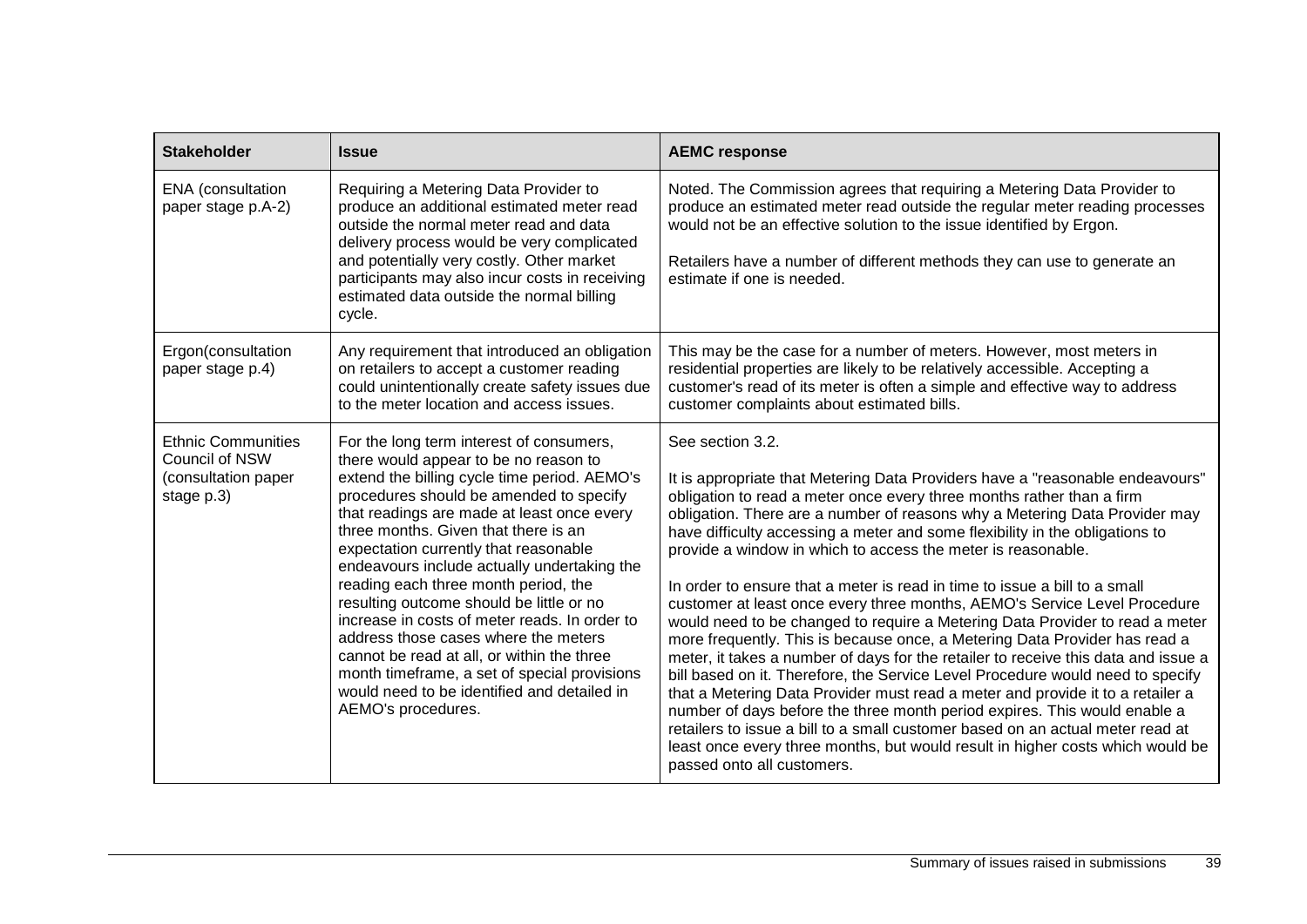| <b>Stakeholder</b>                                                                   | <b>Issue</b>                                                                                                                                                                                                                                                                                                                                                                                                                                                                                                                      | <b>AEMC response</b>                                                                                                                                                                                                                                                                                                                                                                                                                                                                                                                                                                                                          |
|--------------------------------------------------------------------------------------|-----------------------------------------------------------------------------------------------------------------------------------------------------------------------------------------------------------------------------------------------------------------------------------------------------------------------------------------------------------------------------------------------------------------------------------------------------------------------------------------------------------------------------------|-------------------------------------------------------------------------------------------------------------------------------------------------------------------------------------------------------------------------------------------------------------------------------------------------------------------------------------------------------------------------------------------------------------------------------------------------------------------------------------------------------------------------------------------------------------------------------------------------------------------------------|
| <b>Ethnic Communities</b><br>Council of NSW<br>(consultation paper<br>stage p.4)     | It is not clear why there are ongoing issues<br>with Metering Data Providers sending correct<br>data to retailers, given that this is required of<br>them under AEMO's procedures. If there are<br>anomalies or unclear expectations within<br>AEMO's procedures, these need to be<br>reviewed and amended.                                                                                                                                                                                                                       | The Service Level Procedures set out the timeframes within which a Metering<br>Data Provider is required to read a meter. The Metrology Procedure: Part B<br>clearly sets out a number of circumstances in which a Metering Data Provider<br>may make a substitution, including where the meter has failed, where the data<br>is erroneous or where the data cannot be obtained. Where a substitution is<br>made, the Metrology Procedure: Part B requires a Metering Data Provider to<br>replace it with actual metering data if and when it becomes available.                                                              |
| <b>EWOSA</b> (consultation<br>paper stage p.2)                                       | An alternative to Ergon's rule change request<br>could be to make a rule designed to improve<br>information sharing between retailers and<br>Metering Data Providers, so that the timing of<br>meter reads and the timing of issuing bills<br>could be better coordinated. This would be a<br>relatively simple and cost effective way of<br>reducing the issues associated with meter<br>reads and estimated bills and could be<br>investigated as part of the Updating the<br>Electricity B2B Framework rule change<br>process. | This issue is out of the scope of this rule change process.<br>The Updating the Electricity B2B Framework rule change is considering<br>changes to the Information Exchange Committee (IEC), which makes<br>recommendations to AEMO about the content, format, delivery and timing of<br>business-to-business (B2B) procedures. Only the IEC can make<br>recommendations in relation to B2B procedures. As such, the Commission<br>does not consider it appropriate as part of making a rule on Updating the<br>Electricity B2B Framework to predetermine what the IEC should recommend in<br>relation to the B2B procedures. |
| PIAC (draft<br>determination stage,<br>p.4)                                          | The AEMC should extend the application of<br>rule 24 of the NERR to small customers on<br>market retail contracts.                                                                                                                                                                                                                                                                                                                                                                                                                | The frequency of billing under market offers is defined in the terms and<br>conditions for market retail contracts. Setting a mandatory billing frequency for<br>small customers on market offers is beyond the scope of this rule change<br>request since the issue identified by Ergon clearly only relates to standard<br>retail contracts.                                                                                                                                                                                                                                                                                |
| Queensland<br><b>Consumers</b><br>Association (draft<br>determination stage,<br>p.1) | The three monthly requirement to issue bills<br>should be maintained, but it should only be<br>regarded as a breach if a bill is delayed by<br>more than 100 days.                                                                                                                                                                                                                                                                                                                                                                | Enforcement of rule 24 is the responsibility of the AER. It is unclear, however,<br>how this proposed solution could be implemented in practice. The practical<br>effect of this proposed approach would be the same as the final rule, but with a<br>more complex enforcement regime.                                                                                                                                                                                                                                                                                                                                        |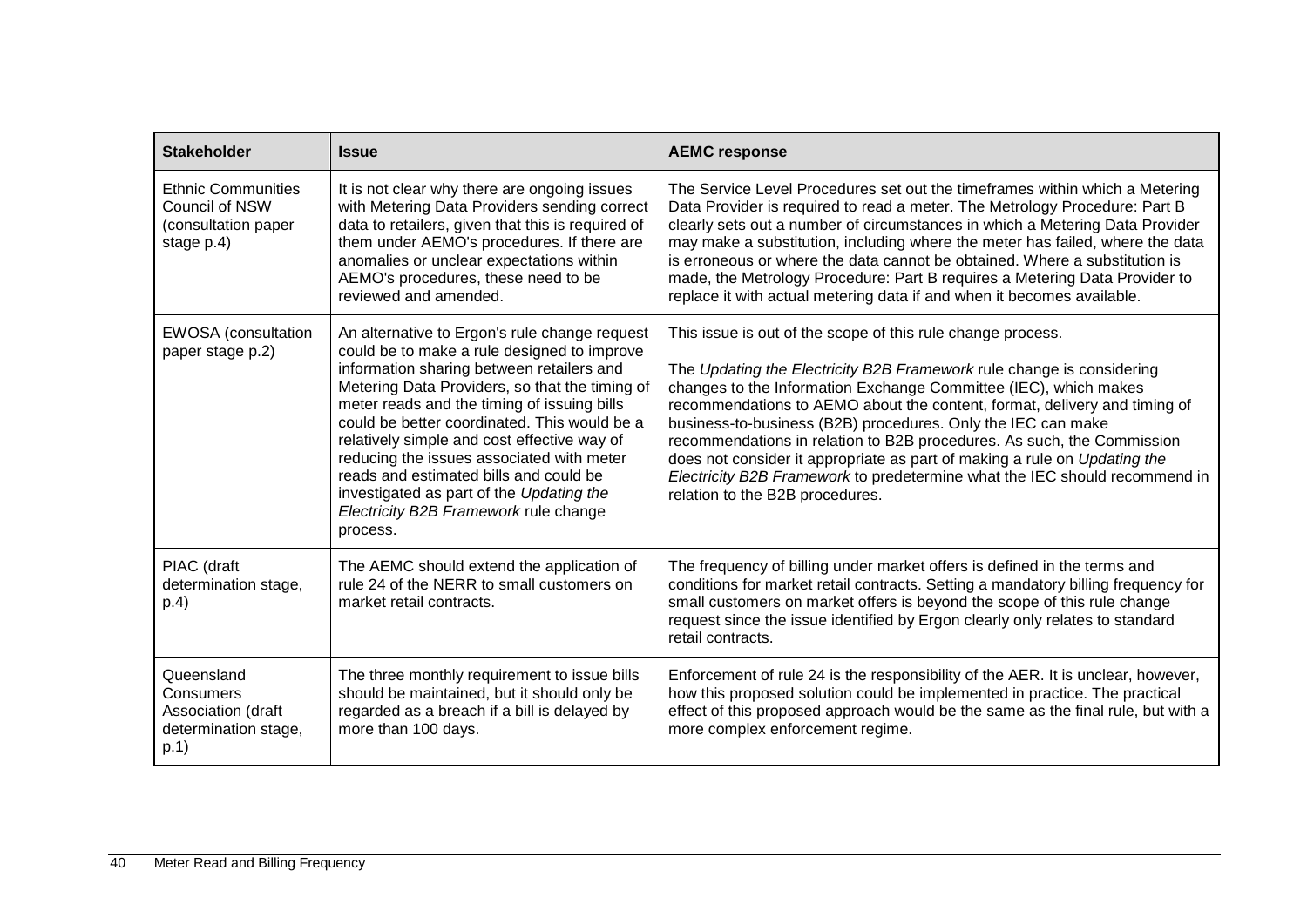| <b>Stakeholder</b>                                       | <b>Issue</b>                                                                                                                                                                                                                                                                                                                                                                              | <b>AEMC response</b>                                                                                                                                                                                                                                                                                                                                                                                                                                                                                                                                                                                                                                                                                           |
|----------------------------------------------------------|-------------------------------------------------------------------------------------------------------------------------------------------------------------------------------------------------------------------------------------------------------------------------------------------------------------------------------------------------------------------------------------------|----------------------------------------------------------------------------------------------------------------------------------------------------------------------------------------------------------------------------------------------------------------------------------------------------------------------------------------------------------------------------------------------------------------------------------------------------------------------------------------------------------------------------------------------------------------------------------------------------------------------------------------------------------------------------------------------------------------|
| Red Energy and Lumo<br>(consultation paper<br>stage p.3) | Strongly oppose any requirement for a<br>retailer to accept a customer's own read of<br>their meter as a means of avoiding an<br>estimated bill. The vast majority of customers<br>will not engage in this process, resulting in<br>substantially the same outcomes as if no<br>change to the NERR were made.                                                                             | The Commission does not consider it appropriate to include in the NERR a<br>rule that would require a retailer to accept a customer's read of their meter.<br>Providing customers with an opportunity to report their own meter read is a<br>matter for the competitive strategy of a retailer.<br>However, if there are access issues to a customer's meter and/or a customer<br>complains about the use of an estimate to generate their bill, enabling a<br>customer to provide their meter read could be an effective solution to these<br>issues. Where a customer is engaged enough to complain about the use of an<br>estimated bill, it is likely that they are engaged enough to report a meter read. |
| Simply Energy<br>(consultation paper<br>stage p.1)       | A potential solution to address the difficulties<br>that retailers have with generating an<br>estimate is to require a Metering Data<br>Provider to provide an estimate for an<br>accumulation meter on the scheduled read<br>date if they are unable to provide an actual<br>read. Metering Data Providers should be able<br>to more accurately estimate a meter read<br>than retailers. | See response to ENA above.                                                                                                                                                                                                                                                                                                                                                                                                                                                                                                                                                                                                                                                                                     |
| Simply Energy<br>(consultation paper<br>stage p.4)       | In reading and reporting their own meter,<br>customers may make errors which make their<br>read inaccurate and not able to be relied on<br>for billing.                                                                                                                                                                                                                                   | Some customers may make an error in reading their own meter. If retailers<br>accept a customer's meter read, they should have appropriate validation<br>processes in place to check that the read can be relied on for billing.<br>However, as noted in response to Red Energy and Lumo's submission above,<br>if a customer has a complaint about an estimated bill, an effective way to<br>resolve this issue could be to accept that customer's meter read.                                                                                                                                                                                                                                                 |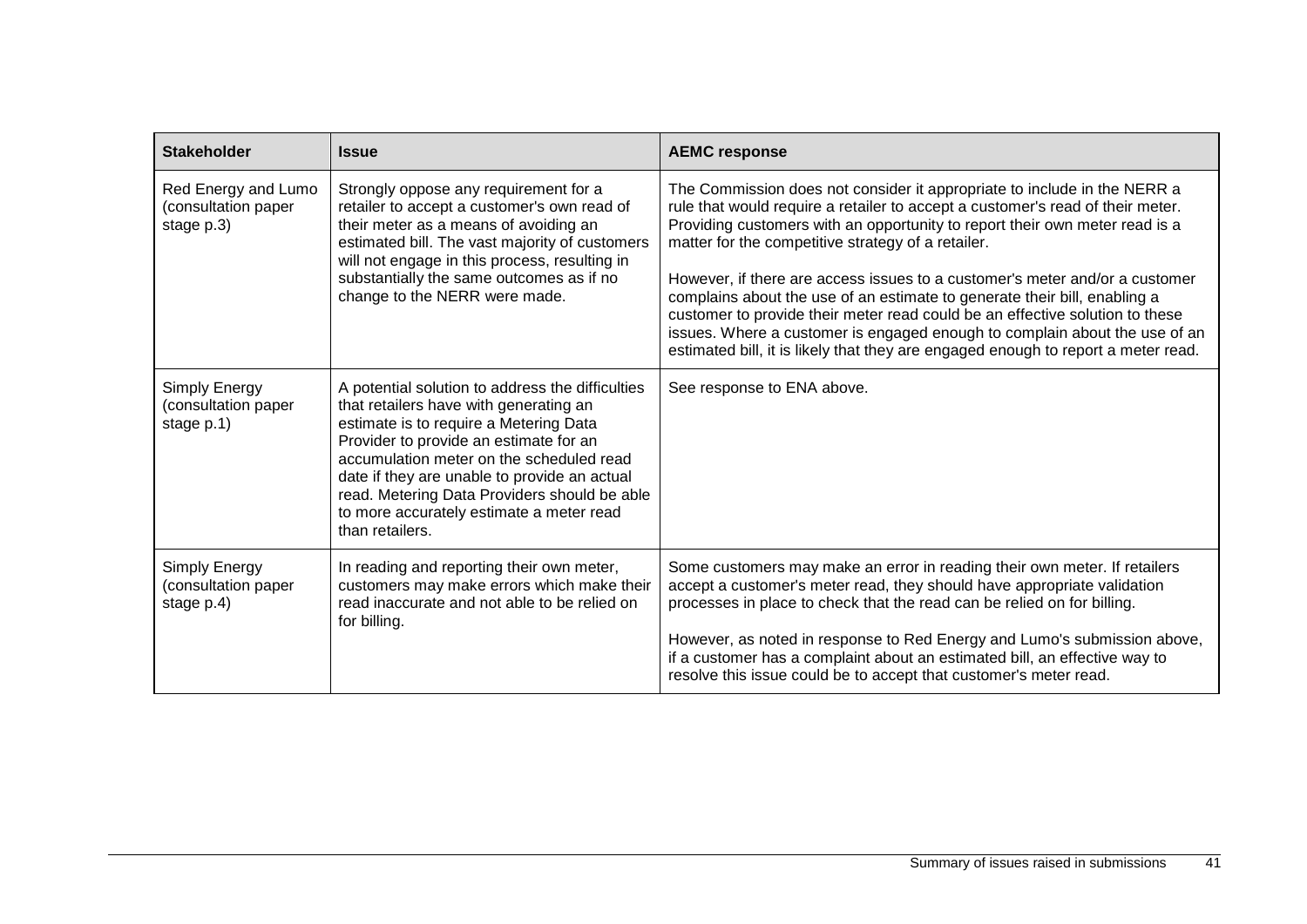| <b>Stakeholder</b>                                  | <b>Issue</b>                                                                                                                                                                                                                                                                                                             | <b>AEMC response</b>                                                                                                                                                                                                                                                                                                                                                                                                                                                                                                                                                                                                              |
|-----------------------------------------------------|--------------------------------------------------------------------------------------------------------------------------------------------------------------------------------------------------------------------------------------------------------------------------------------------------------------------------|-----------------------------------------------------------------------------------------------------------------------------------------------------------------------------------------------------------------------------------------------------------------------------------------------------------------------------------------------------------------------------------------------------------------------------------------------------------------------------------------------------------------------------------------------------------------------------------------------------------------------------------|
| <b>TasCOSS</b><br>(consultation paper<br>stage p.2) | The proposed rule will not guarantee that<br>meters will be read within an extended four<br>month billing cycle and that bills based on<br>actual consumption will be issued. It simply<br>providers the Metering Data Provider with an<br>additional month in which to make its 'best<br>endeavours' to read the meter. | Agreed.<br>The final rule recognises that it is not possible to guarantee that a meter will be<br>read within a specific timeframe. As outlined in section 3.2, there are a number<br>of reasons why a Metering Data Provider may not be able to obtain a meter<br>read. This will not change whether the billing cycle is three or four months.<br>The final rule maintains the frequency of the billing cycle for the vast majority<br>of customers. However, it does provide retailers with a small number of extra<br>days in which to receive delayed metering data, if that data is not provided on<br>the meter read date. |
| TasCOSS (draft<br>determination stage,<br>p.2)      | If the rule is made, retailers should be<br>required to report to the AER on the<br>proportion of bills sent within 92 days and<br>within 100 days.                                                                                                                                                                      | Reporting and enforcing is the responsibility of the AER.                                                                                                                                                                                                                                                                                                                                                                                                                                                                                                                                                                         |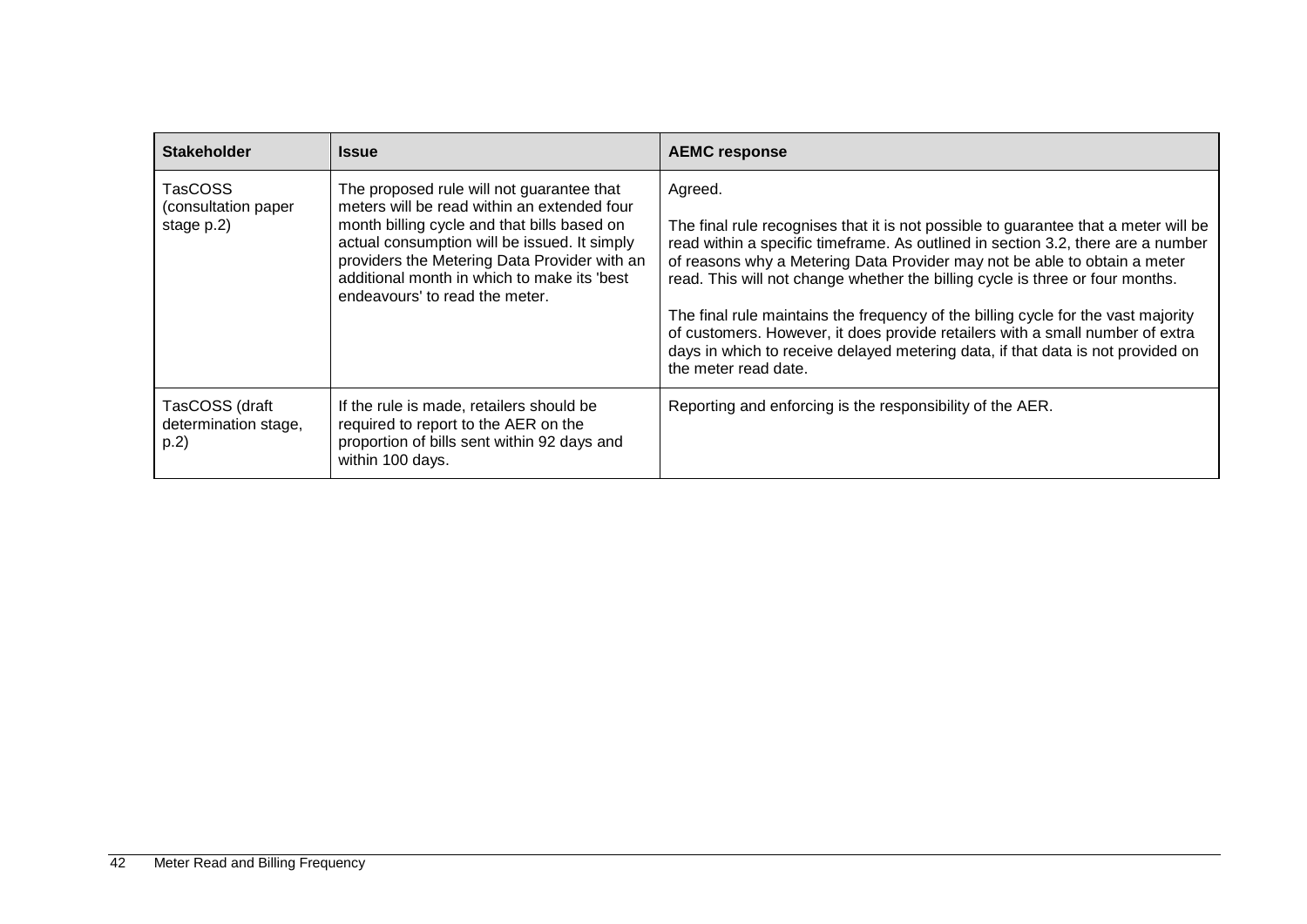## <span id="page-49-0"></span>**B Legal requirements under the NERL**

This appendix sets out the relevant legal requirements under the NERL for the AEMC to make this final rule determination.

### <span id="page-49-1"></span>**B.1 Final rule determination**

In accordance with section 259 of the NERL the Commission has made this final rule determination in relation to the rule proposed by Ergon Energy Queensland. In accordance with section 261 and section 244 of the NERL, the Commission has determined to make a more preferable final rule.

The Commission's reasons for making this final rule determination are set out in section 2.3.

A copy of the more preferable final rule is attached to and published with this final rule determination. Its key features are described in section 2.3 and section 4.4.

### <span id="page-49-2"></span>**B.2 Power to make the rule**

The Commission is satisfied that the more preferable final rule falls within the subject matter about which the Commission may make rules. The more preferable final rule falls within section 237 of the NERL as it relates to "provision of energy services to customers, including customer retail services and customer connection services" and the "activities of persons involved in the sale and supply of energy to customers".[162](#page-49-5)

### <span id="page-49-3"></span>**B.3 Power to make a more preferable rule**

Under section 244 of the NERL, the Commission may make a rule that is different (including materially different) from a market initiated proposed rule if the Commission is satisfied that, having regard to the issue or issues that were raised by market initiated proposed rule (to which the more preferable rule relates), the more preferable rule will, or is likely to, better contribute to the achievement of the NERO.

As discussed in Chapter 2, the Commission has determined to make a more preferable final rule. The reasons for the Commission's decision are set out in section 2.3.

### <span id="page-49-4"></span>**B.4 Commission's considerations**

In assessing the rule change request the Commission considered:

• the Commission's powers under the NERL to make the rule;

<u>.</u>

<span id="page-49-5"></span><sup>162</sup> Section 237(1)(a) of the NERL.